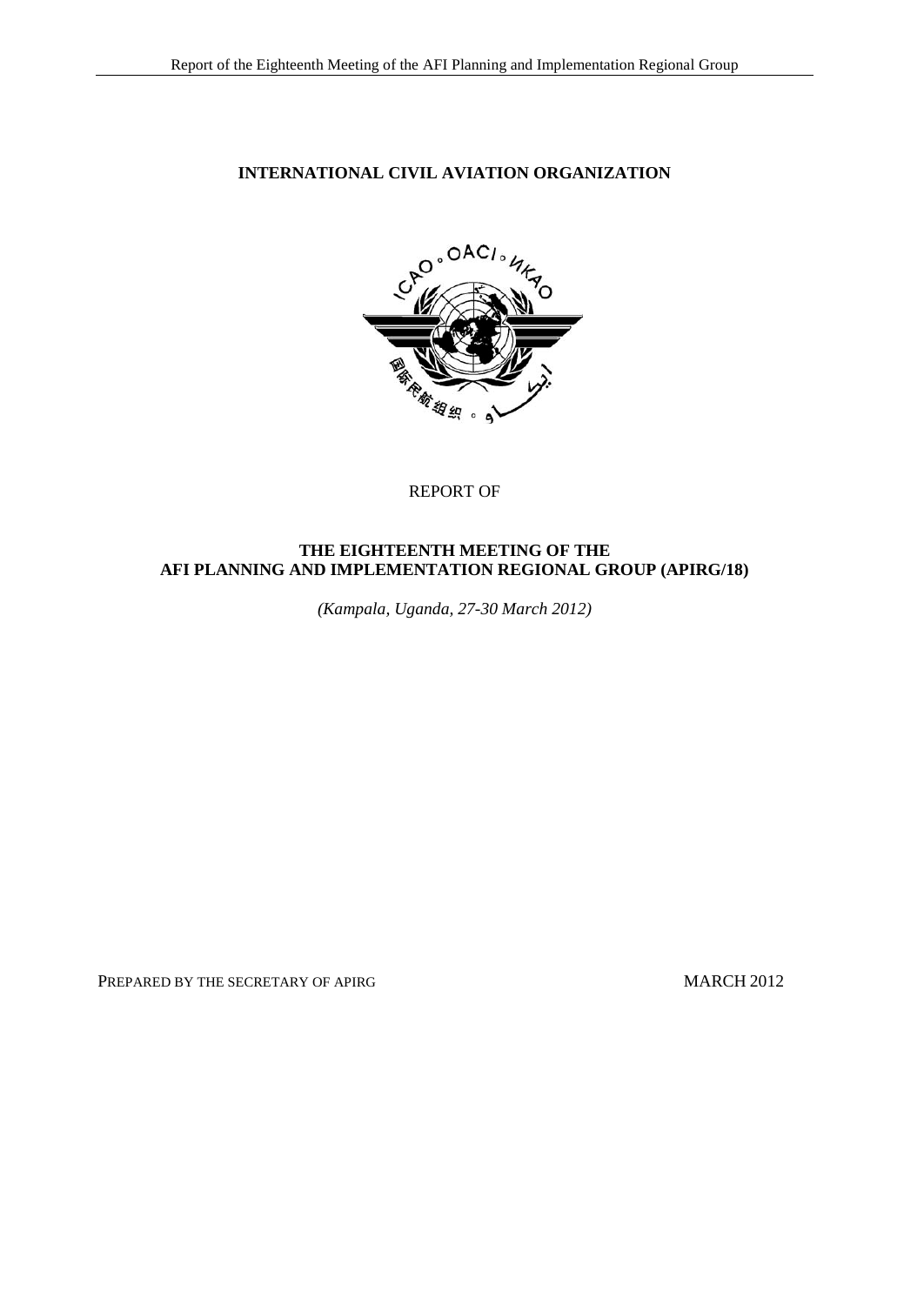THE DESIGNATIONS AND THE PRESENTATION OF MATERIAL IN THIS PUBLICATION DO NOT IMPLY THE EXPRESSION OF ANY OPINION WHATSOEVER ON THE PART OF ICAO CONCERNING THE LEGAL STATUS OF ANY COUNTRY, TERRITORY, CITY OR AREA OF ITS AUTHORITIES, OR CONCERNING THE DELIMITATION OF ITS FRONTIERS OR BOUNDARIES.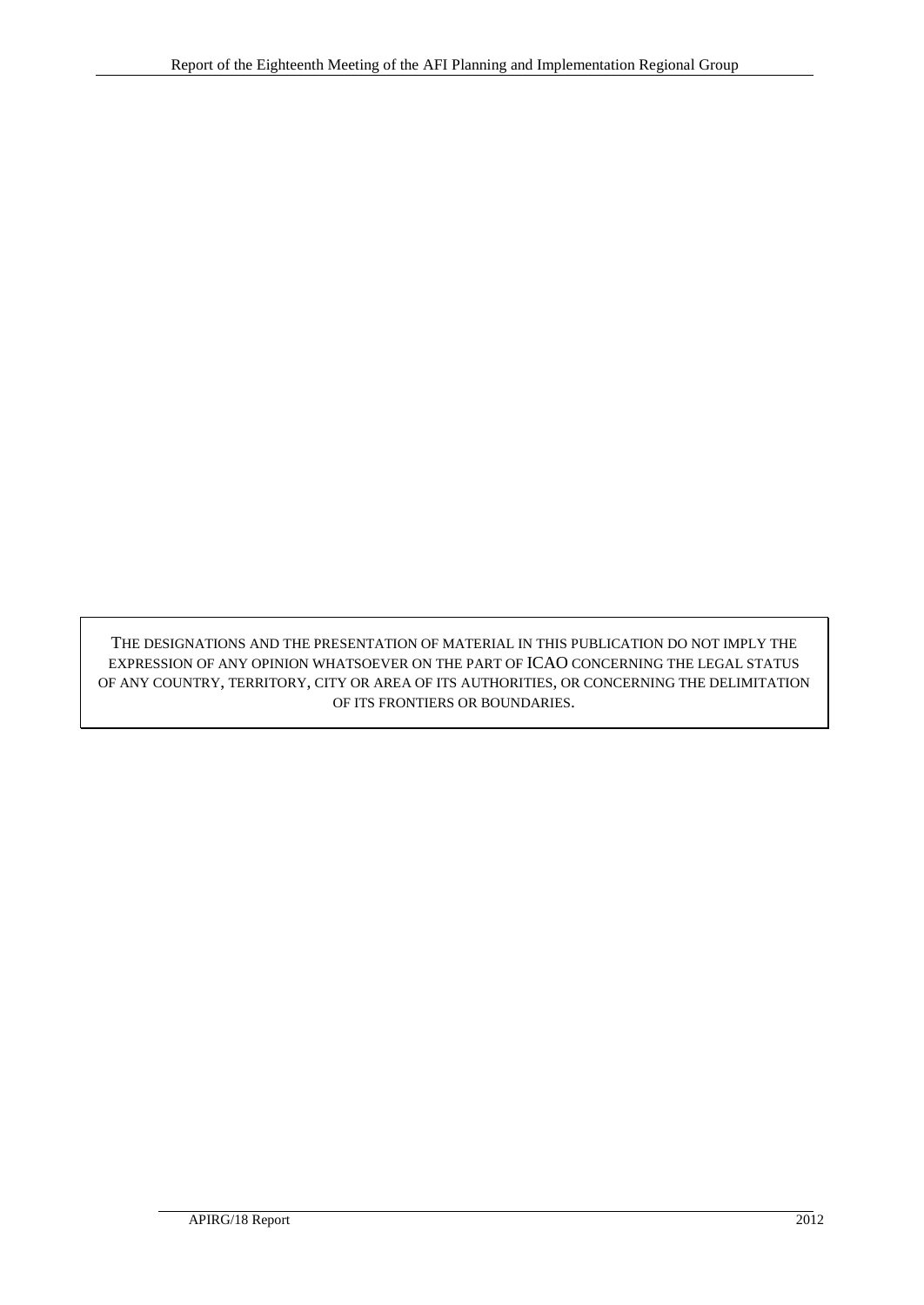# **TABLE OF CONTENTS**

<span id="page-2-0"></span>

| <b>Table of Contents</b>        |                                                                           |
|---------------------------------|---------------------------------------------------------------------------|
| <b>List of Conclusions</b>      |                                                                           |
| <b>List of Decisions</b>        |                                                                           |
|                                 |                                                                           |
| Venue and Date                  |                                                                           |
|                                 |                                                                           |
| <b>Officers and Secretariat</b> |                                                                           |
| Attendance                      |                                                                           |
| Opening of the Meeting          |                                                                           |
| Agenda                          |                                                                           |
|                                 |                                                                           |
|                                 |                                                                           |
| Agenda Item 1:                  | Follow-up on outcome of APIRG/17 meeting and of the Special Regional Air  |
| 1.0                             |                                                                           |
| 1.1                             | Review of action taken by the Air Navigation Commission (ANC) and Council |
| 1.2                             | Review status of implementation of APIRG/17 Conclusions and Decisions  6  |
| 1.3                             | Review status of implementation of APIRG Outstanding Conclusions and      |
|                                 |                                                                           |
| 1.4                             | Review status of implementation of the ICAO SP AFI RAN/08                 |
| Agenda Item 2:                  | Flight Safety and Regional Aviation Safety Group for AFI (RASG-AFI)       |
| 2.1                             |                                                                           |
| 2.2                             |                                                                           |
| Agenda Item 3:                  | Performance Framework for Regional Air Navigation Planning and            |
| 3.0.                            | Global, Regional and National Performance Framework - Metrics  10         |
| 3.1                             | Review of activities of the Aerodrome Operations Planning Sub-Group  11   |
| 3.2                             | Air Traffic Management and Search and Rescue (ATM/SAR)  13                |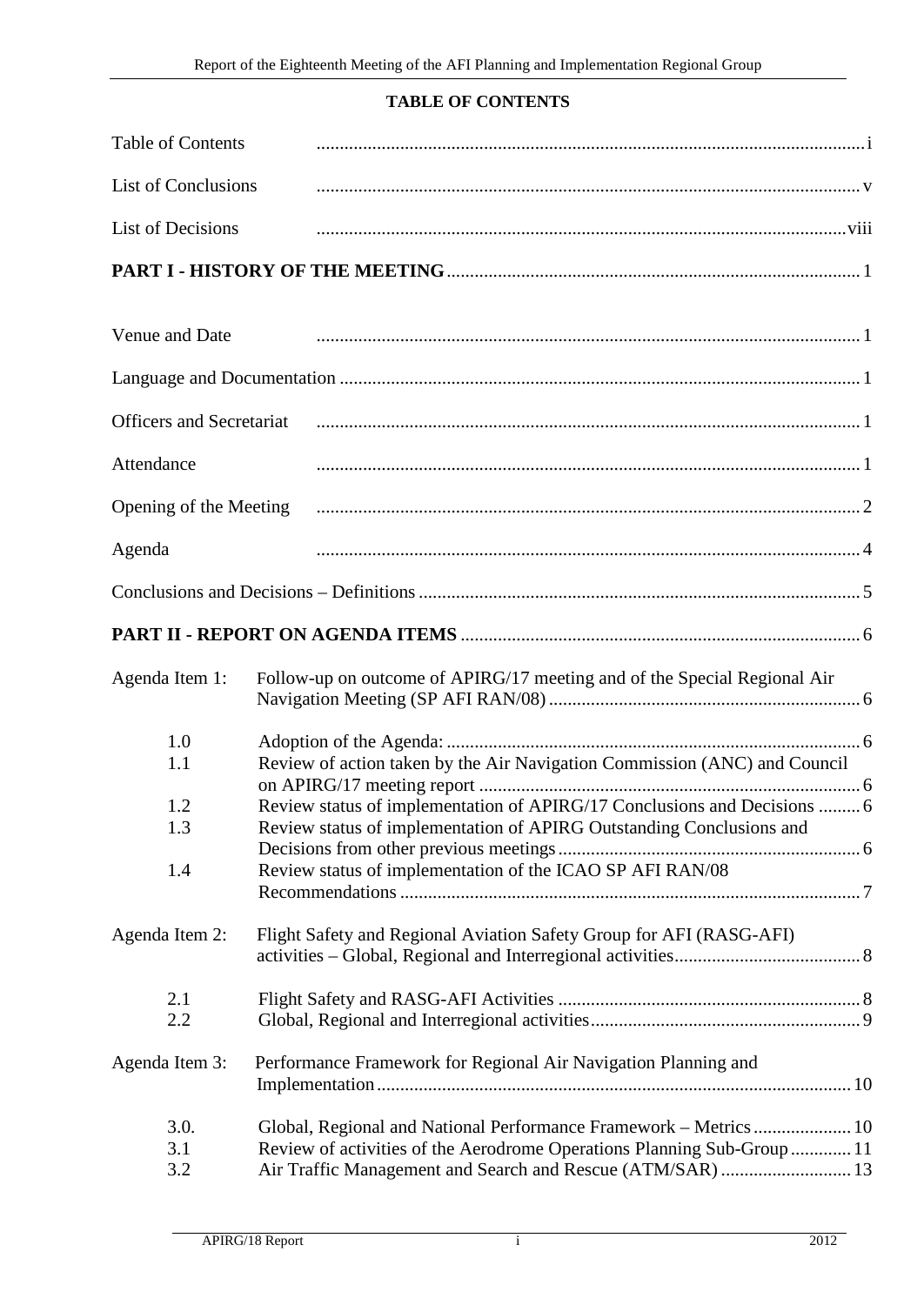| 3.3            |                                                                                                                                                         |  |
|----------------|---------------------------------------------------------------------------------------------------------------------------------------------------------|--|
| 3.4            |                                                                                                                                                         |  |
| 3.5            |                                                                                                                                                         |  |
| 3.6            |                                                                                                                                                         |  |
| 3.7            |                                                                                                                                                         |  |
| 3.8            |                                                                                                                                                         |  |
| Agenda Item 4: |                                                                                                                                                         |  |
| 4.1            | Review and update of the list of deficiencies in the Air Navigation Fields –<br>Implementation of the AFI Regional Database and transition to a Central |  |
|                |                                                                                                                                                         |  |
| 4.2            |                                                                                                                                                         |  |
| 4.3            |                                                                                                                                                         |  |
| Agenda Item 5: |                                                                                                                                                         |  |
| Agenda Item 6: |                                                                                                                                                         |  |
|                |                                                                                                                                                         |  |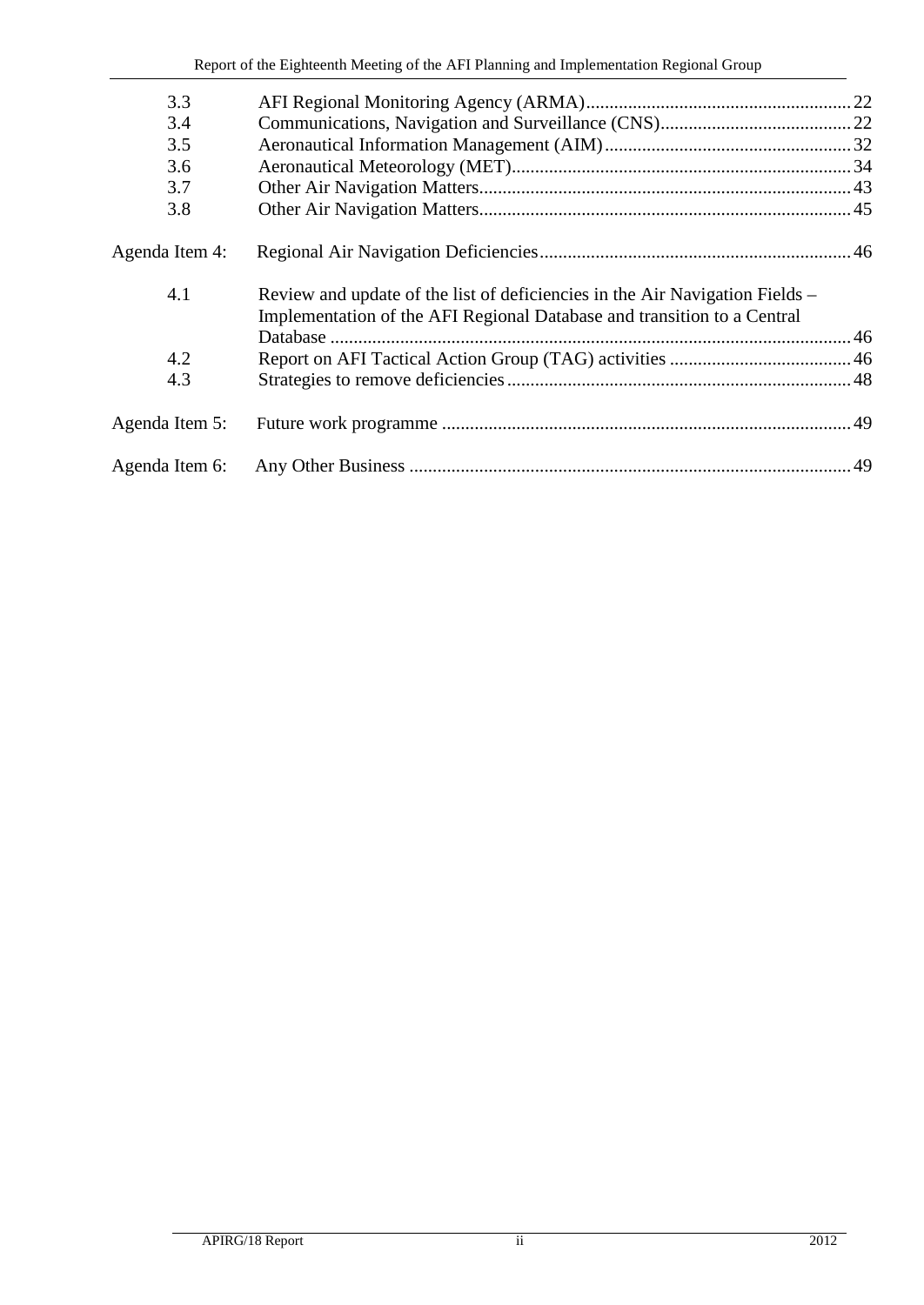### **APPENDICES**

| Appendix 1A:       | List of Participants                                                                                                                                |
|--------------------|-----------------------------------------------------------------------------------------------------------------------------------------------------|
| Appendix 1.2A:     | Status of implementation of APIRG/17 Conclusions and Decisions.                                                                                     |
| Appendix 3.0A:     | Methodology for transition to a performance based Global ATM System                                                                                 |
| Appendix 3.0B:     | Transition Approach (extract from the Global Performance Manual, Doc. 9883)                                                                         |
| Appendix 3.0C:     | Sample Template of Performance Framework Form (PFF)                                                                                                 |
| Appendix 3.0D:     | Explanatory Notes for Template for National Planning Framework                                                                                      |
| Appendix 3.2A1-A3: | Regional Performance Framework Forms (PFFs)                                                                                                         |
| Appendix 3.2B:     | List of outstanding ATS Routes                                                                                                                      |
| Appendix 3.2C:     | AFI ATS Routes Catalogue (AARC) Template                                                                                                            |
| Appendix 3.2D:     | Terms of Reference of PBN Route Network Development Working Group                                                                                   |
| Appendix 3.2E:     | <b>AFI RVSM Safety Policy</b>                                                                                                                       |
| Appendix 3.2F:     | <b>RVSM Minimum Deficiencies Reporting List</b>                                                                                                     |
| Appendix 3.2G:     | Status of development of contingency plans in AFI Region                                                                                            |
| Appendix 3.2H:     | AFI Air Traffic Management/Meteorology Task Force Terms of Reference                                                                                |
| Appendix 3.2I:     | Draft AFI Volcanic Ash Contingency Plan                                                                                                             |
| Appendix 3.2J:     | AFI Strategy for Implementation of the New ICAO Flight Plan Format                                                                                  |
| Appendix 3.2K:     | AFI Flight Plan Transition Task Force Terms of Reference                                                                                            |
| Appendix 3.4A:     | <b>AFI AMHS Implementation Strategy</b>                                                                                                             |
| Appendix 3.4B:     | Programme of AFI AMHS Implementation Task Force                                                                                                     |
| Appendix 3.4C:     | AFI ATN Architecture Plan                                                                                                                           |
| Appendix 3.4D:     | Action Plan of the AFI Frequency Management Group (AFI/FMG)                                                                                         |
| Appendix 3.4E:     | TORs of the AFI/FMG                                                                                                                                 |
| Appendix 3.4F:     | Strategies for the implementation of the Global Plan Initiatives on CNS for AFI<br>Region                                                           |
| Appendix 3.4G:     | Best practices of VSAT Networks Systems architecture, operations and<br>interconnecting                                                             |
| Appendix 3.4H:     | TORs of the Task Force of the migration of the AFI AFS infrastructure towards an<br>integrated regional/interregional digital communication network |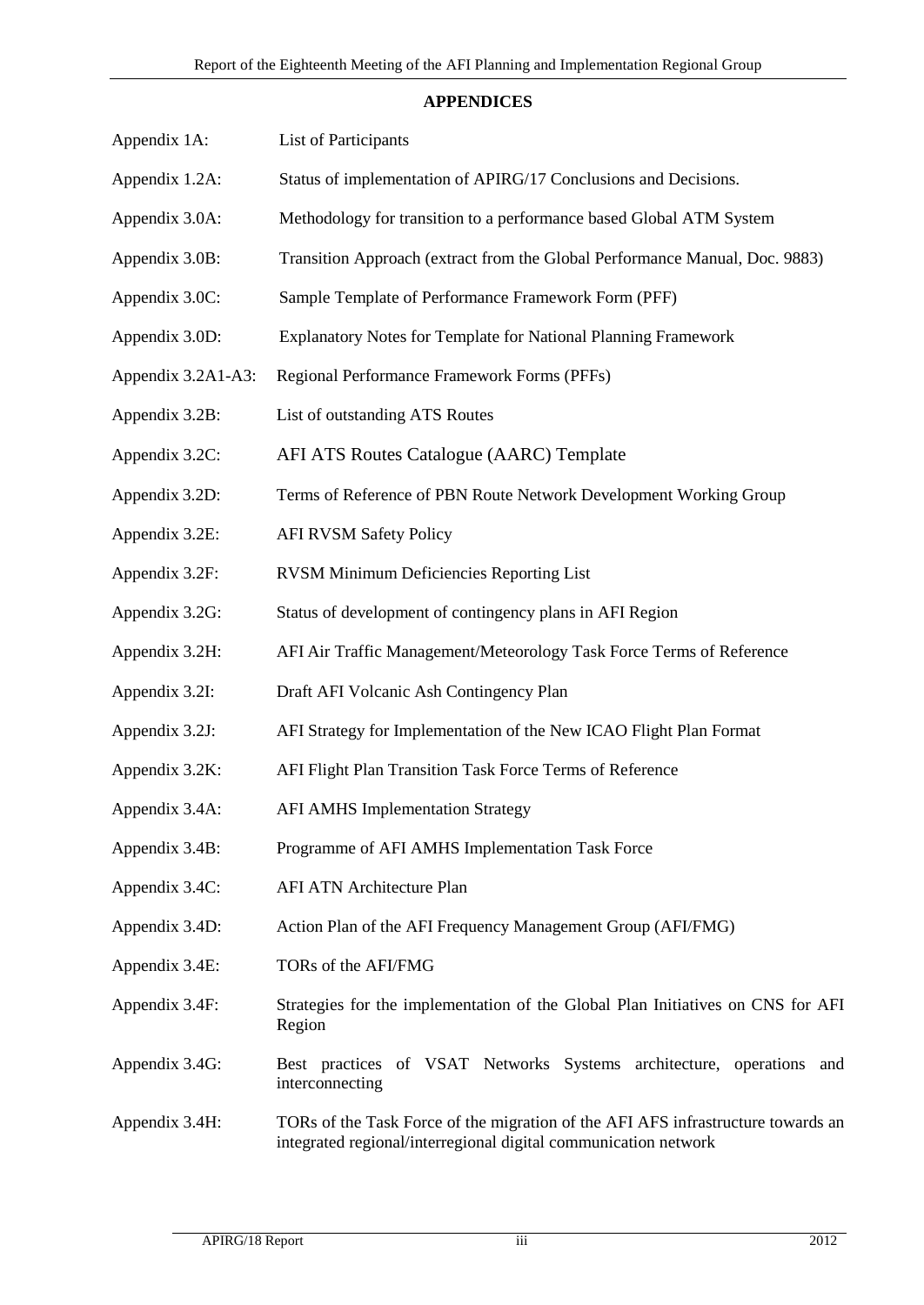| Appendix 3.4I:     | Monitoring methodology for minimum performance targets with the use of<br>Performance Data Collection Forms (PDCFs). |  |  |
|--------------------|----------------------------------------------------------------------------------------------------------------------|--|--|
| Appendix 3.4J:     | Resolution COM 6/24 of ITU WRC-12                                                                                    |  |  |
| Appendix 3.4K:     | <b>AFI GNSS Strategy</b>                                                                                             |  |  |
| Appendix 3.4L:     | AFI Surveillance Strategy and Future Work Programme of Aeronautical<br><b>Surveillance Task Force</b>                |  |  |
| Appendix 3.5A:     | Service Level Agreement (SLA) between data originators and AIS Provider                                              |  |  |
| Appendix 3.5B-C:   | Amendment Proposal of AFI ANP/FASID (part VIII)                                                                      |  |  |
| Appendix 3.5D:     | e-TOD Implementation timelines                                                                                       |  |  |
| Appendix 3.5E1-E3: | Performance goals for transition from AIS to AIM                                                                     |  |  |
| Appendix 3.5F-G:   | Amendment proposal for the AFI ANP for transition from AIS to AIM                                                    |  |  |
| Appendix 3.5H:     | Sample template for the survey for the status of implementation of AIM                                               |  |  |
| Appendix 3.5I:     | ICAO Roadmap for the transition from AIS to MAP                                                                      |  |  |
| Appendix 3.5J:     | Contingency Plan NOTAM templates                                                                                     |  |  |
| Appendix 3.6A:     | Amendment to AMBEX Handbook                                                                                          |  |  |
| Appendix 3.6B:     | Draft OPMET data Catalogue - ICD                                                                                     |  |  |
| Appendix 3.6C:     | Amendment to AFI Regional SIGMET Guide                                                                               |  |  |
| Appendix 3.6D:     | New OPMET requirements non-AOP Aerodromes                                                                            |  |  |
| Appendix 3.6E:     | Deleted Non-AOP Aerodromes                                                                                           |  |  |
| Appendix 3.6F:     | SIGMET operational shortcomings                                                                                      |  |  |
| Appendix 3.6G:     | Deficiencies in the MET field                                                                                        |  |  |
| Appendix 3.6H:     | <b>MET Procedures</b>                                                                                                |  |  |
| Appendix 3.6I:     | Terms of Reference for Future Work Programme                                                                         |  |  |
| Appendix 3.7A:     | Table for reporting environmental benefits derived from operational improvements                                     |  |  |
| Appendix 4.1A:     | Guidance for testing the centralized data for deficiencies on the iSTARs                                             |  |  |
| Appendix 4.3A:     | Minimum reporting areas for deficiencies in the air navigation fields                                                |  |  |
| Appendix 5A:       | <b>Future Work Programme</b>                                                                                         |  |  |
| Appendix 5B:       | List of Decisions and Conclusions                                                                                    |  |  |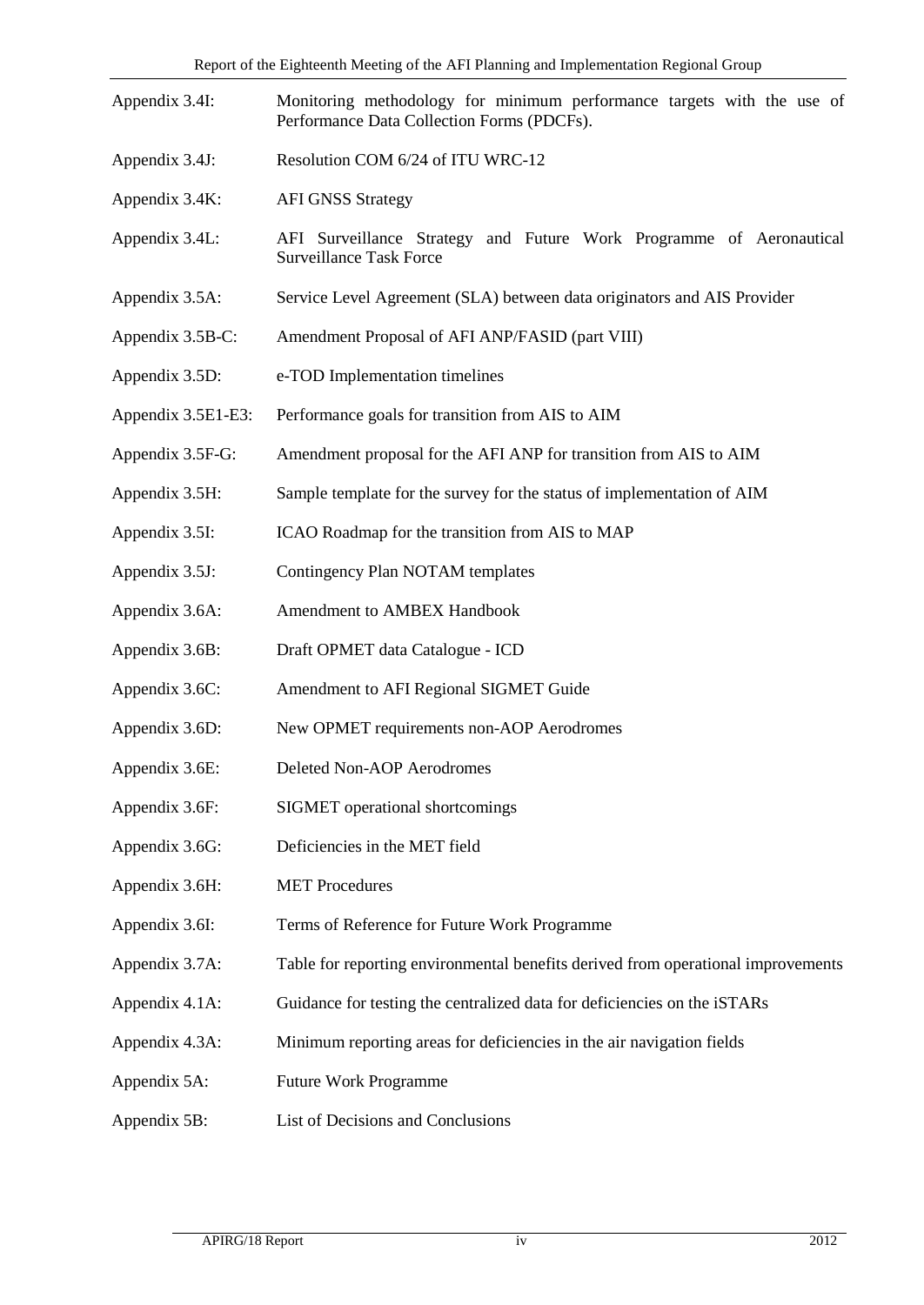# **LIST OF CONCLUSIONS**

<span id="page-6-0"></span>

| <b>Number</b>            | <b>Title</b>                                             | Page |
|--------------------------|----------------------------------------------------------|------|
| <b>CONCLUSION 18/02:</b> | ACTIVITIES OF ICAO REGIONAL OFFICE SAFETY TEAMS (ROSTS). |      |
| <b>CONCLUSION 18/03:</b> |                                                          |      |
| <b>CONCLUSION 18/04:</b> | COORDINATION OF ACTIVITIES BETWEEN APIRG AND RASG-.AFI   |      |
| <b>CONCLUSION 18/05:</b> | IMPLEMENTATION OF COOPERATIVE TYPE GLOBAL AND            |      |
| <b>CONCLUSION 18/07:</b> | AERODROME INSPECTOR TRAINING REQUESTS TO AFI PLAN        |      |
| <b>CONCLUSION 18/09:</b> |                                                          |      |
| <b>CONCLUSION 18/10:</b> | LOWERING OF RNAV/RNP ROUTES UM214 AND UM215              |      |
| <b>CONCLUSION 18/11:</b> | AFI PBN REGIONAL PERFROMANCE FRAMEWORK FORMS             |      |
| <b>CONCLUSION 18/12:</b> |                                                          |      |
| <b>CONCLUSION 18/14:</b> | ESTABLISHMENT OF THE AFI VOLCANIC ASH CONTINGENCY        |      |
| <b>CONCLUSION 18/15:</b> | STRATEGY FOR IMPLEMENTATION OF NEW ICAO FLIGHT PLAN      |      |
| <b>CONCLUSION 18/17:</b> |                                                          |      |
| <b>CONCLUSION 18/18:</b> | TRAINING OF AIR OPERATORS PERSONNEL ON AIRSPACE          |      |
| <b>CONCLUSION 18/19:</b> |                                                          |      |
| <b>CONCLUSION 18/20:</b> |                                                          |      |
| <b>CONCLUSION 18/21:</b> | ADOPTION OF THE GLOBAL OPERATIONAL DATA LINK             |      |
| <b>CONCLUSION 8/22:</b>  |                                                          |      |
| <b>CONCLUSION 18/23:</b> | INFORMATION ON AIRCRAFT EQUIPAGE IN AIR NAVIGATION       |      |
| <b>CONCLUSION 18/24:</b> | CONTINGENCY PLANNING FOR AFI VSAT NETWORKS               |      |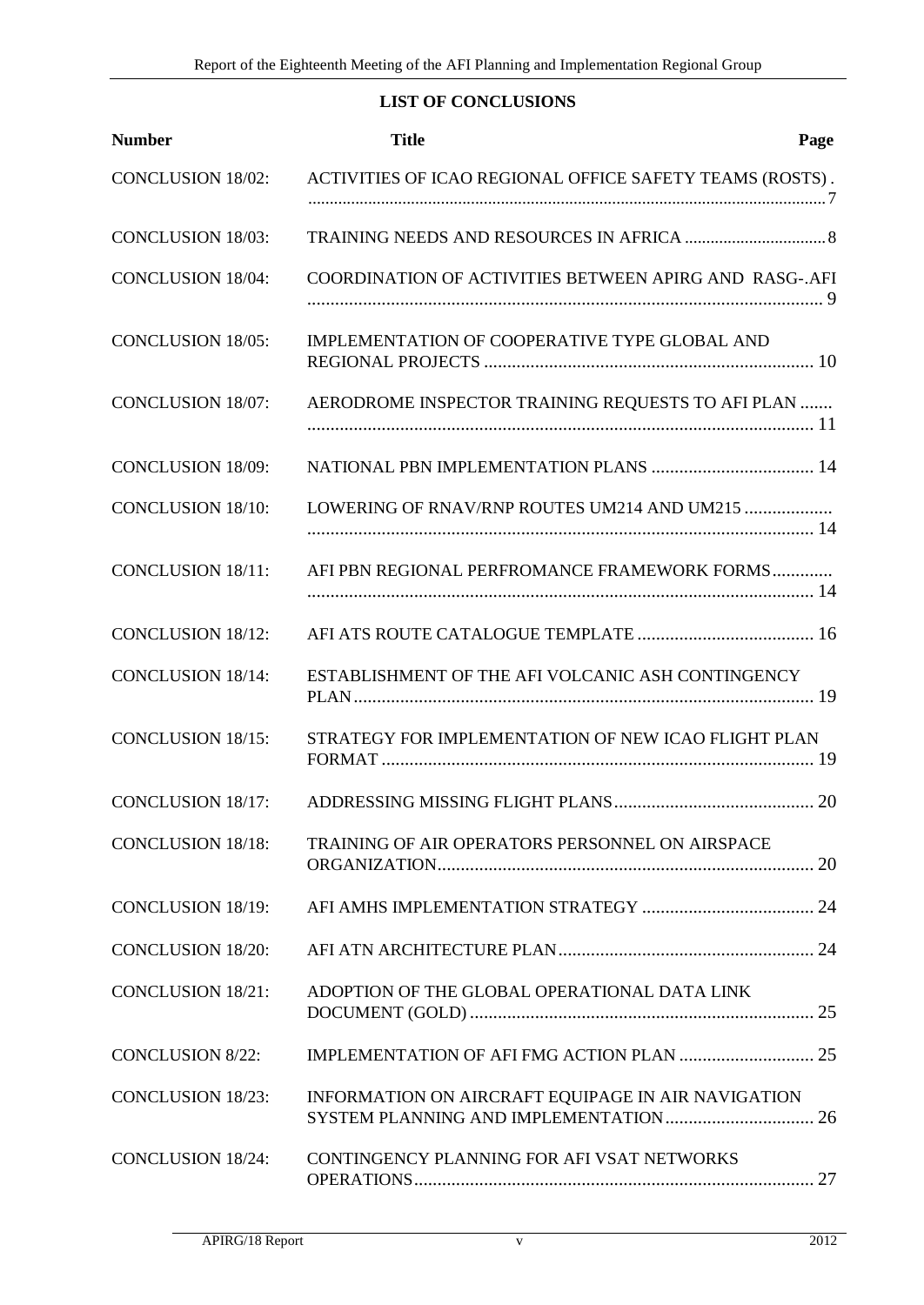| <b>CONCLUSION 18/25:</b> | ADOPTION OF BEST PRACTICES FOR AFI VSAT NETWORKS                                                            |
|--------------------------|-------------------------------------------------------------------------------------------------------------|
| <b>CONCLUSION 18/26:</b> |                                                                                                             |
| <b>CONCLUSION 18/27:</b> | ARRANGEMENTS TO ENSURE SUSTAINABILITY OF NAFISAT AND                                                        |
| <b>CONCLUSION 18/30:</b> | IMPLEMENTATION OF RESOLUTION COM6/24 (WRC-12) 29                                                            |
| <b>CONCLUSION 18/31:</b> |                                                                                                             |
| <b>CONCLUSION 18/33:</b> |                                                                                                             |
| <b>CONCLUSION 18/34:</b> |                                                                                                             |
| <b>CONCLUSION 18/35:</b> | QMS IMPLEMENTATION AND ESTABLISHMENT OF SERVICE                                                             |
| <b>CONCLUSION 18/37:</b> | AFI REGION E-TOD IMPLEMENTATION SEMINAR/WORKSHOP                                                            |
| <b>CONCLUSION 18/39:</b> | RECEIVING WAFS PRODUCTS AND RELATED OPMET                                                                   |
| <b>CONCLUSION 18/40:</b> | IMPLEMENTATION OF THE WAFS IN THE AFI REGION 35                                                             |
| <b>CONCLUSION 18/41:</b> | <b>IMPLEMENTATION OF AMBEX HANDBOOK PROCEDURES  36</b>                                                      |
| <b>CONCLUSION 18/43:</b> | <b>IMPLEMENTATION OF AN AFTN CIRCUIT BETWEEN DAKAR AND</b><br>PRETORIA RODBS TO SUPPORT BACK-UP CONTINGENCY |
| <b>CONCLUSION 18/45:</b> | SIGMET MONITORING AND OPMET ROUTING TABLES 37                                                               |
| <b>CONCLUSION 18/46:</b> | IMPLEMENTATION OF AFI OPMET DATA CATALOGUE  38                                                              |
| <b>CONCLUSION 18/48:</b> | MEASURES TO IMPROVE THE ISSUANCE OF SIGMET IN THE AFI                                                       |
| <b>CONCLUSION 18/49:</b> |                                                                                                             |
| <b>CONCLUSION 18/50:</b> | <b>IMPROVEMENT OF OPMET AVAILABILITY FROM AFI STATES</b>                                                    |
| <b>CONCLUSION 18/52:</b> |                                                                                                             |
| <b>CONCLUSION 18/53:</b> | AWARENESS SEMINARS ON THE AFI AIR TRAFFIC MANAGEMENT                                                        |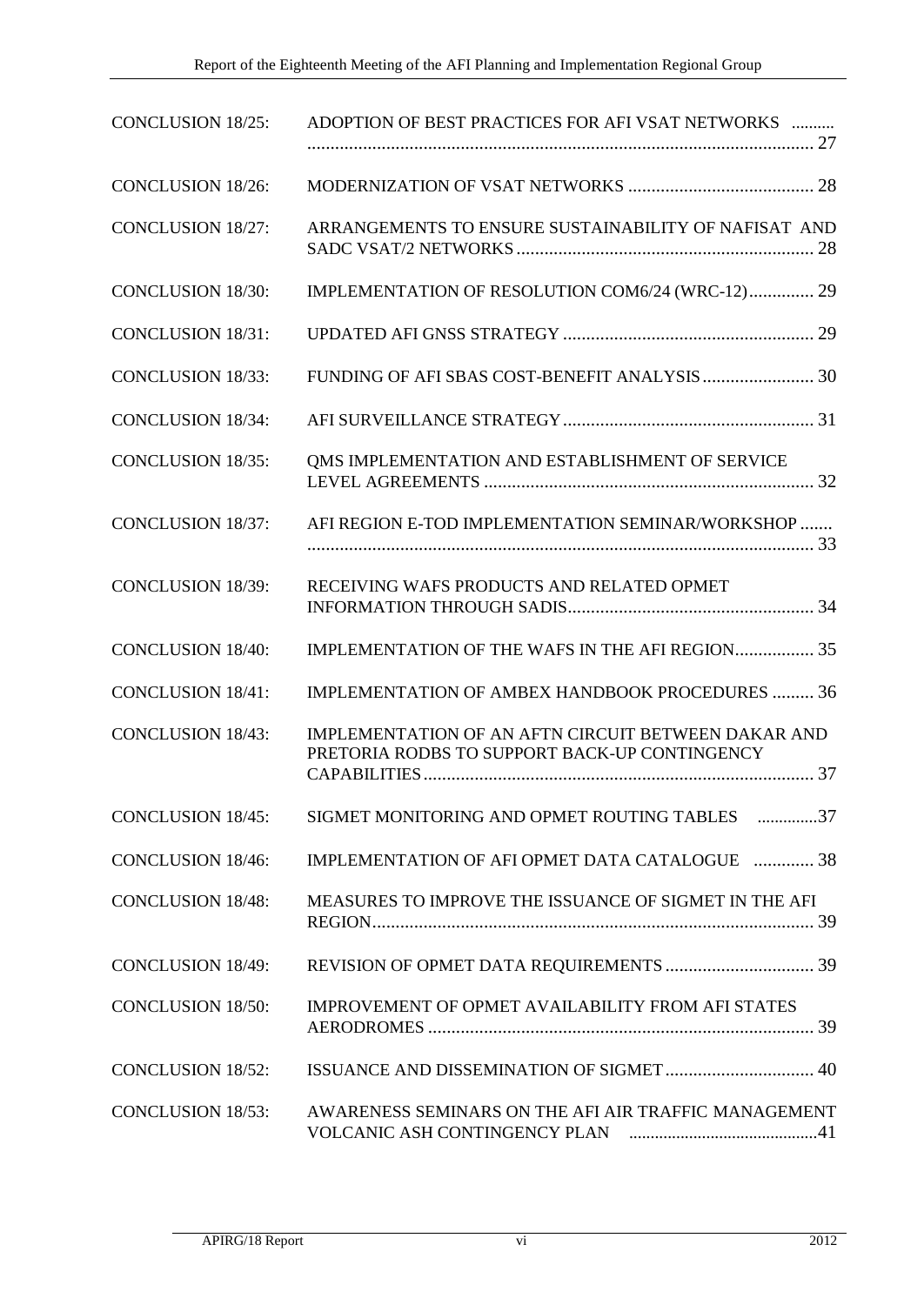| <b>CONCLUSION 18/54:</b> | ALTERNATIVE FUNDING SOURCES FOR THE ESTABLISHMENT<br>AND IMPLEMENTATION OF QMS FOR THE PROVISION OF<br>AERONAUTICAL METEOROLOGICAL SERVICE AND<br>AERONAUTICAL INFORMATION MANAGEMENT (AIM)  42 |
|--------------------------|-------------------------------------------------------------------------------------------------------------------------------------------------------------------------------------------------|
| <b>CONCLUSION 18/55:</b> | STATES PARTICIPATION IN THE COOPERATIVE PROGRAMME FOR<br>OPERATIONAL METEOROLOGY (COMET) THROUGH SAFE SKIES                                                                                     |
| <b>CONCLUSION 18/57:</b> | DEVELOPMENT OF ACTION PLANS ON CO2 EMISSIONS                                                                                                                                                    |
| <b>CONCLUSION 18/58:</b> | <b>ESTIMATIONS AND REPORTING OF OPERATIONALBENEFITS  45</b>                                                                                                                                     |
| <b>CONCLUSION 18/60:</b> | PARTICIPATION OF THE AFRICA-INDIAN OCEAN (AFI) REGION AT                                                                                                                                        |
| <b>CONCLUSION 18/61:</b> | A SINGLE CENTRALIZED AIR NAVIGATION DEFICIENCIES                                                                                                                                                |
| <b>CONCLUSION 18/62:</b> | IMPROVEMENT OF DEFICIENCY REPORTING 48                                                                                                                                                          |
| <b>CONCLUSION 18/63:</b> | MEASURES TO ADDRESS HUMAN FACTORS AND                                                                                                                                                           |
| <b>CONCLUSION 18/64:</b> | PARTICIPATION OF STAKEHOLDERS IN THE APIRG MEETINGS                                                                                                                                             |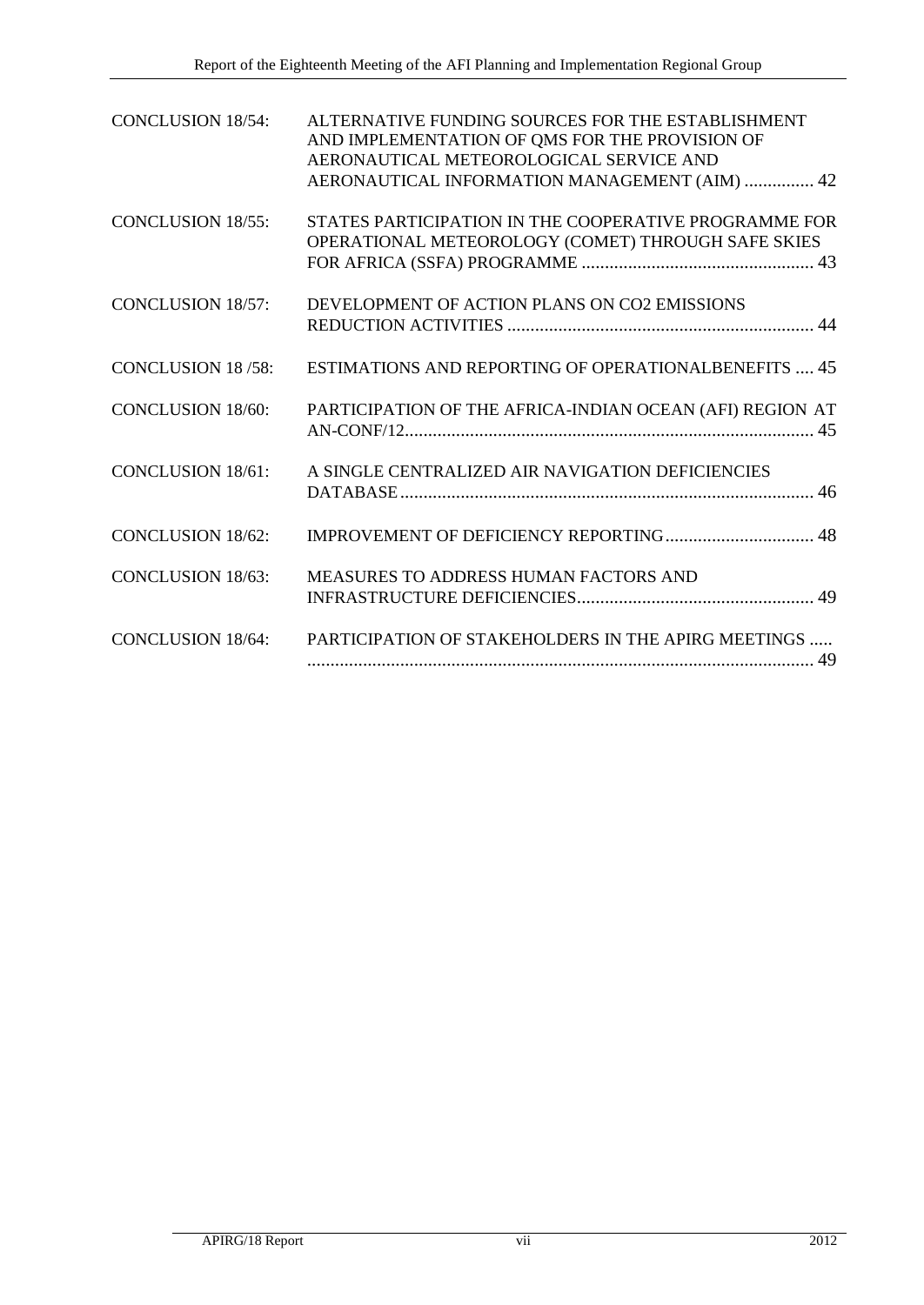# **LIST OF DECISIONS**

<span id="page-9-0"></span>

| <b>Number</b>   | <b>Title</b>                                                                                        | Page |
|-----------------|-----------------------------------------------------------------------------------------------------|------|
| DECISION 18/01: | REVIEW AND UPDATE OF APIRG CONCLUSIONS ANDDECISIONS                                                 |      |
| DECISION 18/06: |                                                                                                     |      |
| DECISION 18/08: | AERODROME OPERATIONS PLANNING SUB-GROUP TERMS OF                                                    |      |
| DECISION 18/13: | ESTABLISHMENT OF THE AFI ATM/MET TASK FORCE 18                                                      |      |
| DECISION 18/16: | REVISED TERMS OF REFERENCE OF THE AFI FLIGHT PLAN                                                   |      |
| DECISION 18/28: | ESTABLISHMENT OF A TASK FORCE FOR THE AFI<br>AERONAUTICAL VSAT NETWORKS REGIONAL PROJECT  28        |      |
| DECISION 18/29: | MULTINATIONAL FACILITY/SERVICE FOR AN INTEGRATED AFI<br>AERONAUTICAL TELECOMMUNICATION NETWORK ATN) |      |
| DECISION 18/32: | MONITORING OF SBAS DEVELOPMENT IN ICAO REGIONS IN . THE                                             |      |
| DECISION 18/36  | PROPOSAL FOR AMENDMENT TO THE AFI ANP/FASID (DOC .7474)                                             |      |
| DECISION 18/38: | AMENDMENT OF AFI BASIC ANP/FASID TO REFLECT THE                                                     |      |
| DECISION 18/42: | DEVELOPMENT OF BACK UP PROCEDURES FOR THE AFI RODBS                                                 |      |
| DECISION 18/44: |                                                                                                     |      |
| DECISION 18/47: | AMENDMENT TO THE AFI REGIONAL SIGMET GUIDE  38                                                      |      |
| DECISION 18/51: |                                                                                                     |      |
| DECISION 18/56: | FUTURE WORK PROGRAMME OF THE MET SUB-GROUP  43                                                      |      |
| DECISION 18/59: | INCORPORATION OF OPERATIONAL BENEFITS TASKS IN THE                                                  |      |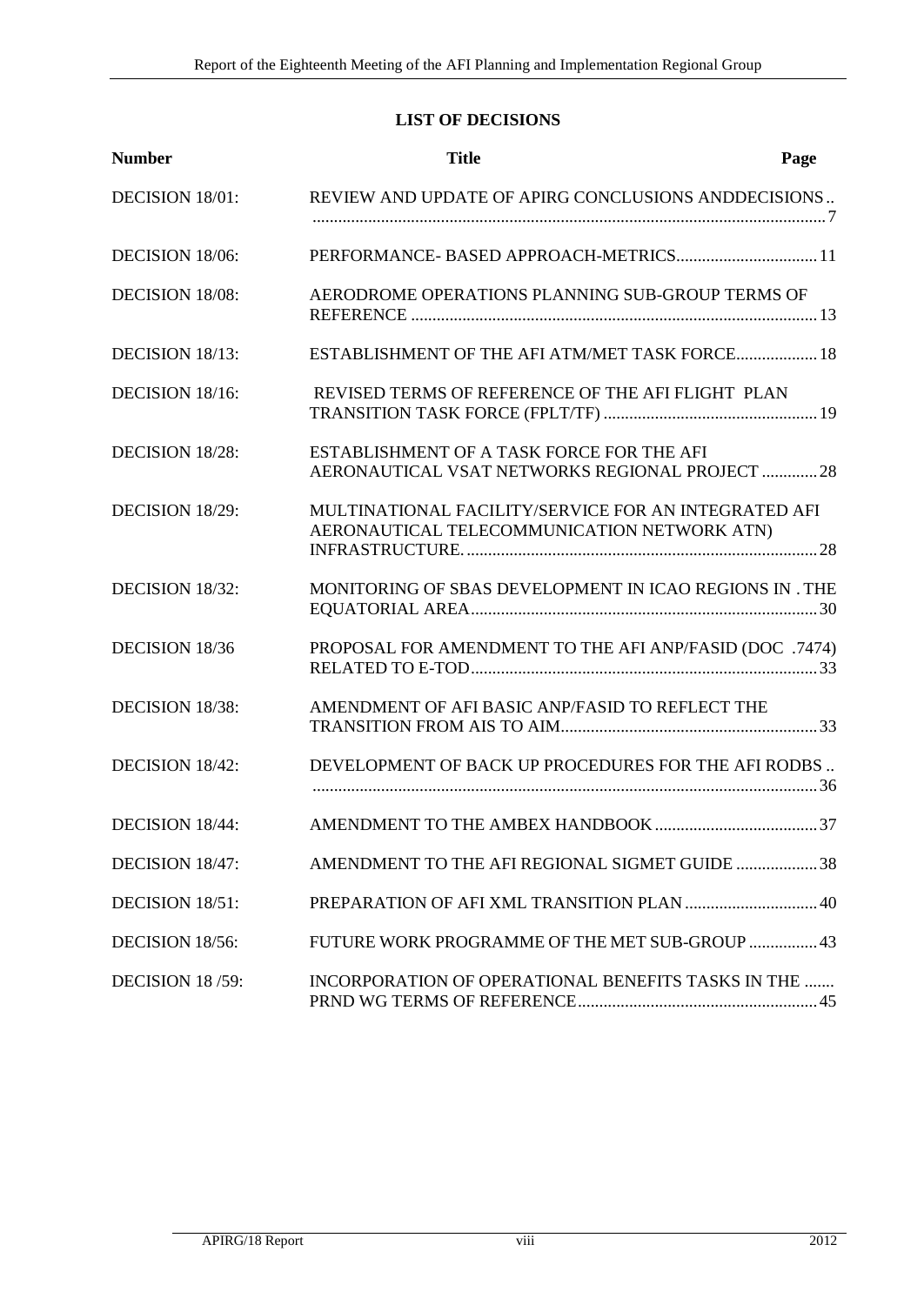# <span id="page-10-0"></span>**PART I - HISTORY OF THE MEETING**

# <span id="page-10-1"></span>**1. VENUE AND DATE**

1.1 The Eighteenth Meeting of the Africa-Indian Ocean (AFI) Planning and Implementation Regional Group (APIRG/18) was held back to back with the First AFI Regional Aviation Safety Group (RASG AFI/1), at the Imperial Royale Hotel in Kampala, Uganda, from 27 to 30 March 2012, at the kind invitation of the Government of Uganda.

# <span id="page-10-2"></span>**2. LANGUAGE AND DOCUMENTATION**

2.1 The discussions were conducted in English and French and the meeting documentation was issued in both languages. Translation and simultaneous interpretation services were provided under the supervision of Mr. Adalbert Otou Nguini.

# <span id="page-10-3"></span>**3. OFFICERS AND SECRETARIAT**

3.1 The meeting was chaired by Engineer John T. Kagoro, from Uganda, Chairman of the APIRG.

3.2 Ms. Nancy Graham, Director of Air Navigation Bureau (ICAO HQ, Montreal), participated at the meeting and made a key presentation on Air Navigation System (ANS). Mr. Meshesha Belayneh, Regional Director, ICAO Eastern and Southern African Office (Nairobi) served as Secretary to the meeting. He was assisted by Mr. Mam Sait Jallow, Regional Director, ICAO Western and Central African Office (Dakar). The following Officers from the Dakar and Nairobi Regional Offices serviced the meeting:

| Mr. B. M. Sekwati   | D/RD, ESAF Office, Nairobi;      |
|---------------------|----------------------------------|
| Mr. L. Ndiwaita     | RO/AGA, ESAF Office, Nairobi;    |
| Mr. P. Zo'o Minto'o | RO/ CNS, ESAF Office, Nairobi;   |
| Mr. S. Machobane    | RO/ATM, ESAF Office, Nairobi;    |
| Mr. M. Tumusiime    | RO/FS, ESAF Office, Nairobi;     |
| Mr. E. Gnang        | RO/TC, WACAF Office, Dakar;      |
| Mr. A. B. Okossi    | RO/MET, WACAF Office, Dakar;     |
| Mr. E. Voudri       | RO/FLS, WACAF Office, Dakar; and |
| Mr. G. Y. Baldeh    | RO/AIM, WACAF Office, Dakar.     |
|                     |                                  |

# <span id="page-10-4"></span>**4. ATTENDANCE**

4.1 The meeting was attended by two hundred and fifty five (255) participants from forty-three (43) AFI States and fourteen (14) regional and international organizations, namely: the African Civil Aviation Commission (AFCAC), International Air Transport Association (IATA), Agency for the Safety of Air Navigation in Africa and Madagascar (ASECNA), the International Federation of Air Traffic Controllers (IFATCA), African Airlines Association (AFRAA), Airports Council International (ACI), East African Community (EAC), International Federation of Airline Pilots' Associations (IFALPA), Société Internationale des Telecommunications Aéronautiques (SITA), Civil Air Navigation Services Organization (CANSO), East African Community Civil Aviation Safety and Security Oversight Agency (EAC-CASSOA), COSCAP-West African Economic and Monetary Union (UEMOA), Banjul Accord Group Aviation Safety Oversight Organization (BAGASOO) and Boeing.

4.2 The list of participants is provided at **Appendix 1A**, attached to this report.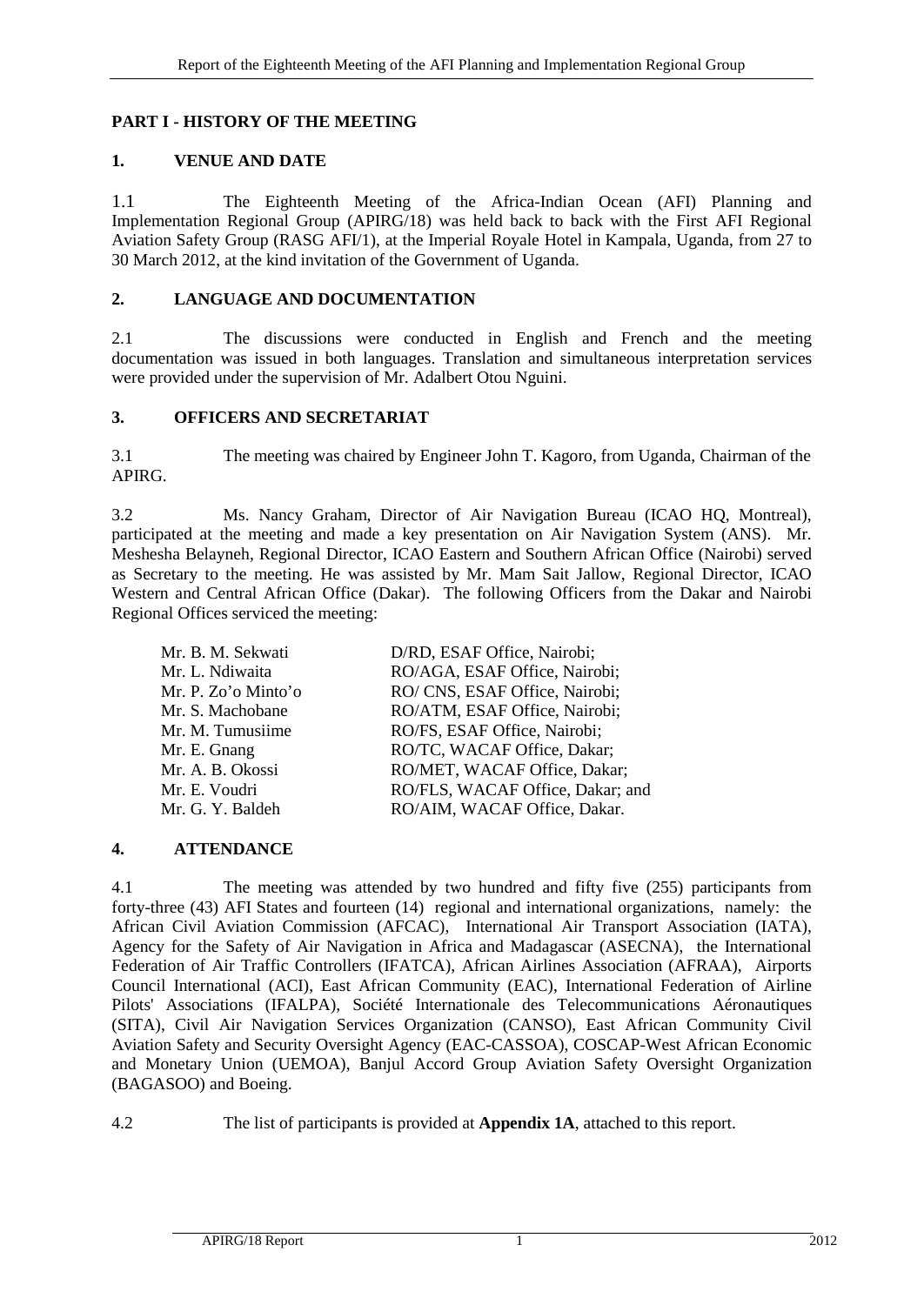# <span id="page-11-0"></span>**5. OPENING OF THE MEETING**

5.1 The Meeting was jointly opened with the First Meeting of the AFI Regional Aviation Safety Group (RASG AFI/1) by the 3<sup>rd</sup> Deputy Prime Minister, Rt. Hon. Lt. General (Rtd) Moses Ali representing the Prime Minister of Uganda, Rt Honourable Amama Mbabazi, who welcomed participants and emphasized the importance of air transport in the socio-economic development of Uganda. He recalled that Uganda is one of the oldest African Members of ICAO and has since been an active player in the global air transport arena.

5.2 He further expressed Uganda's delight in hosting the two meetings stating that safety heavily influences Government policies in the field of civil aviation and therefore, Uganda could not miss the opportunity of hosting the two events.

5.3 The Deputy Prime Minister also used the opportunity to invite investment in the air transport industry in Uganda noting that Uganda is reviewing its National Aviation Policy to realize the full implementation of the Yamoussoukro Decision on Air Transport Liberalization.

5.4 He indicated that the Government of Uganda will eagerly await the outcomes of the meeting, especially, those that require its attention for implementation. He concluded by re-affirming his Government's commitment towards fulfilling Uganda's obligations as a member State of ICAO.

5.5 Mr. Raymond Benjamin, Secretary General of ICAO, in his address thanked the Government of Uganda for having accepted to host the RASG AFI/1 and APIRG/18 meetings and for the excellent facilities provided. He thanked participants for the high level of attendance and for the work done in the region towards improving safety. He pointed out that the objective of the two Groups should be to reach consensus on Aviation Safety in Africa where too many lives are lost, recalling that systemic deficiencies identified under the ICAO Universal Safety Oversight Audit Programme (USOAP) since 1999 were still present

5.6 He indicated that for ICAO, 2012 is a very important year as it will culminate in the convening of the 12<sup>th</sup> Air Navigation Conference in November 2012 which will address amongst other issues the Aviation System Block Upgrades (ASBUs). The ASBUs were first introduced to the international community at the Global Air Navigation Industry Symposium (GANIS) in September 2011. It is expected that all aviation stakeholders will work together during the Conference to reach consensus, obtain commitments and formulate recommendations to achieve a harmonized global air navigation system for international civil aviation. He encouraged States to participate in the two workshops on ASBUs to be conducted in the AFI Region during July/August 2012. Recognizing that air navigation issues facing the region have become more difficult to resolve over the years, he recommended a proactive approach involving States, international organizations and the support of ICAO, as the only way to effectively establish regional implementation mechanisms. In 2011, such collaboration, he stated lead to the development of thirty user-preferred routes in the AFI Region, a key achievement.

5.7 The Secretary General highlighted the decisive steps taken by ICAO to ensure the growth of civil aviation while addressing environmental protection, as well as the connection between air navigation system improvements and environmental benefits. To demonstrate this link, he pointed out, ICAO joined forces with IATA and CANSO to develop its Fuel Savings Estimation Tool (IFSET), in order to assess the benefits of operational improvements such as Performance Based Navigation (PBN).

5.8 Finally, Mr Benjamin underscored the critical role of APIRG in addressing the challenges associated with many air navigation developments aimed at improving safety and efficiency.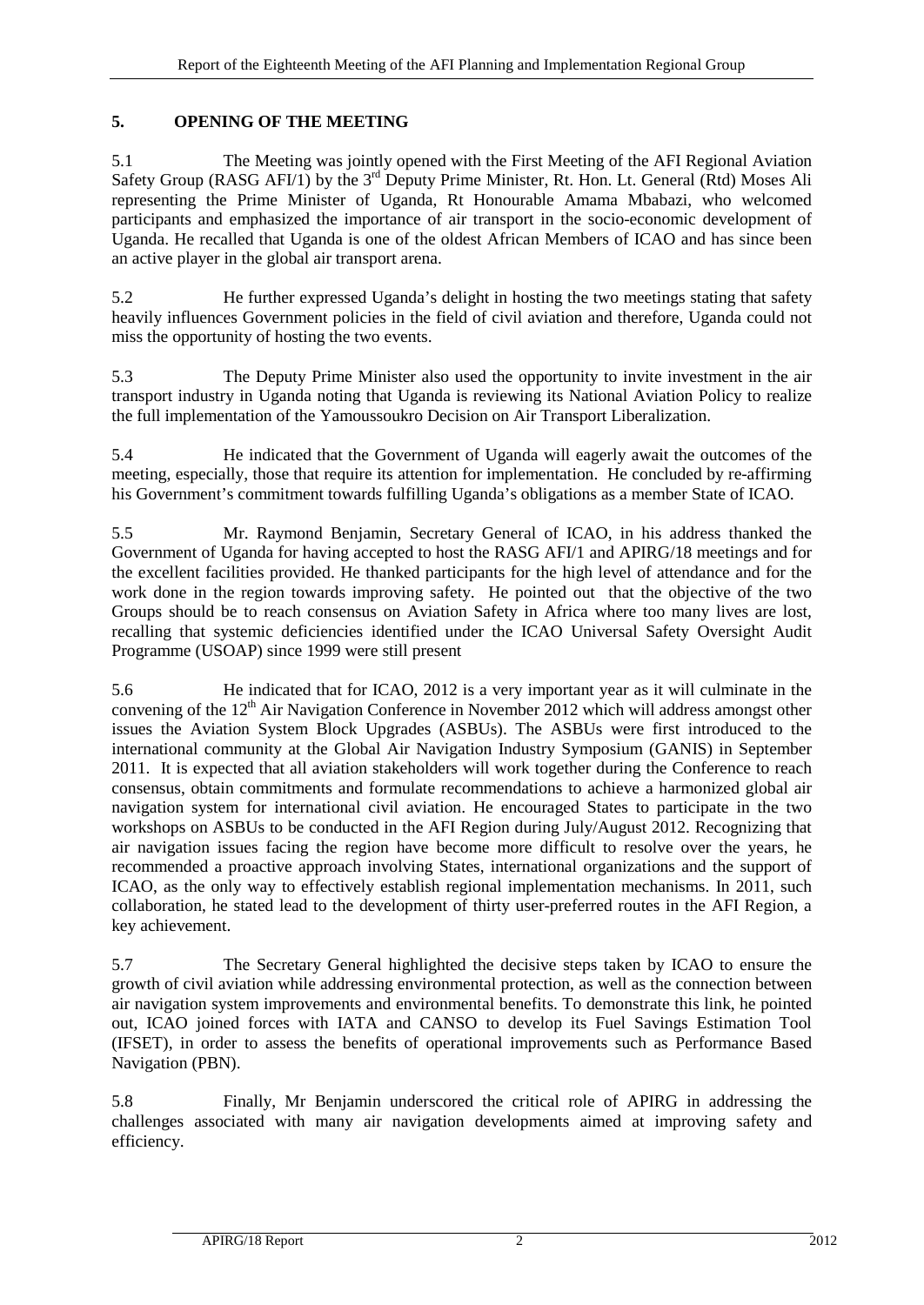5.9 In his remarks, the Hon. Eng. James Abraham Byandala, Minister of Works and Transport also welcomed participants to Kampala. He called for serious discussions to find ways of minimizing the occurrence of accidents within the AFI Region. He emphasized that the implementation of the Yamoussoukro Decision should help free air transport without compromising safety. He concluded by wishing the participants fruitful deliberations and an enjoyable stay in Uganda.

5.10 The Chairman of the Board of Directors of Uganda Civil Aviation Authority (UCAA), Mr. Zephania Baliddawa, also addressed the APIRG/18 meeting. In his remarks, Mr. Baliddawa warmly welcomed the ICAO Secretary General, the ICAO Council members and the two Regional Directors of the ICAO Dakar and Nairobi Regional Offices and all the delegates present. He stressed that APIRG/18 was a very important meeting as it would review and update the list of deficiencies in the air navigation system in the AFI region as well as discuss strategies for resolving these deficiencies.

5.11 The UCAA Board Chairman also informed the meeting that Uganda was audited by ICAO under the Universal Safety Oversight Audit Programme (USOAP) and the Universal Security Audit Programme (USAP). He indicated that Uganda's hosting of the APIRG/18 meeting was an opportunity to gain new knowledge and experience to assist it in the implementation of the Corrective Action Plans (CAPs) developed subsequent to these audits, as well as share challenges and experiences with the rest of the aviation fraternity.

5.12 Mr. Baliddawa pledged Uganda's firm willingness to partner with all aviation stakeholders in the implementation of strategies to improve the safety record of the AFI Region in spite of its inadequate resources. He also underscored the importance of ICAO Standards and Recommended Practices (SARPs) and urged all AFI States to always strive to adhere to them in order to ensure acceptable standards of safety in their respective aviation systems.

5.13 Dr. W. Rama Makuza, Managing Director of Uganda CAA, in addressing the meeting thanked ICAO for the support received by Uganda through the Technical Cooperation Bureau (TCB). In addition, he expressed appreciation, on behalf of CASSOA, to the US - Safe Skies for Africa Program for their support.

5.14 Mr Meshesha Belayneh, ICAO Regional Director, Nairobi, explained the responsibilities of APIRG in the development and maintenance of the regional air navigation plan between AFI Regional Air Navigation (RAN) meetings that determine the requirements for facilities and services in the air navigation field to meet ICAO standards.

5.15 He provided an overview of a number of programmes developed or under development by APIRG for an effective, efficient and sustained air navigation system, such as implementation of Reduced Vertical Separation Minima (RVSM), Performance-Based Navigation (PBN), the new ICAO Flight Plan Form, Search and Rescue (SAR) improvements, transition to Aeronautical Information Management (AIM), sustainability and integration of existing aeronautical VSAT network telecommunication infrastructure, protection of their operated frequency band, certification of aerodromes and Quality Management Systems (QMS) for Meteorological services.

5.16 Mr Belayneh informed the meeting of the establishment of the ICAO Regional Office Safety Teams (ROSTs) to assist States in addressing safety deficiencies identified through USOAP audits. This initiative, he pointed out, is coordinated under the AFI Comprehensive Implementation Plan (AFI Plan). He explained that assistance interventions of long-term nature will be handled through the ICAO Technical Cooperation Programme or other initiatives.

5.17 He further informed the Group of the establishment of an AFI Regional Aviation Safety Group (RASG-AFI) whose first meeting was held from 26 to 27 March 2012, in Kampala,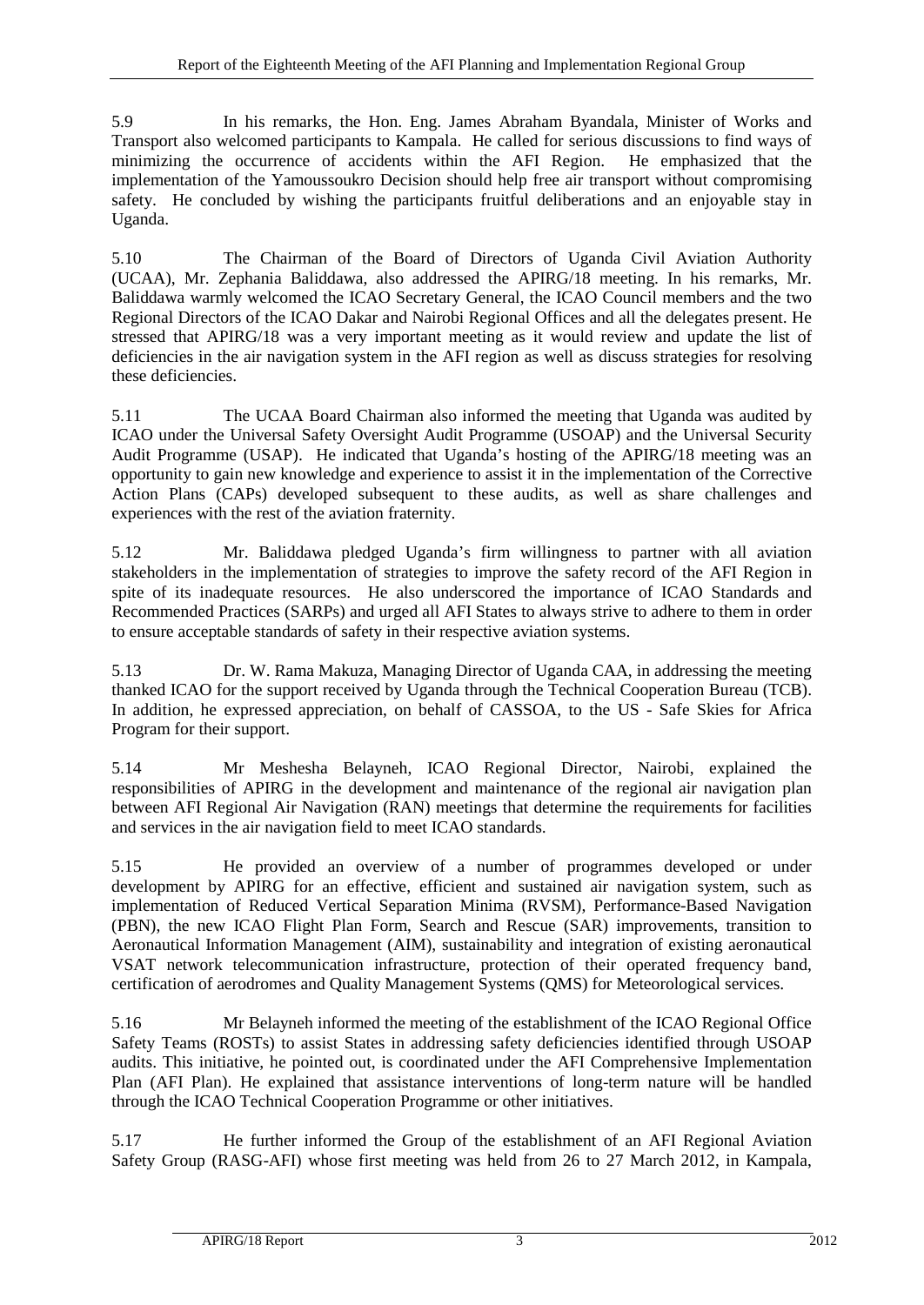Uganda and emphasized the need for close coordination between the two groups to effectively address issues of safety and avoid duplication of efforts in the Region.

5.18 Finally, Mr Belayneh welcomed the presence of the Delegation of the State of South Sudan, as a full member in accordance with the Rules of Procedure for the Membership to APIRG.

### <span id="page-13-0"></span>**6. AGENDA**

# **Agenda Item 1: Follow-up on the outcome of APIRG/17 Meeting and of the Special Regional Air Navigation Meeting (SP AFI RAN/08)**

- 1.1 Review of the action taken by the ANC and the Council on the report of APIRG/17
- 1.2 Review status of implementation of APIRG/17 Conclusions and Decisions
- 1.3 Review status of implementation of APIRG Outstanding Conclusions and Decisions from other previous meetings
- 1.4 Review of the status of implementation of the ICAO SP AFI RAN/08 Recommendations: Activities of ICAO Regional Office Safety Teams (ROSTs).

#### **Agenda Item 2: Flight Safety and Regional Aviation Safety Group for AFI (RASG-AFI) activities – Global, Regional and interregional activities**

- 2.1 Flight Safety and RASG-AFI activities
- 2.2 Global, regional and interregional activities

### **Agenda Item 3: Performance Framework for Regional air navigation planning and implementation**

- 3.0 Regional and National Performance Framework
- 3.1 Aerodrome Operations Planning (AOP) Matters
- 3.2 Air Traffic Management and Search and Rescue (ATM/SAR) Matters
- 3.3 AFI Regional Monitoring Agency (ARMA) Matters
- 3.4 Communications, Navigation and Surveillance (CNS) Matters
- 3.5 Aeronautical Information Management (AIM) Matters
- 3.6 Aeronautical Meteorology (MET) Matters
- 3.7 Other Air Navigation Matters
- 3.8 Twelfth Air Navigation Conference (AN-Conf/12)

### **Agenda Item 4: Regional air navigation deficiencies**

4.1 Review and update of the list of deficiencies in the Air Navigation fields – Implementation of the AFI Regional Database and transition to a Central Database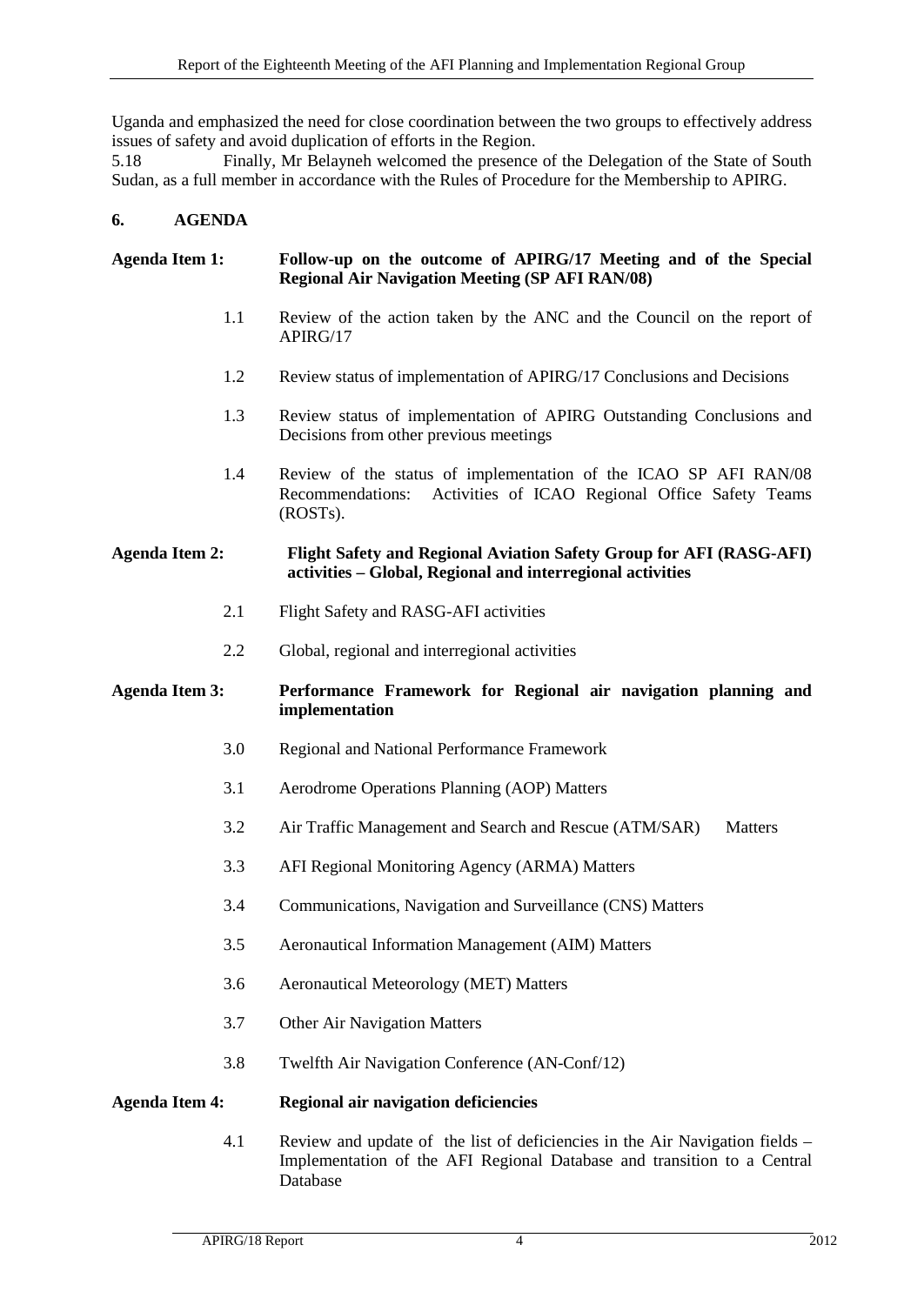- 4.2 The report of the AFI Tactical Action Group (TAG).<br>4.3 Strategies to remove identified deficiencies
- Strategies to remove identified deficiencies

**Agenda Item 5: APIRG Future Work Programme**

**Agenda Item 6: Any other business**

# <span id="page-14-0"></span>**7. CONCLUSIONS AND DECISIONS – DEFINITIONS**

7.1 APIRG records its actions in the form of Conclusions and Decisions with the following significance:

- a) Conclusions deal with matters which, in accordance with the Group's terms of reference, merit directly the attention of States or on which further action will be initiated by ICAO in accordance with established procedures; and
- b) Decisions deal with matters of concern only to APIRG and its contributory bodies.

— — — — — — — —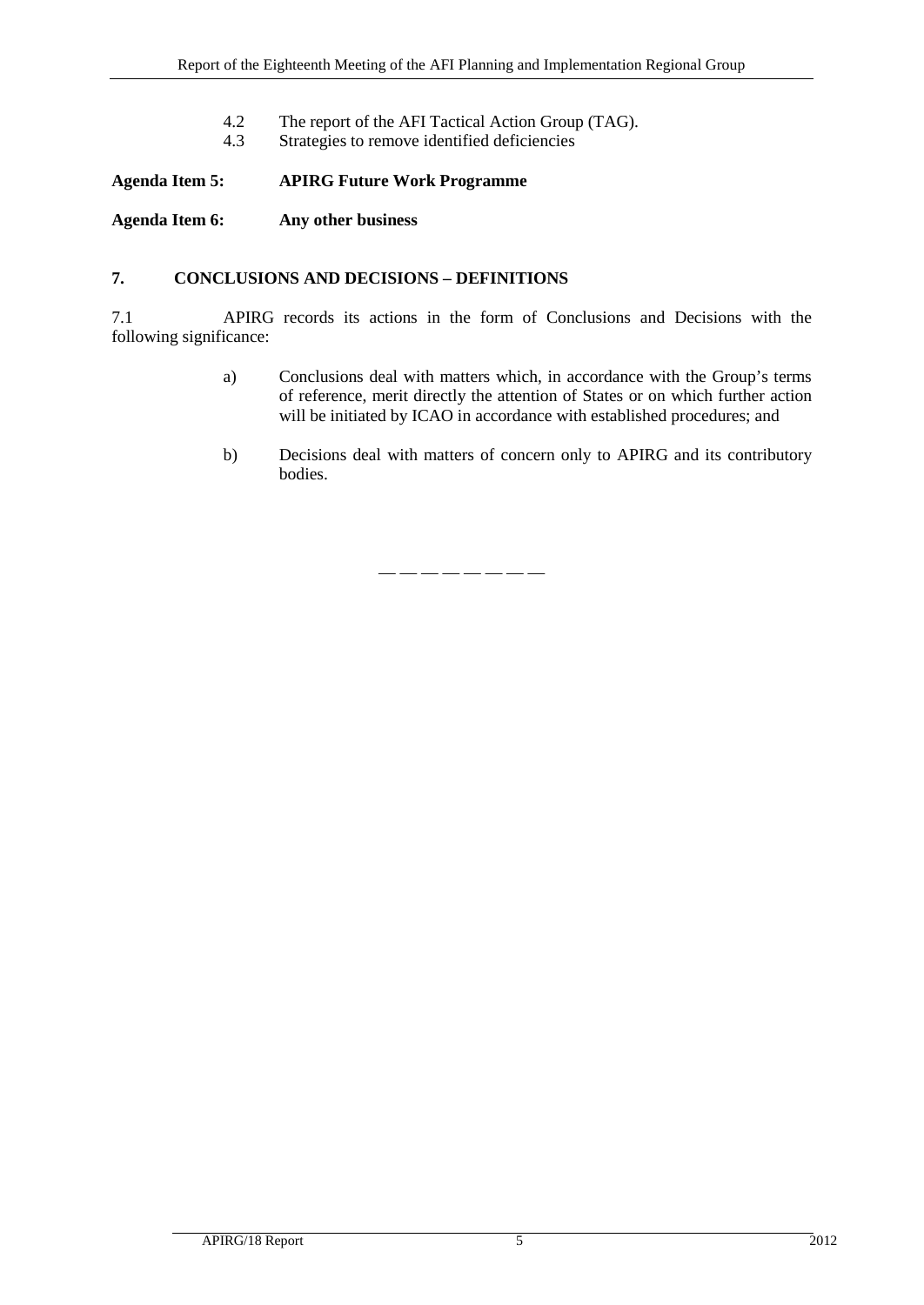# <span id="page-15-0"></span>**PART II - REPORT ON AGENDA ITEMS**

#### <span id="page-15-1"></span>**AGENDA ITEM 1: FOLLOW-UP ON OUTCOME OF APIRG/17 MEETING AND OF THE SPECIAL REGIONAL AIR NAVIGATION MEETING (SP AFI RAN/08)**

#### <span id="page-15-2"></span>**1.0 Adoption of the Agenda:**

1.0.1 The meeting reviewed and adopted the draft Agenda as indicated in paragraph 6 of the History of the meeting, with the inclusion of a presentation on Integrated Air Navigation Planning, from ICAO Director, Air Navigation Bureau.

### *Integrated Air Navigation Planning*

1.0.2 In a presentation by ICAO D/ANB, the meeting was provided with background information based on integrated air navigation planning which outlined the optimization of AFI airspace in view of traffic volumes and accident rates whilst identifying PBN and continuous climb and descent operations as priorities.

1.0.3 On measuring operations and environmental benefits in terms of climate change, the meeting was briefed on assistance to States for the development of action plans for  $CO<sub>2</sub>$  reduction as well as the IFSET Tool. Various tools to assist in integrated air navigation planning such as the ICAO Flight Plan Format, WGS-84 implementation, language Proficiency and AIS-AIM were highlighted.

1.0.4 In addition, the meeting was updated on ASBUs and the  $12<sup>th</sup>$  Air Navigation Conference to take place from 19 to 30 November 2012. The information was noted and taken into account in deliberations of the relevant agenda items.

# <span id="page-15-3"></span>**1.1 Review of action taken by the Air Navigation Commission (ANC) and Council on APIRG/17 meeting report**

1.1.1 The meeting reviewed the actions taken by the ANC (hereafter referred to as the Commission) and the Council on the Report of APIRG/17, which was held in Ouagadougou, Burkina Faso, from 2 to 6 August 2010.

1.1.2 The Meeting specifically noted the actions taken by the Commission on selected conclusions and decisions. No action was required from the Council of APIRG/17 Conclusions.

# <span id="page-15-4"></span>**1.2 Review status of implementation of APIRG/17 Conclusions and Decisions**

1.2.1 The Group recalled that APIRG/17 had adopted 87 Conclusions and 20 Decisions and was presented with a progress report on their implementation and noted the achievements made and constraints encountered. The challenges to States included lack of capacity and financial resources. The Meeting proposed further action with the aim of increasing the level of implementation and urged States to provide the Secretariat from time to time with the required information in order to assess progress in the strengthening of the air navigation system. The status of implementation of the APIRG/17 Conclusions and Decisions as at the end of January 2012 are at **Appendix 1.2A.**

### <span id="page-15-5"></span>**1.3 Review status of implementation of APIRG Outstanding Conclusions and Decisions from other previous meetings**

1.3.1 The Group further noted that Conclusions deal with matters which, in accordance with the APIRG terms of reference, merit directly the attention of States, regional and international organizations or on which further action is required to be initiated by the Secretary in accordance with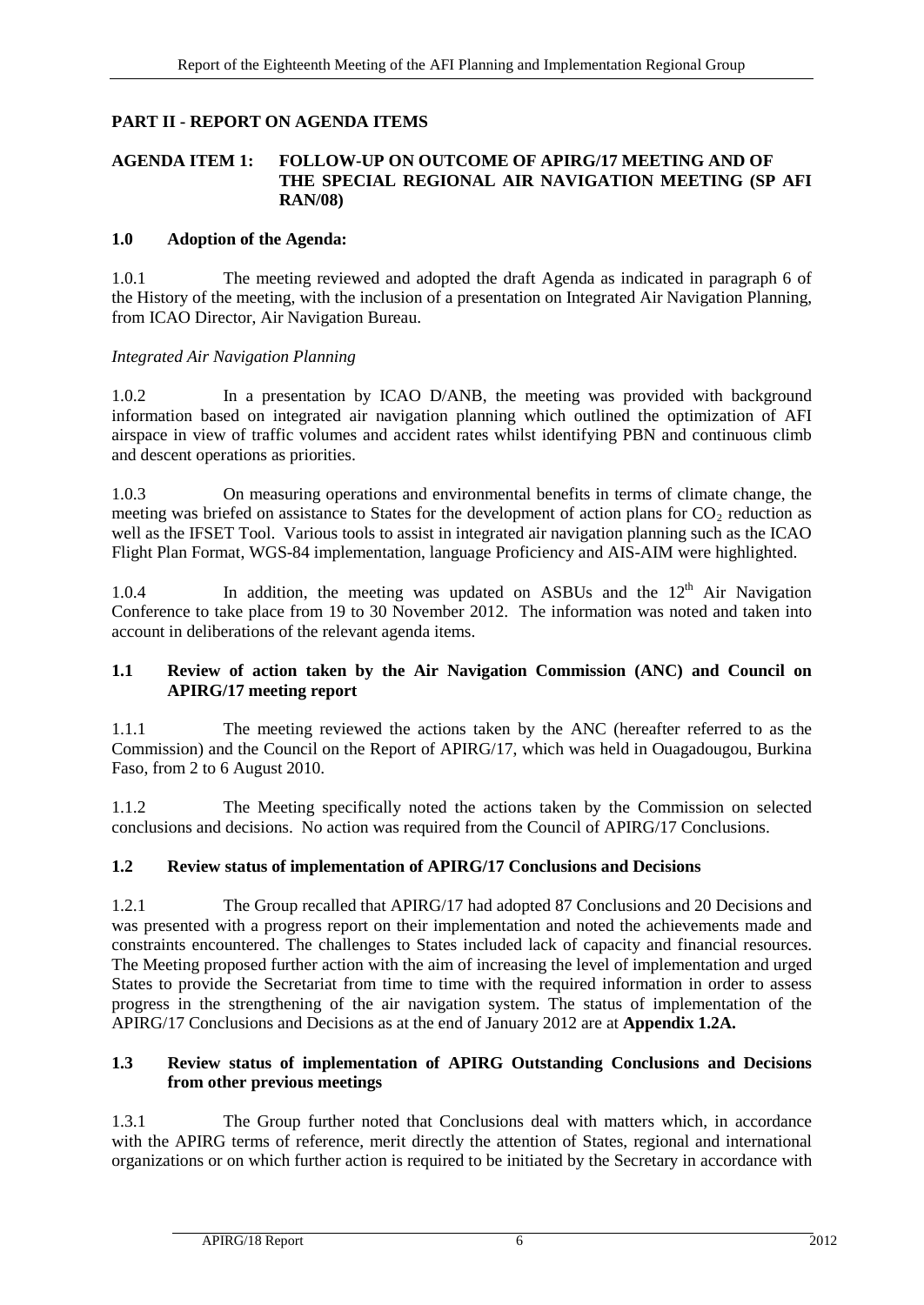established procedures, while Decisions deal with matters of concern only to the Group and its subsidiary bodies.

1.3.2 The Group acknowledged that the number of Conclusions and Decisions have become cumbersome to manage effectively and requires a strategy to be developed for their streamlining. In this regard, the Meeting agreed that the Sub-Groups should review all APIRG Conclusions and Decisions since APIRG/13 meeting, with the objective of identifying Conclusions and Decisions with the following characteristics:

- a) Those which have been implemented or become obsolete due to developments;
- b) Those which have matured to be included in the work programme of APIRG and its subsidiary bodies as well as the Terms of Reference or Handbook of the Group;
- c) Those which are adequately covered by other specific provisions of ICAO including SARPs, Assembly Resolutions and Regional requirements, to be deleted or reformulated to complement such other ICAO provisions; and
- d) Those which have since become redundant.
- 1.3.3 Based on the above, the Meeting formulated the following Decision:

# <span id="page-16-2"></span>**DECISION 18/01: REVIEW AND UPDATE OF APIRG CONCLUSIONS AND DECISIONS**

# **That APIRG Sub-Groups:**

- **a) review all APIRG Conclusions and Decisions from APIRG/13 to APIRG/17 and identify those which are no longer valid;**
- **b) adopt a system of reviewing the validity of Conclusions and Decisions every two successive APIRG meetings; and**
- **c) transfer Conclusions and Decisions which have reached maturity and still relevant to appropriate guides, handbooks and manuals for the AFI Region.**

# <span id="page-16-0"></span>**1.4 Review status of implementation of the ICAO SP AFI RAN/08 Recommendations**

*Activities of ICAO Regional Office Safety Teams (ROSTs)*

1.4.1 The meeting was presented with information on actions taken by the ICAO AFI Regional Comprehensive Implementation Plan for aviation safety in Africa (AFI Plan) with respect to the implementation of recommendation 5/13 of the Special AFI RAN/08 meeting, related to the follow-up and continuous monitoring of the sustainability of implementation projects.

1.4.2 Information was further provided on the activities of the Regional Office Safety Teams (ROSTs), the development and implementation of individual State tailored plans of action to assist States address identified safety deficiencies in particular those with high level of Lack of Effective Implementation (LEI).

# <span id="page-16-1"></span>**CONCLUSION 18/02: ACTIVITIES OF ICAO REGIONAL OFFICE SAFETY TEAMS (ROSTS)**

**That States in the AFI Region take advantage of the assistance made available under the ROSTs in order to support the implementation of their respective Corrective Action Plans (CAPs).**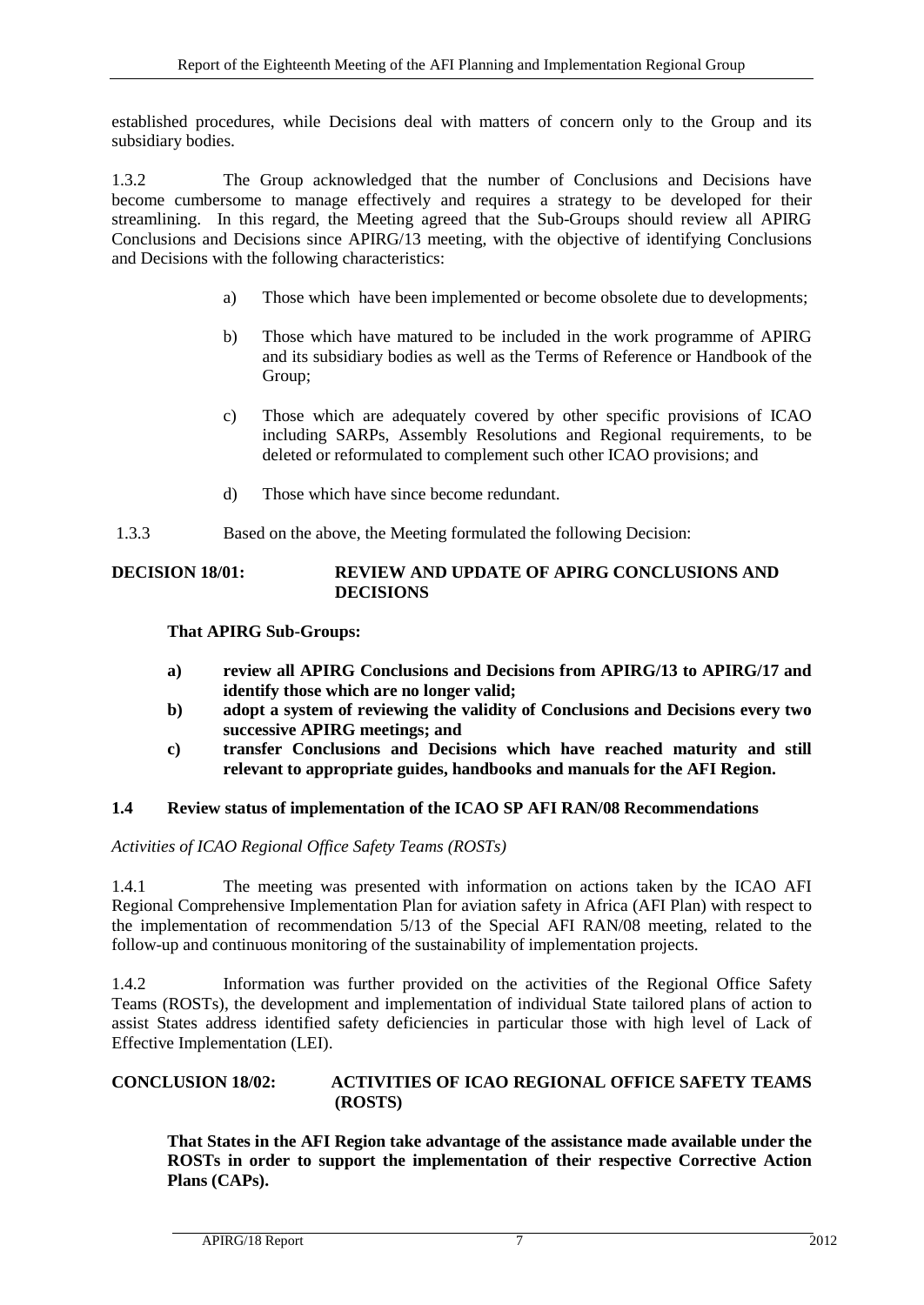# *Training Needs and Resources in Africa*

1.4.3 The meeting was presented with information on actions taken by the ICAO AFI Regional Comprehensive Implementation Plan for aviation safety in Africa (AFI Plan) with respect to the implementation of recommendation 5/8 of the Special AFI RAN/08 meeting, related to training strategies for safety in Africa.

1.4.4 In this respect, information was also provided on the activities of the Training Experts Working Meeting (TEWG) and the outcomes of the Third Pan-African Aviation Training Coordination Conference which was held from 27 to 29 July 2011 in Cape Town, South Africa.

1.4.5 The meeting was informed of the planned Constitutive Assembly of the Association of African Aviation Training Organizations to be held in Nairobi, Kenya, from 2 to 4 April 2012.The Group urged States and Organizations to participate in planned activities related to training in the AFI Region.

# <span id="page-17-2"></span>**CONCLUSION 18/03: TRAINING NEEDS AND RESOURCES IN AFRICA**

**That:**

- **a) training organizations in the AFI Region participate in the Constitutive Assembly of the Association of African Aviation Training Organizations (AATO) to be held in Nairobi, Kenya, from 2 to 4 April 2012 and join the AATO; and**
- **b) States, training organizations, and aviation services providers in the AFI region participate in the activities of the envisaged framework for the harmonization of aviation training in the AFI Region and contribute towards the implementation of the ICAO SP AFI RAN/08 Recommendation 5/8.**

# <span id="page-17-0"></span>**AGENDA ITEM 2: FLIGHT SAFETY AND REGIONAL AVIATION SAFETY GROUP FOR AFI (RASG-AFI) ACTIVITIES – GLOBAL, REGIONAL AND INTERREGIONAL ACTIVITIES**

# <span id="page-17-1"></span>**2.1 Flight Safety and RASG-AFI Activities**

2.1.1 The First Meeting of the AFI Region (RASG-AFI/1) was held in Kampala, Uganda from 26 to 27 March 2012. The meeting was attended by one hundred and seventy seven (177) participants from thirty-three (33) States and twelve (12) regional/international organizations.

2.1.2 Regional Aviation Safety Groups (RASGs) have been established to serve regional bodies to integrate global, regional, sub-regional, national and industry efforts to enhance aviation safety worldwide. The creation of RASGs by the Council, similar to PIRGs, has raised need for caution to avoid duplication of efforts. There is therefore a need to coordinate actions among the two Groups and States to facilitate implementation of Global Aviation Safety Plan (GASP) and the associated Roadmap (GASR).

2.1.3 Based on the information provided by the Secretariat and on the need to streamline the responsibilities of the two Groups, the meeting adopted the following Conclusion identifying the areas of focus for each Group: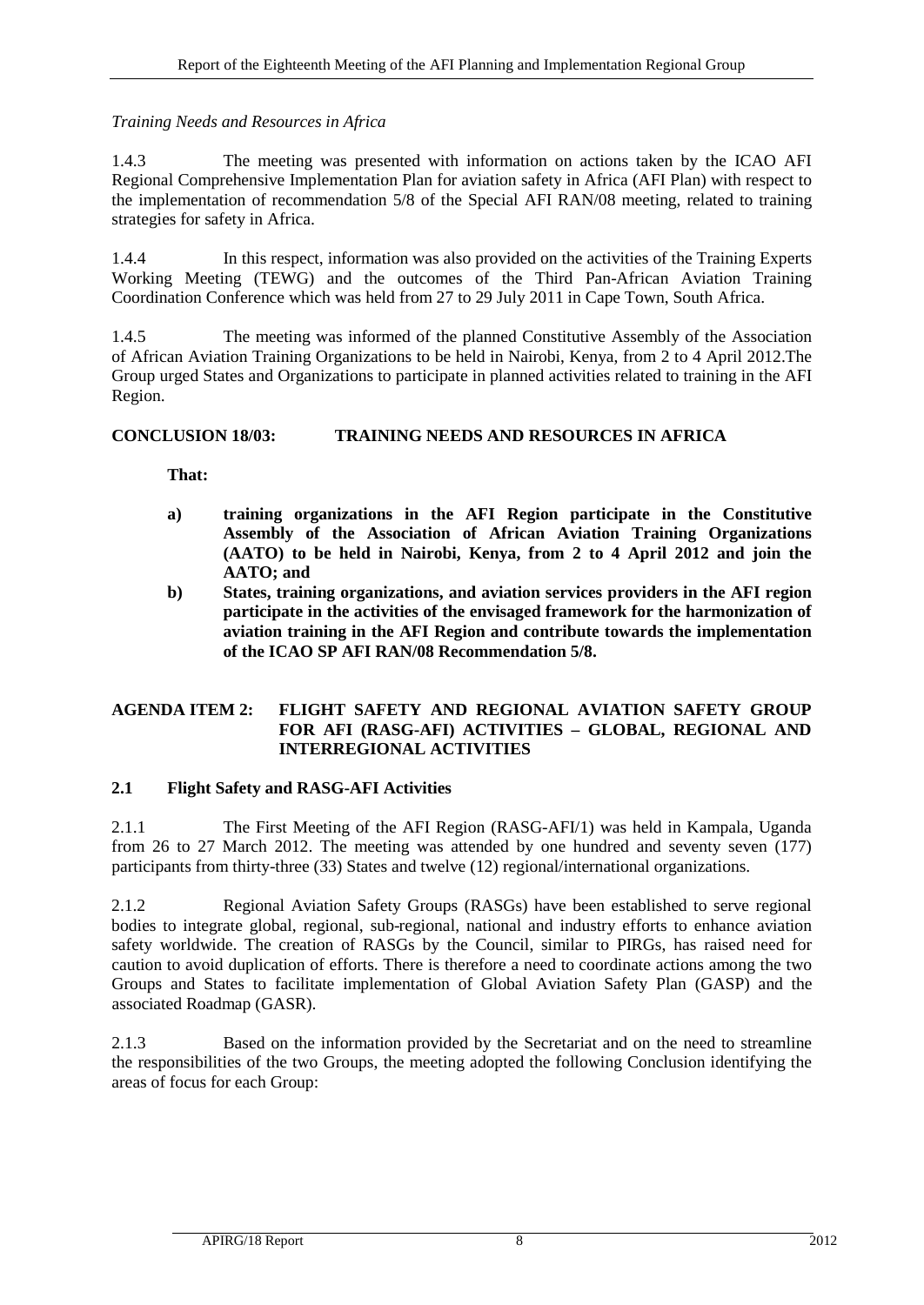#### <span id="page-18-1"></span>**CONCLUSION 18/04: COORDINATION OF ACTIVITIES BETWEEN APIRG AND RASG-AFI**

**That:**

- **a) Accidents and Incidents Analysis; and State Safety Programme (SSP) be addressed within the framework of RASG-AFI;**
- **b) RVSM safety monitoring, Quality Management System (QMS) for meteorological and aeronautical information services, Civil-military coordination and SAR continue to be part of APIRG Work Programme;**
- **c) English Language Proficiency (ELP), Safety Management System (SMS) implementation, Runway Safety, Unsatisfactory Condition Reports(UCRs) and Airspace contingencies issues remain in the Work Programme of both RASG-AFI and APIRG, until further notice; and**
- **d) The two Groups agree on the mechanism to be used to ensure that the safety issues addressed by both APIRG and RASG-AFI are fully coordinated.**

#### <span id="page-18-0"></span>**2.2 Global, regional and interregional activities**

#### *Regional Technical Cooperation*

2.2.1 The Meeting was informed of the two regional cooperative type projects currently being implemented by the ICAO Technical Cooperation Bureau in the AFI region - the Cooperative Arrangement for the Prevention of Spread of Communicable Disease through Air Travel (CAPSCA) and the Cooperative Development of Aeronautical Meteorology (CODEVMET).

2.2.2 The Group noted that the combined efforts of ICAO and WHO have resulted in the development of public health emergency preparedness guidelines for aviation, the implementation of which is promoted through the CAPSCA project.

2.2.3 The Group was informed that the CAPSCA project organizes visits by technical advisors trained under the Project, to States and their main international airports to assist in ensuring compliance with relevant ICAO SARPs and WHO International Health Regulations. The CAPSCA project also organizes regional training events to provide training in preparedness planning to State aviation and public health authorities as well as other stakeholders.

2.2.4 It was pointed out that Audit Protocol Questions related to the management of communicable disease in aviation will be included in the Continuous Monitoring Approach (CMA) of the Universal Safety Oversight Audit Programme (USOAP). States therefore need to include in their Civil Aviation Regulations public health emergency related provisions of Annexes to the Chicago Convention and ICAO guidance material.

2.2.5 It was reported that the main financial support for the CAPSCA Project has been a series of grants from the UN Central Fund for Influenza Action (UNCFIA). This source of funding is expected to end in December 2012. States will be required to contribute to the funding of the Project thereafter.

2.2.6 The Meeting was informed that the CODEVMET project is the second phase of providing assistance to nine (9) Western and Central African States (Cape Verde, Democratic Republic of Congo, Gambia, Guinea, Guinea-Bissau, Liberia, Nigeria, Sao Tome and Principe and Sierra Leone). This second phase involves the implementation of the CODEVMET-WACAF Pilot Project which addresses the requirements for removal of the deficiencies and enhancing the capacity of State regulatory authorities in carrying out safety oversight of Aeronautical Meteorological Services.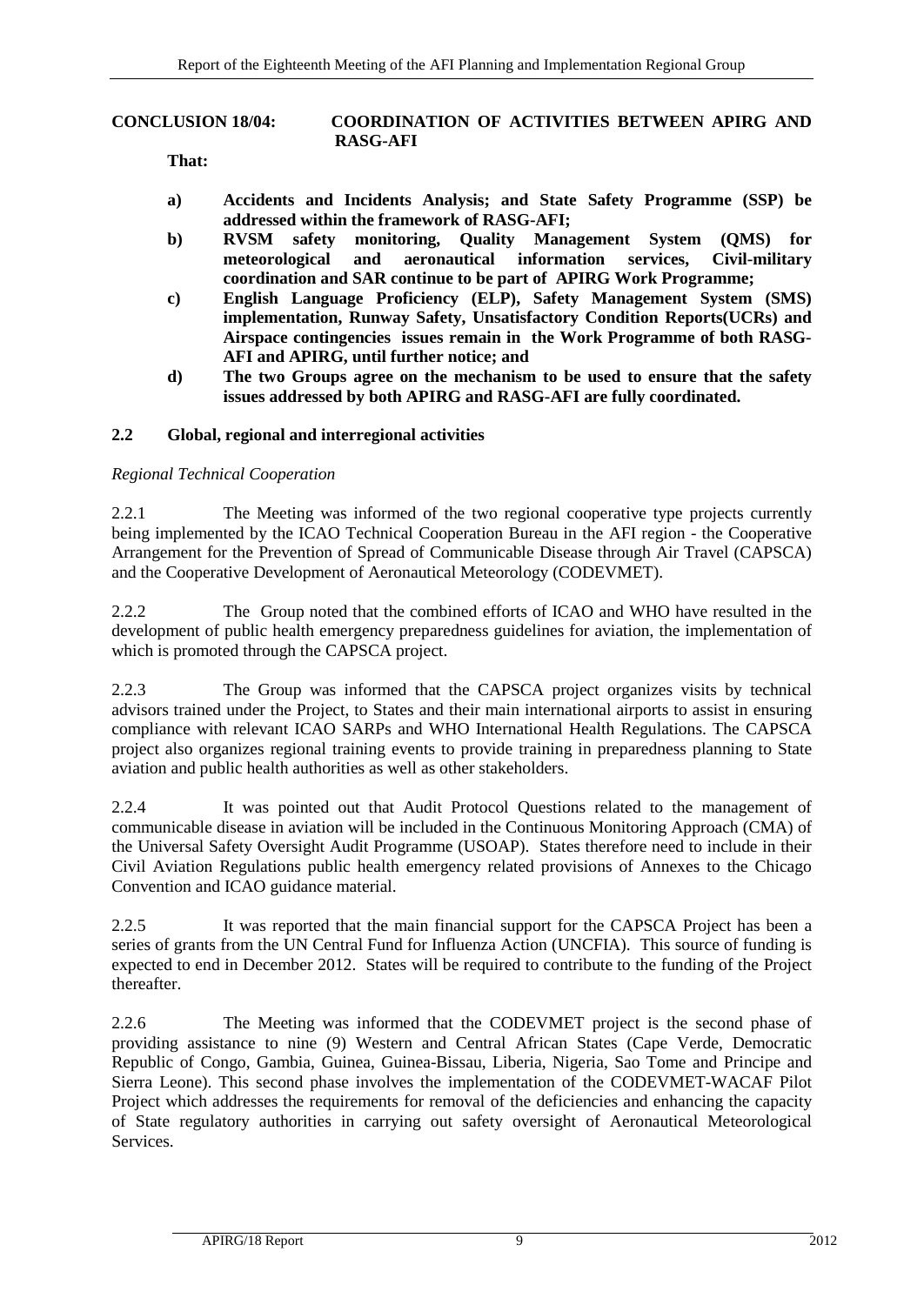2.2.7 It was recalled that APIRG 17 Conclusion 17/104 a) required States interested in the CODEVMET Project to submit a formal application to the ICAO WACAF office, for enrollment to the project. However, to date no new applications had been received.

2.2.8 Based on the information provided, the Group adopted the following Conclusion:

# <span id="page-19-2"></span>**CONCLUSION 18/05: IMPLEMENTATION OF COOPERATIVE TYPE GLOBAL AND REGIONAL PROJECTS**

# **That States:**

- **a) include in their Civil Aviation Regulations public health emergency related provisions of ICAO Annexes and guidance material;**
- **b) establish an Aviation Public Health Emergency Plan which is integrated in the National Public Health Emergency Plan;**
- **c) which are not members of the Cooperative Arrangement for the Prevention of Spread of Communicable Disease through Air Travel** (**CAPSCA) project are encouraged to join, request assistance visits and contribute to the funding of the Project; and**
- **d) nominate candidates to be trained as Technical Advisors.**

# <span id="page-19-0"></span>**AGENDA ITEM 3: PERFORMANCE FRAMEWORK FOR REGIONAL AIR NAVIGATION PLANNING AND IMPLEMENTATION**

# <span id="page-19-1"></span>**3.0. Global, Regional and National Performance Framework – Metrics**

# *ICAO Efforts towards Implementation of a Global ATM System*

3.0.1 The Group acknowledged that, in order to facilitate the realization of a performance based Global ATM system, ICAO had made significant progress in the development of relevant guidance material. The intent of the guidance material is to promote a globally harmonized approach to transition planning and to ensure collaboration in developing air navigation systems and procedures.

# *Regional Planning*

3.0.2 The Group reviewed and endorsed the methodology for transition to a performance based Global ATM system as described at **Appendix 3.0A** to this report (extracted from the Global Air Navigation Plan, Doc 9750) in conjunction with **Appendix 3.0B** to this report, transition approach (extracted from Part II of the Global Performance Manual, Doc 9883), which provide a broad overview of the tasks that need to be undertaken by the Group. The outcome of this process would result in an output and management form that has been designated as "Performance Framework Form (PFF)". A sample PFF with explanatory notes, which has been standardized, is shown at **Appendix 3.0C** hereto, is applicable to both regional and national planning framework. The common template ensures easy understanding and harmonization. The explanatory notes provided in **Appendix 3.0D** to this report serve as guide for completing the PFF.

# *ICAO Special AFI Regional Air Navigation Meeting (SP AFI RAN/08)*

3.0.3 The Group recalled that the ICAO SP AFI RAN/08 meeting had recognized that a performance-based approach to planning of air navigation services and aviation safety offered an opportunity to strengthen a continent wide commitment to improving safety and efficiency; toward resolving deficiencies and addressing critical issues. The objective should be to develop a comprehensive report which would contain a set of proposed work programme based on performance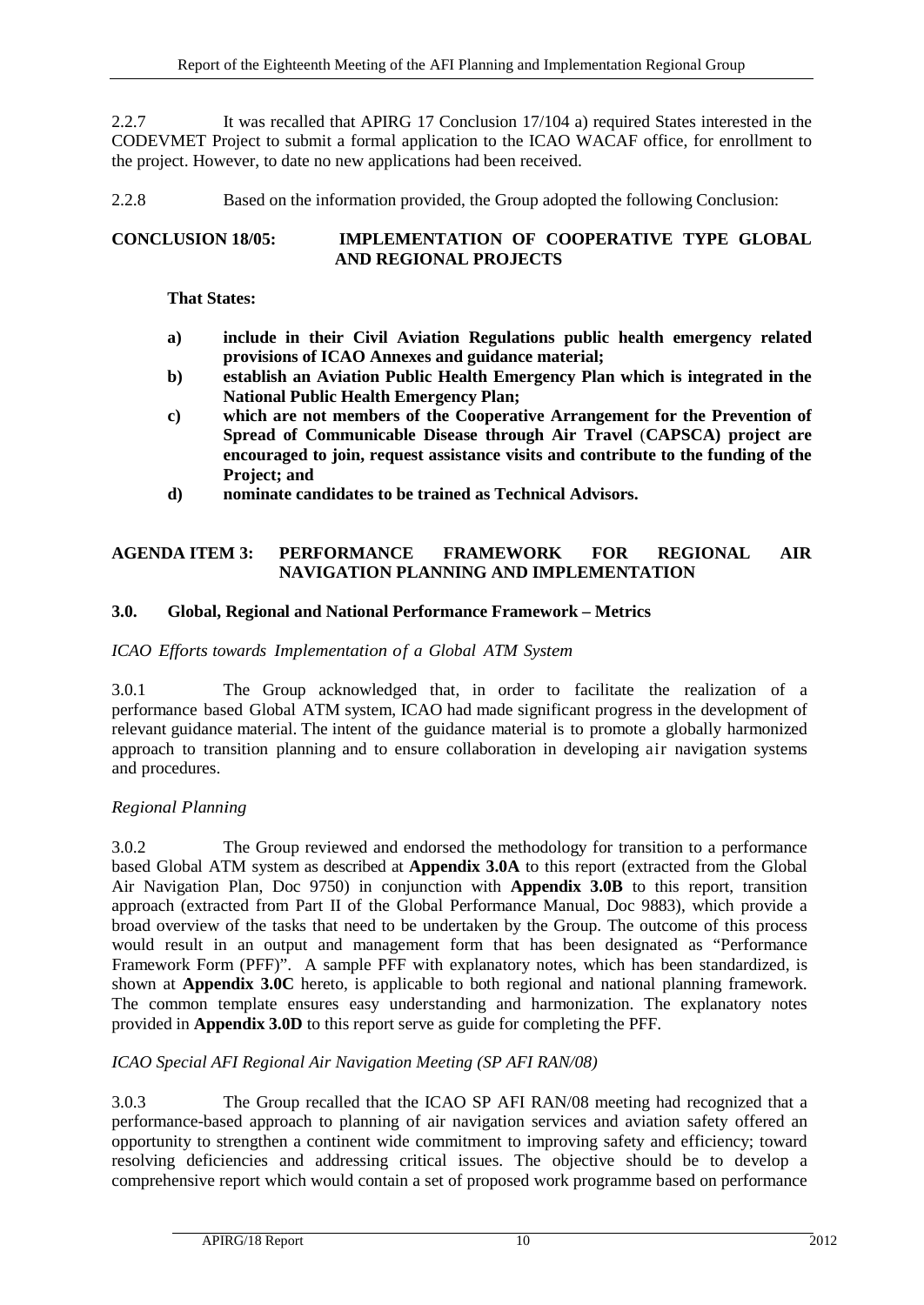objectives with measurable outcomes and metrics. This would facilitate regional and global management, technical and financial assistance and provide a comprehensive and documented set of needs and requirements for the AFI Region. The SP AFI RAN/08 meeting agreed that it was critical to establish an initial set of metrics to measure performance in the region and requested ICAO to coordinate with States, organizations and stakeholders in the region to collect and process data to measure the metrics, leveraging to the extent possible in all existing data and ongoing efforts. The meeting identified the need for regional workshops on performance-based approach to planning of air navigation services and aviation safety to assist States in implementing related processes. The following decision was formulated:

# <span id="page-20-2"></span>**DECISION 18/06: PERFORMANCE- BASED APPROACH-METRICS**

**That:**

- **a) APIRG sub-groups develop indicators that are specific, measurable, achievable, realistic and time bound and attach them to the performance framework forms (PFFs) in the appropriate box, using the metrics recommended under SP AFI RAN/08 Recommendation 3/3 and/or others determined to be appropriate indicators for the AFI Region;**
- **b) States use the regionally agreed indicators; and**
- **c) ICAO organizes regional workshops on performance-based approach to assist States in the development and implementation of performance-based approach related processes.**

# <span id="page-20-0"></span>**3.1 Review of activities of the Aerodrome Operations Planning Sub-Group**

3.1.1 Under this agenda item, the meeting reviewed the report of the AOP/SG/9 which was held in Dakar, Senegal, from 28 to 30 September 2011.

3.1.2 The meeting noted that the AOP/SG in its deliberations acknowledged the challenges many States were experiencing in terms of Qualification and Training of Technical Personnel in the AOP field which has, until recently, not been considered to be areas of responsibility of the regulatory authorities. The AOP/SG noted that providing for adequately trained aerodrome inspectors contributes towards the effective implementation of all the other Critical Elements in the AOP field and in this regard acknowledged the efforts currently on-going to establish Regional Safety Oversight Organizations (RSOOs). The AOP/SG had noted that, in many States, the implementations of the Corrective Action Plans are increasingly being managed by recipients of AFI plan training activities. The meeting observed however that there was still more demand for more training and that in some cases tailor made locally organized training activities were more desirable.

3.1.3 The meeting further agreed with the AOP/SG that the Gap Analyses that were conducted under the implementation of the Global Aviation Safety Plan (GASP) had reconfirmed the findings of USOAP and emphasized the need to develop and take advantage of partnership between the regulators and the industry including aerodrome operators. In order to enhance overall aviation safety, the need for the implementation of the Safety Management System (SMS) and State Safety Programme (SSP) and subsequently the exchange of safety data became obvious. In this regard, the meeting formulated the following Conclusion:-

### <span id="page-20-1"></span>**CONCLUSION 18/07: AERODROME INSPECTOR TRAINING REQUESTS TO AFI PLAN**

**That States who may wish to get more training under the ICAO AFI Plan (Integrated Safety Management Course, Aerodrome Inspector's Courses and Aerodrome Certification Course) should send requests to ICAO regional offices, and where possible**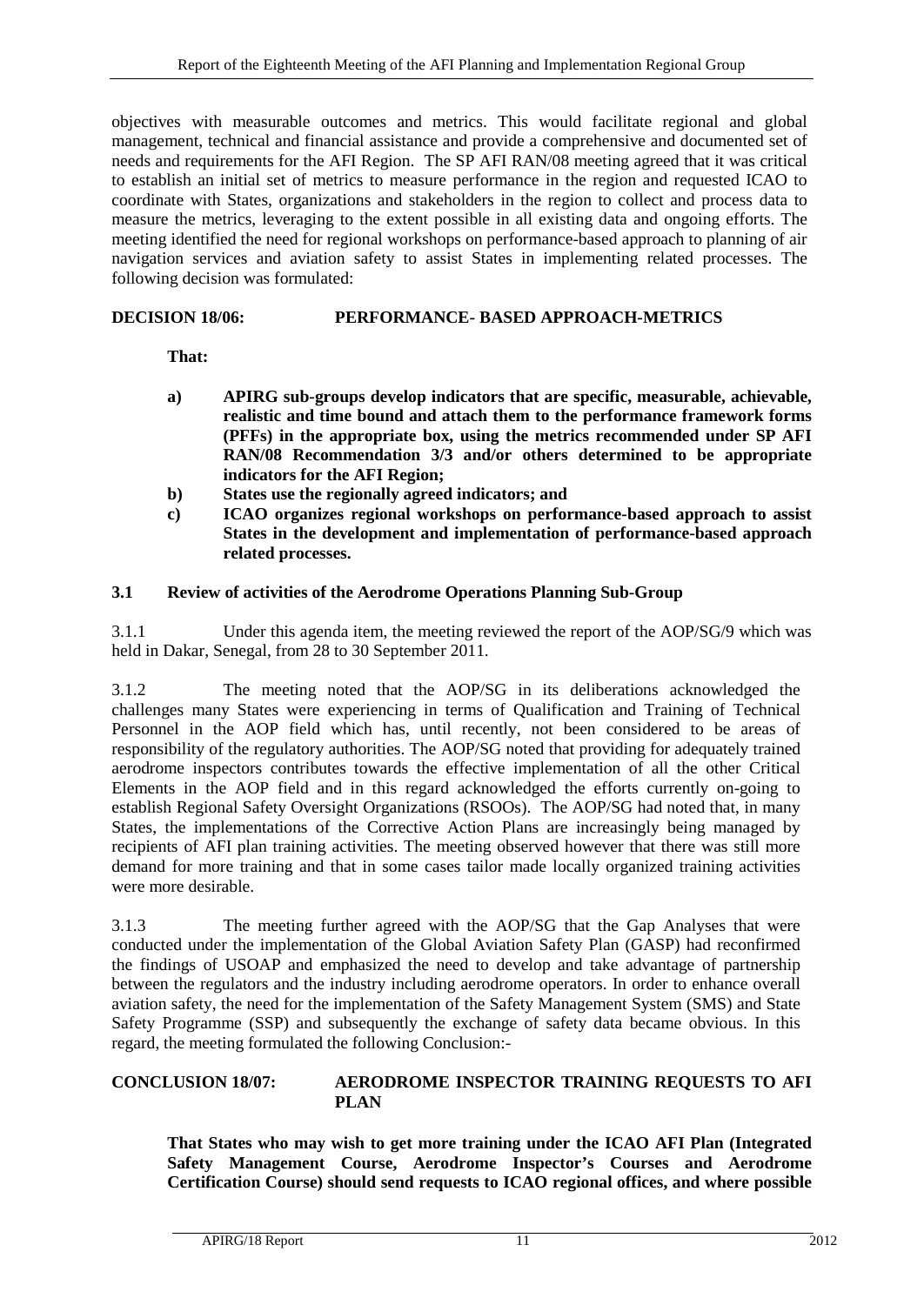# **coordinate such requests with other States for region-wide benefit, and that when such courses are organized, States should include participants from both the "regulator" and "aerodrome operator".**

3.1.4 The meeting noted the view of the AOP/SG that certain deficiencies in some States had remained unresolved for a long time. With respect to wildlife hazard reduction, there was a need for continuous assessment, monitoring and reporting in order to develop and implement well researched mitigation measures involving all stakeholders. For rescue and fire fighting services, some States had not put sufficient emphasis on the "rescue" component of RFFS and the provision of adequate resources for training of RFFS personnel. On aerodrome emergency planning, the AOP/SG noted that in some States its adequacy and currency was questionable, the AEP testing was not being conducted at appropriate intervals and that many States had not adequately considered and provided facilities taking into account the difficult terrain. The meeting agreed with the AOP/SG that the previous APIRG 16 and 17 conclusions on this matter were still valid.

3.1.5 The meeting was apprised of the initiative the Airport Council International (ACI) was implementing called APEX (Airport Excellence in Safety) to complement ICAO's efforts to address aerodrome safety through the establishment of Safety Review Teams. This initiative strives to assist a host airport to achieve regulatory compliance with the actual day to day operational needs to maximize efficiency whilst enhancing safety standards. The initiative is designed to provide advice, recommendations, training and support from peer airports (known as Safety Partners) on several issues including aerodrome certification and to introduce a comprehensive safety management system. The initiative is tailored to achieve close cooperation between ACI and ICAO.

3.1.6 On the implementation of aerodrome certification, the meeting noted that although progress had been made, further work was required in some States. The specific challenges in the ASECNA States related to the operational and organizational structures required a solution at corporate level. The meeting acknowledged that in order for States to make progress on implementation of aerodrome certification, there must be cooperation of both the regulator and the operator. In addition, political commitment is necessary in order to ensure the promulgation of the enabling regulatory framework to enable the regulator to perform its aerodrome safety oversight functions effectively even when the airports are operated by the Government or other Government Agencies.

3.1.7 The meeting noted the discussions in the AOP/SG on runway safety and agreed that runway safety required a multi-disciplinary approach. Issues related to the radiotelephony phraseology, language proficiency, equipment, aerodrome lighting and markings, aerodrome charts, operational aspects, situational awareness, runway contaminants affecting the pavement surface friction characteristics, insufficient taxiways and human factors, all were contributory factors. The meeting noted that the ICAO efforts to produce and disseminate the ICAO Runway Safety Toolkit (2005, CD-ROM) and Doc 9870 —*Manual on the Prevention of Runway Incursions* (2007) had helped to make States aware of the problem. Recent Amendment 10-A to Annex 14, Volume I, that introduced new provisions for enhanced taxiway centre line markings and mandatory instruction signs to further strengthen runway incursion prevention through visual aids measures will contribute to the solution. The meeting took note of the activities of the Aerodrome Panel which when completed will go a long way towards contributing to the solutions to the problems associated with runway safety. The meeting was informed that ICAO organized a Global Runway Safety Symposium in Montreal, Canada, 24-26 May 2011 with the aim to highlight the evolution towards a more integrated safety management approach in ICAO's runway safety programme, coordinate a global effort for improving runway safety by identifying what a State can do to improve runway safety, identifying a common framework for the enhancement of runway safety, promotion of commitment from partners to deliver regional runway safety workshops across the globe and identify content and format for subsequent runway safety workshops. In AFI, Regional Runway Safety Seminars are programmed to be held in Cape Town, South Africa 29-30 October 2012 and in Dakar, Senegal in 2013. States are urged to participate fully at these events.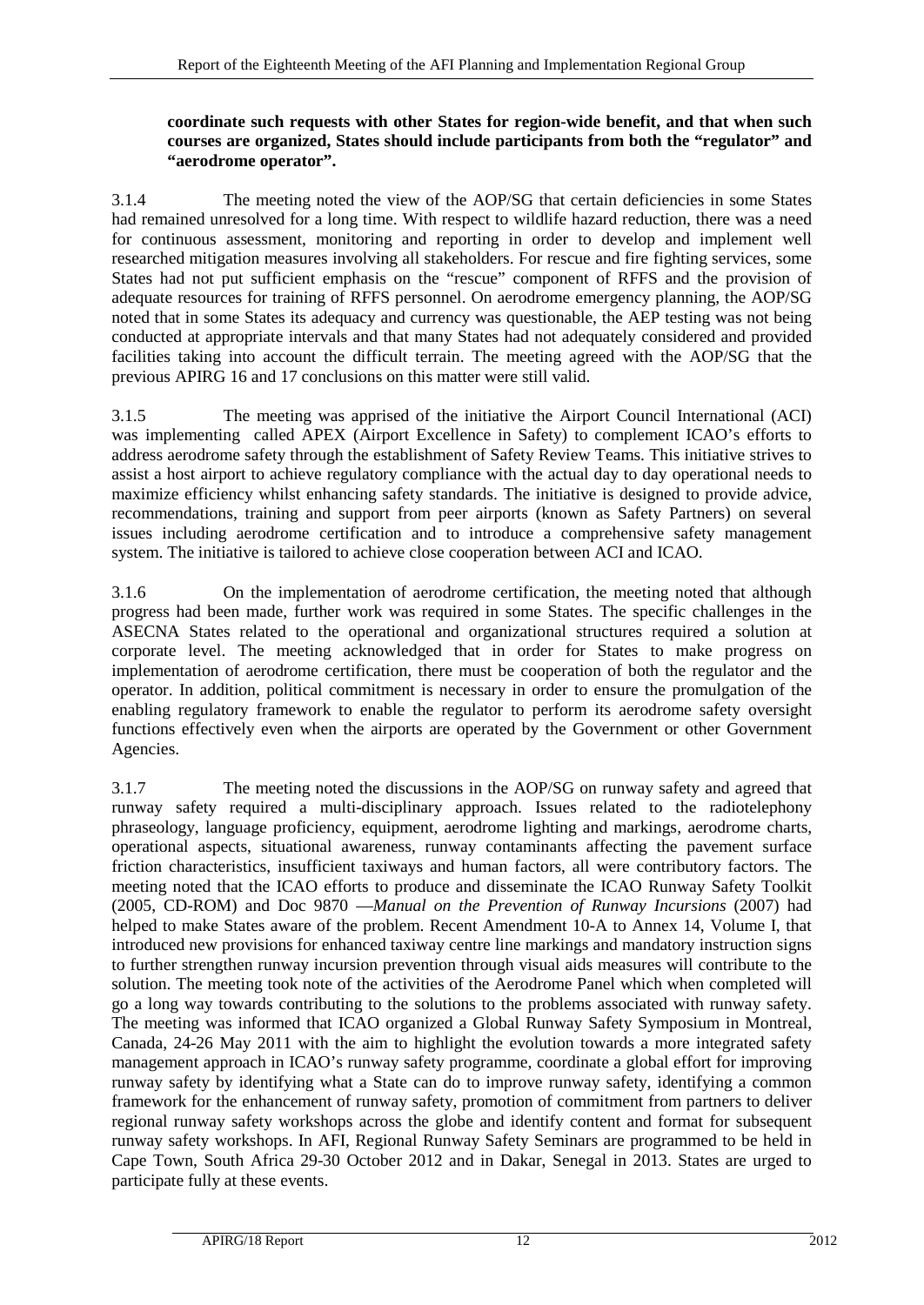3.1.8 With respect to the review of the terms of reference of the AOP/SG, the meeting approved the inclusion of "Obstacle surfaces control", "runway safety" and "aerodrome planning and design" in its activities and formulated the following decision:

# <span id="page-22-1"></span>**DECISION 18/08: AERODROME OPERATIONS PLANNING SUB-GROUP TERMS OF REFERENCE**

# **That the AOP/Sub-group Terms of Reference be amended to include "obstacle surfaces control", "runway safety" and "aerodrome planning and design".**

# <span id="page-22-0"></span>**3.2 Air Traffic Management and Search and Rescue (ATM/SAR)**

3.2.1 The Group noted that the ATM/AIM/SAR Sub-Group convened its  $12<sup>th</sup>$  meeting in Dakar, Senegal 25-29 July 2011.

# *APIRG Conclusions and Decisions*

3.2.2 In an effort to improve the effectiveness of its Conclusions and to facilitate implementation focus, the Group reviewed Conclusions and Decisions adopted by its  $17<sup>th</sup>$  meeting and took action to:

- i) merge Conclusions or Decisions with others that are considered similar or closely related;
- ii) identify those that are adequately addressed by other Conclusions, Decisions, procedures, or activities;
- iii) identify those that may be included in the terms of reference and work programme relevant to APIRG subsidiary bodies and those that can be included in the APIRG handbook to serve general purposes;
- iv) improve the quality of existing Conclusions pursuant to comments from the ANC; and
- v) reduce the number of existing Conclusions.

# **Performance Based Navigation (PBN) and AFI ATS Routes Network**

# *PBN Implementation*

3.2.3 The Group having reviewed the available information on the subject determined that the rate of PBN implementation in many States was still low. It was noted that 31 States have developed PBN approaches. However, the Group noted with concern that despite the implementation deadline being December 2009; only thirteen States (Botswana, DRC, Egypt, Ethiopia, Ghana, Kenya, Madagascar, Mauritius, Nigeria, Seychelles, South Africa, Togo and Uganda) have submitted their PBN implementation plans to the Regional Offices.

3.2.4 The Group noted that pursuant to APIRG Conclusion 17/47, ICAO had provided funds for a PBN Seminar. Concern was expressed that, despite past training efforts, the availability of PBN expertise in the Region remained low, and that in many cases, officials who have received the training are not the ones assigned to carry out the PBN implementation tasks. It was agreed that the Region should develop a pool of expertise in order to facilitate optimal use of available capacities in this respect. The Group acknowledged the importance of sensitizing Directors General of Civil Aviation regarding critical issues in the implementation of PBN.

3.2.5 With regard to implementation of the Regional PBN Implementation Plan, in particular airspace optimization in the terminal airspace, the Group noted that although a number of PBN approaches had been developed, most States' implementation in accordance with the global goals in ICAO Assembly Resolution A36-23 as amended by A37-11, was significantly behind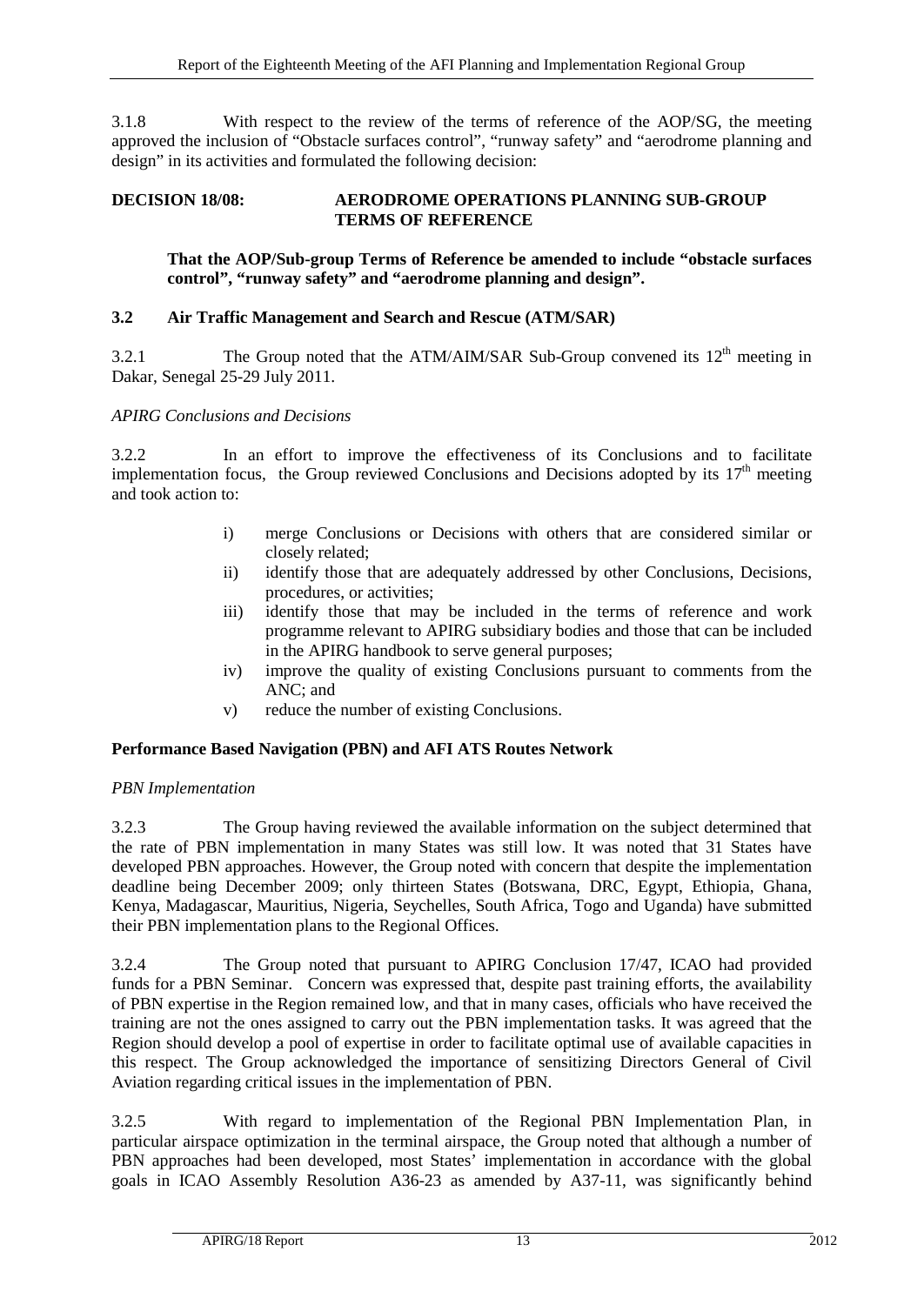schedule. States were urged to take necessary action to improve the rate of implementation in order to realize the safety and efficiency benefits envisaged in these Resolutions. The Meeting endorsed the revised Regional Performance Framework Forms (PFF) as at **Appendices 3.2A1 to 3.2A3** to the report on agenda item 3.2. The Group adopted the following Conclusions:

# <span id="page-23-0"></span>**CONCLUSION 18/09: NATIONAL PBN IMPLEMENTATION PLANS**

**That in accordance with Assembly Resolution A37-11 on PBN Implementation, States:**

- **a) That have not already done so, complete preparation of their national PBN implementation plans as a matter of urgency, using the template provided by the PBN GNSS Task Force;**
- **b) Consider the use of planning tools provided by the PBN/GNSS Task Force, as well as project management software; and**
- **c) Provide updates to Regional Offices.**

#### <span id="page-23-1"></span>**CONCLUSION 18/10: LOWERING OF RNAV/RNP ROUTES UM214 AND UM215**

**That States that have not already done so, be urged to establish the lowest usable flight level on the RNAV routes UM214 and UM215 as flight level 250 for operational reasons.**

*(This Conclusion supersedes APIRG Conclusions 17/51)*

### <span id="page-23-2"></span>**CONCLUSION 18/11: AFI PBN REGIONAL PERFROMANCE FRAMEWORK FORMS**

### **That the AFI PBN Regional Performance Framework Forms be in the format as at Appendix 3.2A1 to 3.2A3 to the report on agenda item 3.2.**

*Flight Procedure Programme (FPP)*

3.2.6 The Group noted that the letter called for under Special AFI/08 RAN Recommendation 6/10 and APIRG Conclusion 17/52, was dispatched in February 2011 and that responses were received from twenty-seven States and one organization representing 17 States. Significant interest was indicated in the responses. It was also recalled that ICAO HQ had been evaluating a similar project in the APAC Region and it was expected that the results obtained would help guide how to implement the AFI FPP. From among lessons learned from the APAC project, the Group noted that the initial concept which had been limited to procedures design needs to be expanded in order to address PBN implementation issues more comprehensively and that the AFI Region would also benefit from such an approach.

3.2.7 The Group further noted that in view of the above, during the course of the APIRG/18 meeting, a consultative meeting took place between the Director Air Navigation Bureau (D/ANB), States and Air Navigation Service Providers (ANSPs) that had indicated interest in hosting or providing major support to the FPP, as well as donor organizations. Participants of this consultative meeting were informed about the prototype FPP for the APAC Region, including lessons learnt and adjustments made. The participants shared views as well as summary information on their intended support. ICAO welcomed the inputs and an agreement was reached that D/ANB will continue to consult with these States, organizations and donors to ultimately establish an AFI FPP based on the most beneficial and sustainable model tailored for Africa. It is expected that a series of related agreements will be completed in the fourth quarter of 2012, and that under the best circumstances, an FPP will be established in 2013. The group welcomed the approach.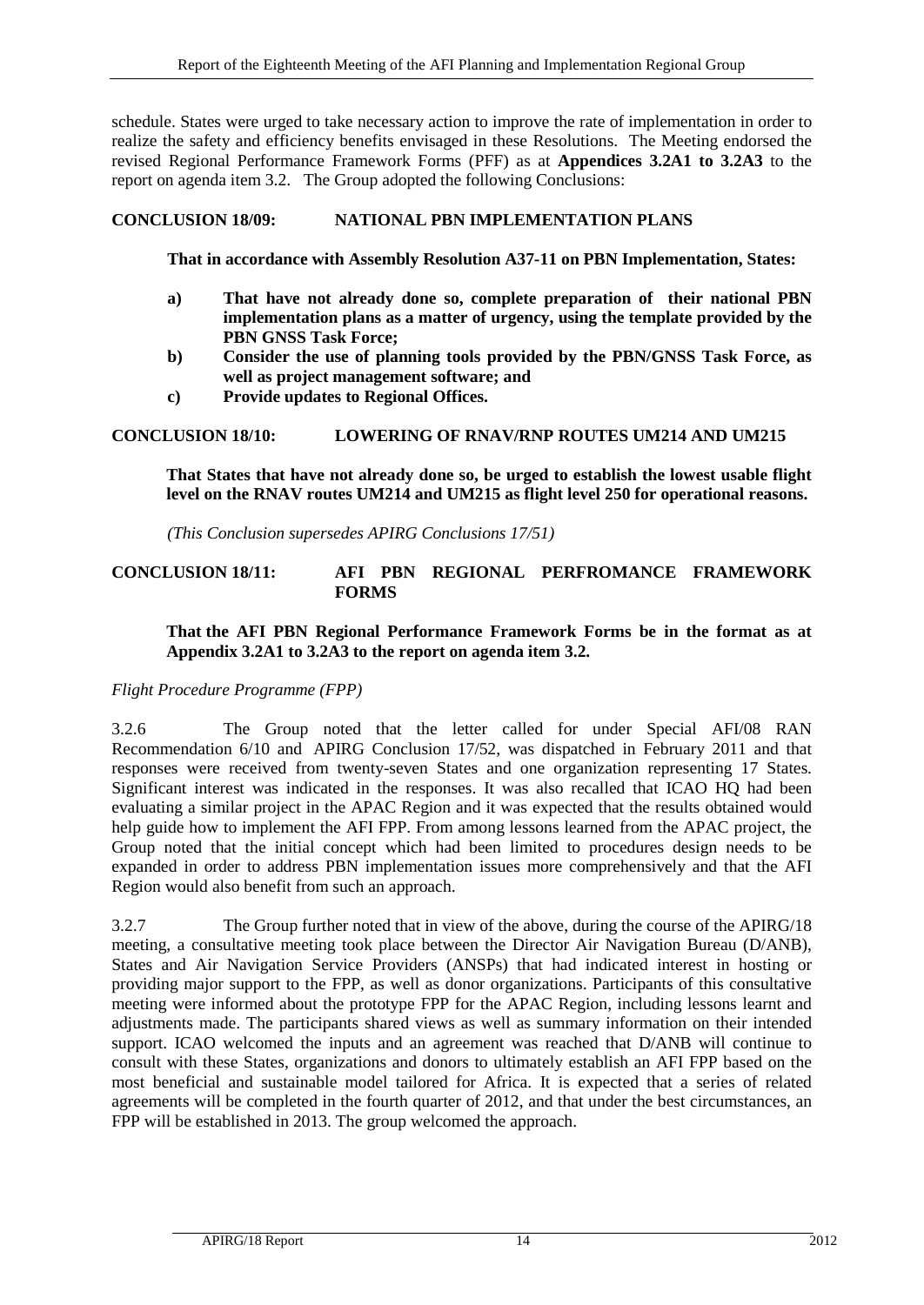# *ATS Route development*

3.2.8 The Group noted with appreciation that the high rate of user-preferred ATS route development and implementation which has resulted in over Sixty-five (65) new ATS route trajectories in less than two years, and that this was made possible by effective cooperation between the States, users, and the responsible APIRG contributory bodies. States were however, urged to implement the ATS routes agreed during and before the APIRG/16 meeting as a matter of priority. Furthermore, to implement the routes agreed within the framework of APIRG as indicated in **Appendix 3.2B** to the report on agenda item 3.2 by 26 July 2012 AIRAC date, and to update the respective letters of agreement/procedure (LOA/P). The Group noted the ATS routes/trajectories that were regarded as no longer required by users.

3.2.9 In order to facilitate implementation of user preferred ATS routes, the Group considered proposals for workshop type of approach in the development of ATS routes, noting that IATA had sponsored similar events titled "Route Labs". It was however, agreed that details of the approach should be within the purview of ATM/AIM/SAR Sub-Group.

3.2.10 The Group highlighted that users (represented by IATA) were expected to provide a comprehensive user statement of requirements reflecting user preferred trajectories at the level of the whole of the AFI Region. This is to enable the PBN Route Development Task Force (PRND TF) to undertake a comprehensive review and update of the AFI ATS route network towards the goal of an efficient Regional network as opposed to efficiencies at micro levels.

3.2.11 The Meeting recognized the need to address user requirements in the AFI/APAC/MID interface area including random routings in the Indian Ocean area and routing systems that are coordinated with the Middle East/Asia network through the informal Arabian Sea Indian Ocean ATS Coordination Group (ASIOACG). It was acknowledged that significant efficiencies (fuel and  $CO<sub>2</sub>$  reduction could be realized by implementing coordinated user preferred routes (UPR) and random routing system in Regions interface area which is defined by the Global Air Navigation Plan Areas of Routing (AR) AFI AR6, ASIA AR1 and MID AR2. The Group agreed that the ATM/AIM/SAR Sub-Group should, in coordination with the other Regions, address requirements in this area.

3.2.12 It was noted that in the past there have been coordination challenges related to route development in the AFI/APAC interface area, in particular routes involving the Mumbai FIR. The Group agreed that the concerned ICAO Regional Offices should address the matter.

3.2.13 It was recalled that the closure of ATS routes between Addis Ababa and Asmara FIRs continues to cost users significantly due to the major detours for North/South flights. It was noted however that pre-requisites for operation of these routes were subject to developments beyond the scope of the Group. IATA was nevertheless requested to consider and submit proposals for shorter routes than the existing ones, though such proposed ATS routes will still not cross the Addis Ababa/Asmara FIR boundary.

3.2.14 In order to support the process of ATS route network development in the AFI Region, and in accordance with its TOR, the Group agreed to adopt the concept of an AFI ATS Route Catalogue (AARC) as a working depository for ATS route proposals, prior to such proposals being adopted by the ICAO Council for inclusion in the AFI ANP as formal Regional requirements.

3.2.15 The Group agreed that the purpose of the AARC will be to contain a list of ATS route proposals that have been agreed within the framework of APIRG for further consideration and processing, in the near to long term, until such ATS route proposals have been processed as amendments to the AFI ANP (Doc 7474) Table ATS-1 and approved by the ICAO Council. Other ATS route proposals agreed to be removed from the AARC will be for such reasons as being improbable, overtaken by events, or replaced by an agreed alternative. The AARC will be used to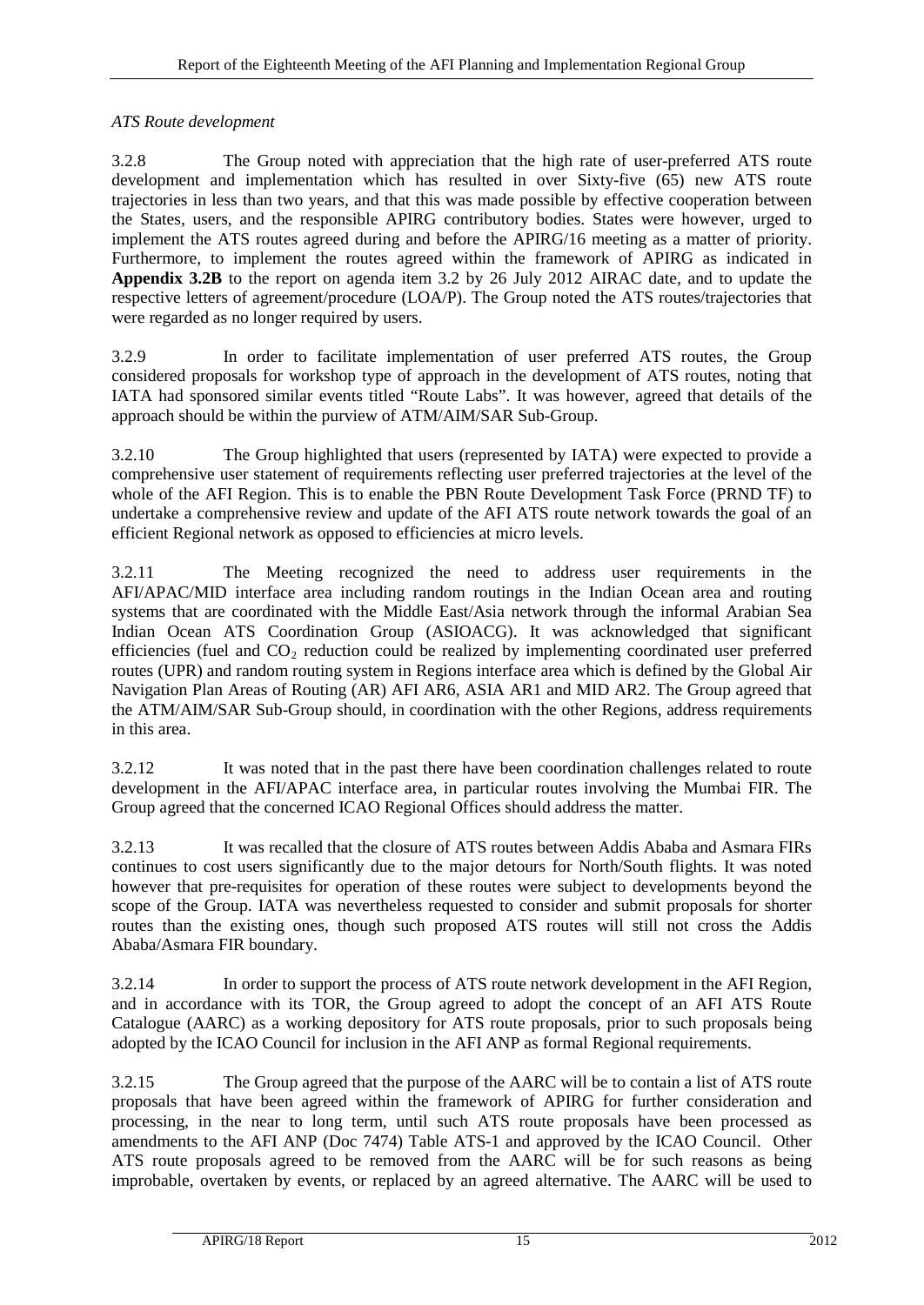record and track the routes' development, and will as such be a living document updated at relevant meetings and by the Secretariat, within the APIRG framework. It shall not be the purpose or intention of the AARC to duplicate the ANP Table ATS-1 or its purpose.

3.2.16 In view of the above, the Group adopted the AARC template at **Appendix 3.2C** to the report on agenda item 3.2 and agreed on the following Conclusion:

# <span id="page-25-0"></span>**CONCLUSION 18/12: AFI ATS ROUTE CATALOGUE TEMPLATE**

**That, in order to support the process of ATS route development in the AFI Region, including the keeping of a record of ATS routes proposed for development and facilitating follow- up on the actions pertaining to the routes' development:**

- **a) the AFI ATS Route Catalogue (AARC template) is adopted as at Appendix 3.2C to the report on agenda item 3.2; and**
- **b) AFI States and concerned international organizations are urged to periodically review the Catalogue once completed, note developments and take action as applicable.**

3.2.17 In view of latest developments, the Group updated the Terms of Reference (TOR) of the PRND Working Group as at **Appendix 3.2D** to the report on agenda item 3.2.

# *Atlantic Ocean Random Routing Area (AORRA)*

3.2.18 The Group recalled that the Atlantic Ocean Random Routing Area (AORRA) was designed in order to realize increased benefits from the tracks established to maximize wind effect and related fuel savings and reduction of  $CO<sub>2</sub>$  emissions from flight operations over the South Atlantic. It was also recalled that AORRA was planned to be implemented in four phases between 2006 and 2009, and that the last phase was implemented on 26 August 2010. The random routing area has the following key requirements:

- *All fixed routes within AORRA are suspended. However the data defining the route trajectories (route, designation and waypoints coordinates) is to be retained in aircraft FMSs, etc. for the routes to be used during contingency situations.*
- *Direct route transitions are required from waypoints on the existing airway structure to discrete Latitude/Longitude waypoints on the AORRA boundaries, in order to optimize random routing benefits.*

3.2.19 The Meeting noted also that pursuant to APIRG Conclusion 17/60, additional direct transition trajectories to/from AORRA airspace have been implemented. It was also acknowledged that additional flexible tracks in the Atlantic Oceanic airspace providing flexible routing between North America and Southern Africa had been developed.

# *Five Letter Name Codes (5LNC)*

3.2.20 The Group noted that an ICAO 5 Letter Name Code database system (ICARD/5LNC) Seminar/Workshop followed by a 5LNC Coordination Meeting were convened in November 2011, Nairobi, Kenya, to enable AFI States to effectively use the system and to address safety issues related to duplication of the 5NLCs and other code usage anomalies. From the two events, participants were able to register on the ICARD system and use it to process over 185 5LNCs including removal of duplications, alignment of geographical coordinates at Flight Information Regions (FIRs) boundaries and release/return of unused codes.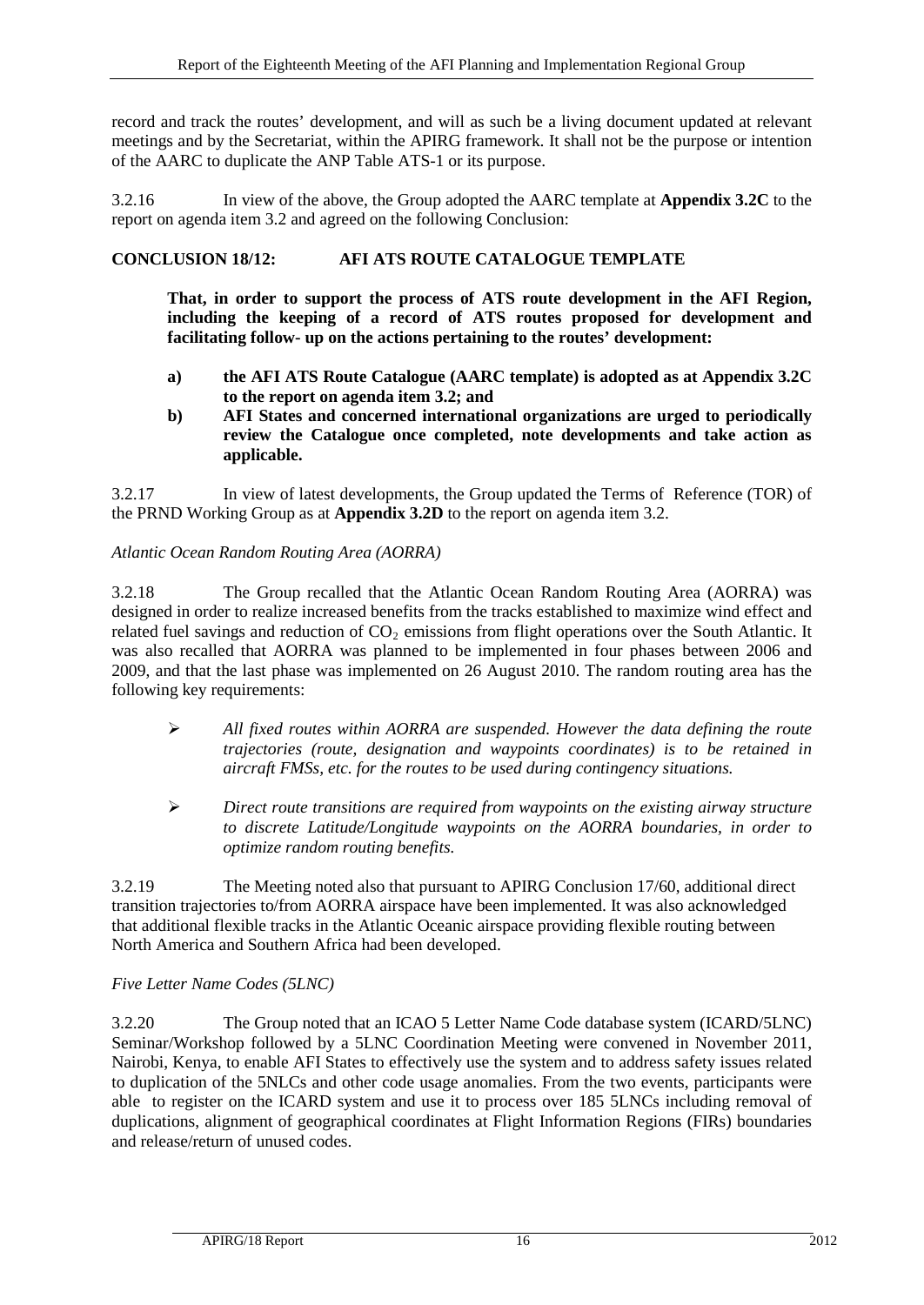# **Safety Management**

# *Implementation of Safety Management Systems (SMS)*

3.2.21 The Group noted that Kenya was making progress in the implementation of SMS in the provision of air traffic services and associated services. Among the implementation challenges being experienced, human resource limitations was the most significant.

# **Reduced Vertical Separation Minimum (RVSM)**

# *AFI RVSM Safety Policy*

3.2.22 The Meeting endorsed the amended AFI RVSM Safety Policy as at **Appendix 3.2E**  to the report on agenda item 3.2 as a safety maintenance policy document, to ensure that the agreed Target Levels of Safety continue to be met.

# *Sixth Annual Global RVSM Regional Monitoring Agencies Coordination Group Meeting (RMACG/6)*

3.2.23 The Group noted the outcome of the RMACG/6 meeting which was held in Montreal, Canada in June 2011, whose main aim was to discuss co-ordination and harmonization of RVSM issues between Regional Monitoring Agencies (RMAs) which ultimately affects RVSM operations within all regions. The following critical issues which had been discussed at the RMACG/6 were also noted:

- a) The importance of State RVSM Operational Approvals. It was noted that RMAs made references to AFI aircraft without appropriate approvals;
- b) The amendments to the Minimum Monitoring Requirements. (The updated tables will be placed on the AFI Regional Monitoring Agency (ARMA) web page and can be accessed on ARMA website [\(www.atns.co.za/afi-rvsm\)](http://www.atns.co.za/afi-rvsm).
- c) Co-ordination failures between Area Control Centres (ACCs) which appear to be of concern to many Regions including AFI, as this phenomenon creates a Large Height Deviation environment for RVSM.

3.2.24 In view of the foregoing, the Group reiterated the requirement for States to provide the ARMA with the required RVSM documentation for new and de-registered aircraft.

# *RVSM implementation related deficiencies*

3.2.25 The Group agreed that among other deficiencies within the scope of the Council guidance, deficiencies relating to RVSM be listed pursuant to the minimum reporting areas as at **Appendix 3.2F** to the report on agenda item 3.2.

# *ATS Requirements*

3.2.26 The Group recalled the provisions under ICAO Annex 11, Chapter 2, relating to the development and promulgation of Contingency Plans (CPs) and noted that based on information available with the Secretariat, many States had not yet developed or updated contingency plans for airspaces in which they were responsible for provision of ATS. Furthermore, although some States had developed contingency plans since the last APIRG meeting, some of the Contingency Plans were yet to be formatted in accordance with the template adopted in terms of APIRG Conclusion 17/66. The status of development of contingency plans in the AFI Region is provided at **Appendix 3.2G** to the report on agenda item 3.2.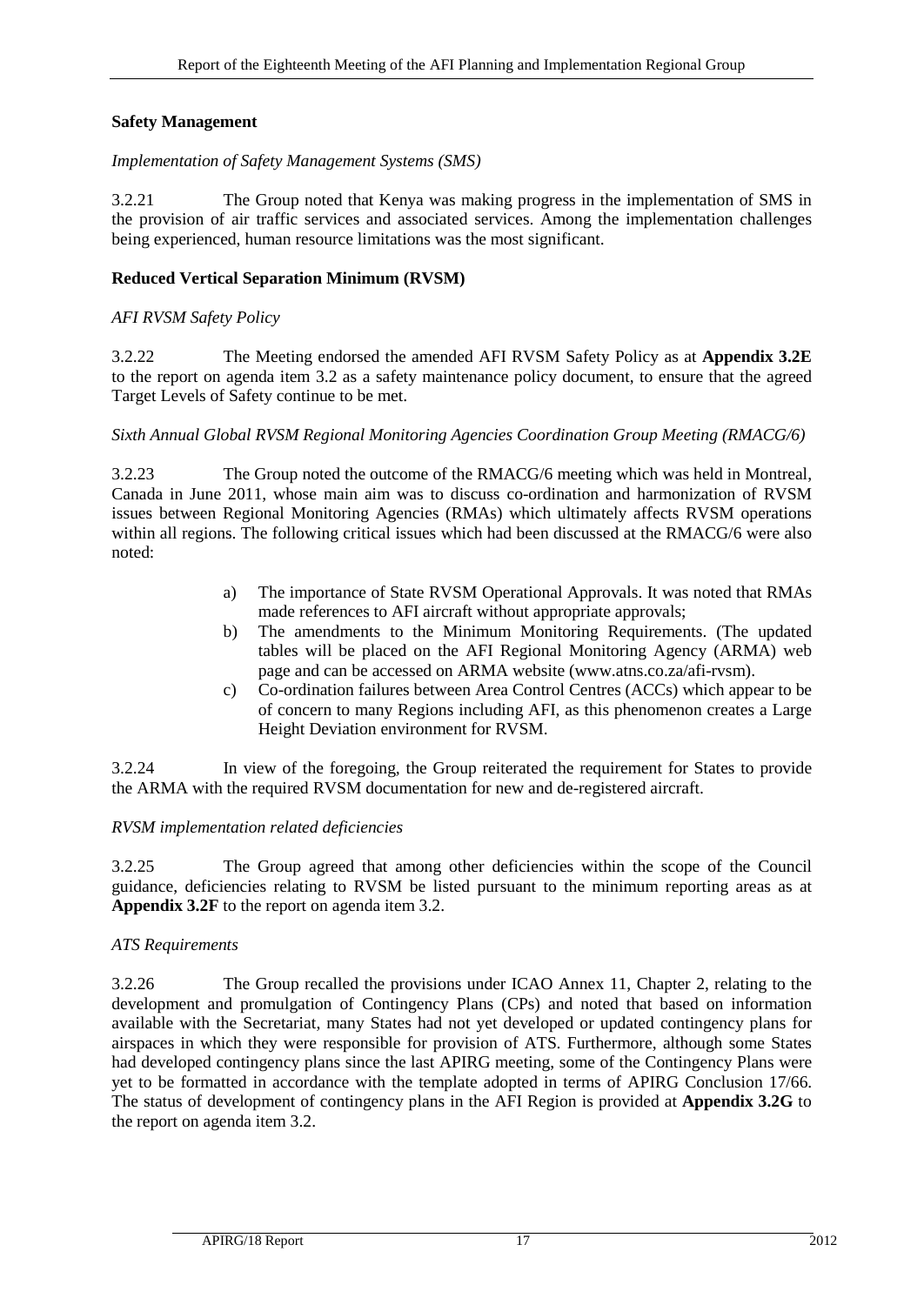3.2.27 It was noted that in developing the CPs for its member States, ASECNA had achieved essential seamlessness between many FIRs. It was also reported that States were continuing to develop the CPs in accordance with the APIRG Template for this purpose.

3.2.28 The Meeting recognized the need to coordinate the AFI Contingency Plans with the efforts by the South Atlantic (SAT) group and urged the Secretariat to ensure necessary coordination.

3.2.29 The Group urged States that have not already done so to develop contingency plans using the template adopted by APIRG /17, as soon as practical, and to forward the updated contingency plans to the Regional Offices for review and transmission to ICAO Headquarters for approval. The Group recalled that development of CPs includes consultations with various stakeholders and acknowledged that in some cases, the development of contingency plans is by lack of delayed responses from adjacent States. In cases of prolonged delays, the Regional Offices accredited to the concerned States are to be informed and if necessary requested to facilitate completion of the coordination*.*

# *Volcanic Ash*

3.2.30 The Group discussed the safety issues related to volcanic ash and recalled the various hazards to flight operations that accompany the volcanic ash, such as engine failures and malfunctions, communication problems and loss of visibility. The Group noted the developments following the Iceland's Eyjafjallajökull volcanic eruption in April 2010, the subsequent recognition of the need for the development of global response mechanisms, and that the ICAO International Volcanic Ash Task Force, had urged PIRGs to improve existing Regional volcanic ash contingency plans or to establish new plans. The Task Force had also provided a template that could be used by Regions.

3.2.31 The Group recalled APIRG Conclusion 17/84 establishing a *Core Team of Experts* to collect and study information on the impact of the global Air Traffic Management Operational Concept on the provision of Aeronautical Meteorological Services in the AFI Region, and recognizing the additional work envisaged to the planning and response for volcanic ash, agreed on the dissolution of the Core Team of Experts and the establishment of a Meteorology/Air Traffic Management Task Force (MET/ATM/TF**).** It was also agreed that, as a minimum, all AFI States which have active or dormant volcanoes should be members of the Task Force.

3.2.32 In view of the above, the Meeting formulated the following Decision:

# <span id="page-27-0"></span>**DECISION 18/13: ESTABLISHMENT OF THE AFI ATM/MET TASK FORCE**

# **That the Core Team of experts established under APIRG Decision 17/84 is dissolved, and the AFI ATM/MET Task Force be established with the terms of reference and work programme as at Appendix 3.2H to the report on agenda item 3.2.**

3.2.33 It was recalled that within and adjacent to the AFI Region there were areas of volcanic activity which were likely to affect flight operation in the AFI Region. In this regard, the Group agreed to the development of the AFI Contingency Plan (CP) based on the draft at **Appendix 3.2I** to the report on agenda item 3.2. Due to the immediate need for the CP, the Group agreed that once the ATM/AIM/SAR and MET Sub-Groups completed development of the AFI Volcanic Ash Contingency Plan, the Plan should be made available to States for implementation without necessarily awaiting the next APIRG Meeting. Accordingly the Group formulated the following Conclusion: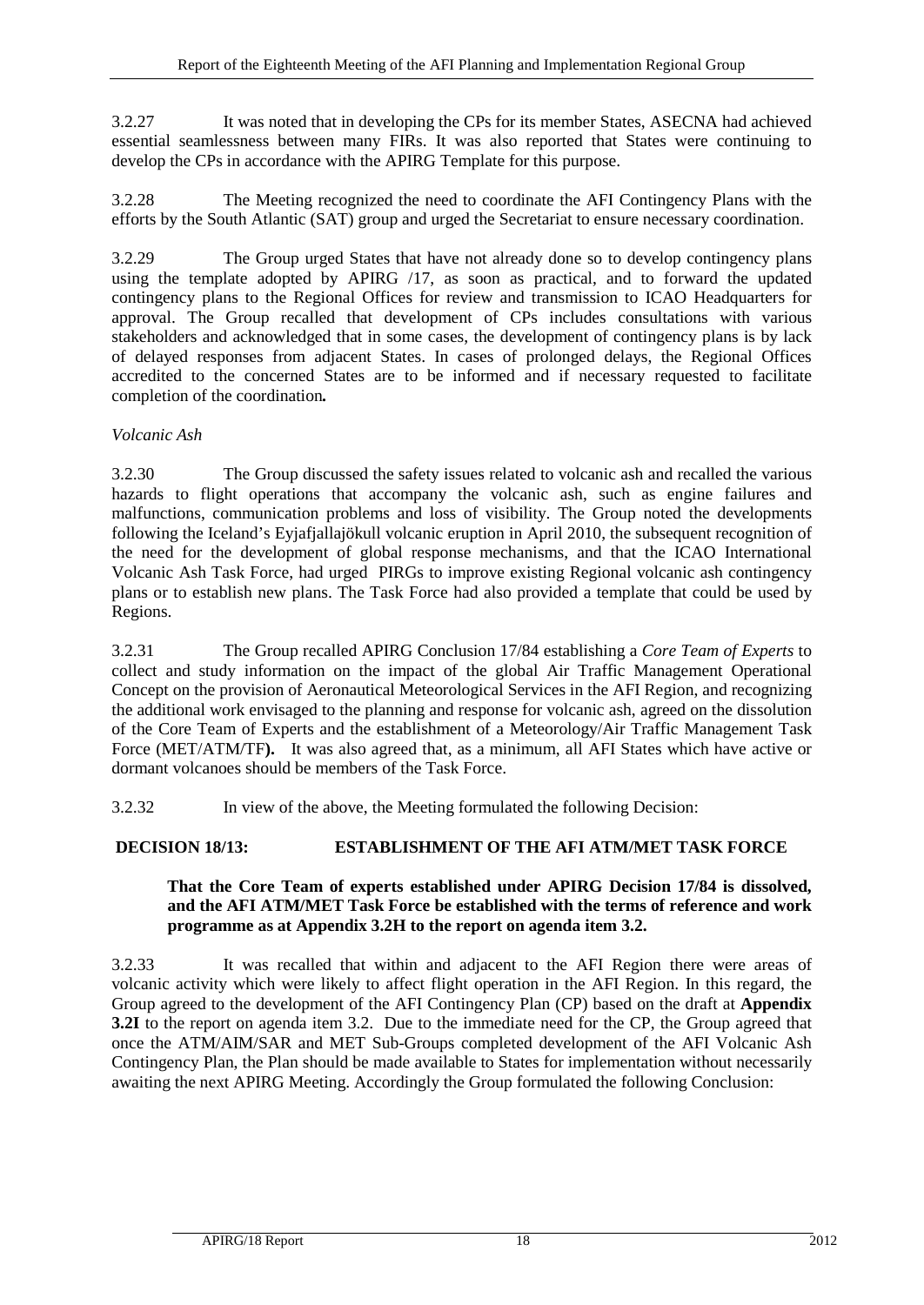#### <span id="page-28-0"></span>**CONCLUSION 18/14: ESTABLISHMENT OF THE AFI VOLCANIC ASH CONTINGENCY PLAN**

**That:**

- **a) the ATM/AIM/SAR and the MET Sub-Groups finalize development of the AFI Volcanic Ash Contingency Plan;**
- **b) the Plan be provided to States for implementation, without awaiting the next meeting of APIRG.**

### *New ICAO Flight Plan (FPL) 2012*

3.2.34 The Group reviewed progress made in the preparation for implementation of the provisions of Amendment 1 to the 15<sup>th</sup> edition of Doc 4444 related to the ICAO Flight Plan format, including the activities of the AFI Flight Plan Transition Task Force (FPLT TF).

### *Regional Strategy*

3.2.35 The Group adopted the Regional Strategy for implementation of Amendment 1 to the 15th edition of Doc 4444, the updated Regional Performance Objectives, and the proposed revised terms of reference (TOR) of the FPLT Task Force. It was also noted that the Task Force had developed a model for the national performance framework form (PFF) reflecting detailed breakdown of activities relevant for action by States, as well as detailed guidance material for States.

3.2.36 In view of the above, the Group endorsed the following Conclusion and Decision:

### <span id="page-28-1"></span>**CONCLUSION 18/15: STRATEGY FOR IMPLEMENTATION OF NEW ICAO FLIGHT PLAN FORMAT**

**That, in order to implement the NEW ICAO Flight Plan format in a progressive and harmonized manner:**

- **a) The AFI Strategy for Implementation of NEW ICAO Flight Plan format be as at Appendix 3.2J to the report on agenda item 3.2; and**
- **b) States and users are urged to continue their implementation planning based on the Strategy.**

# <span id="page-28-2"></span>**DECISION 18/16: REVISED TERMS OF REFERENCE OF THE AFI FLIGHT PLAN TRANSITION TASK FORCE (FPLT/TF)**

#### **That the updated Terms of Reference of the AFI Flight Plan Task Force be as at Appendix 3.2K to the report on agenda item 3.2.**

3.2.37 The Group noted that many AFI States have plans for upgrading their flight plan processing systems or part thereof (e.g. FDPS, RDPS, AFTN, etc.) during the transition period, although comprehensive details of such plans are yet to be communicated to ICAO. It was also noted that in many cases, implementation solution delivery dates were yet to be finalized with technology vendors, which placed the concerned States in a situation of critical time constraint, given that the airspace users' testing and implementation period, which is globally coordinated, will start in July 2012.

3.2.38 It was further noted that technology vendors had started expressing inability to meet deadlines for delivery of the technological solutions requested by States in accordance with the Regional transition timelines. In some cases, the planned solution delivery dates were in the October-November time frames, making it impractical for effective testing to be carried out before the implementation date of 15 November 2012. In addition to the issue of solution delivery dates, concern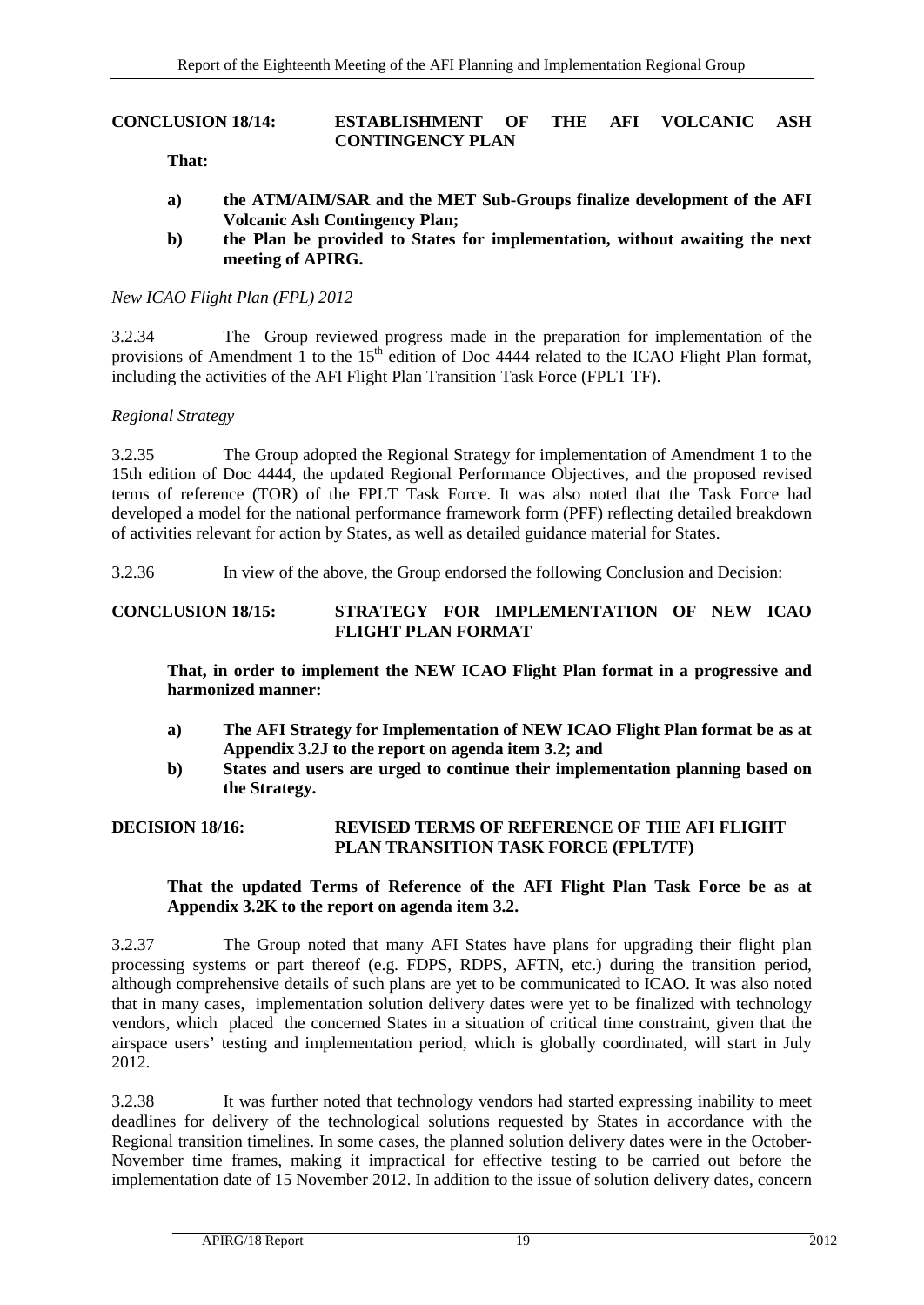was expressed at the now nearest date of implementation (15 November 2012) and the high cost solutions offered by vendors. On the issues of implementation date, the Group recalled that flight plan changes were approved by the ICAO Council in May 2008 and duly communicated to States. The Group was apprised that the ICAO Council has not indicated any intention to review the date. Concerning vendor delivery dates and costs, States were encouraged to approach the vendors to do their best to resolve the differences. The Group noted progress being made towards readiness to implement the new flight plan format.

#### *Survey on Missing Flight Plans*

3.2.39 The Meeting acknowledged that equipment and human resource issues were among contributory factors to missing flight plans. However, it was reiterated that a detailed study is necessary to address the issue. The Group noted that limited progress had been made in implementing APIRG Conclusion 17/42 on the resolution of missing flight plans. A Regional Technical Survey was conducted in August 2011 to assess the contribution of technical (equipment) aspects to the missing flight plan challenges. A second survey was to be carried out with the participation of the EUR Region (through Eurocontrol) which is also impacted by missing flight plans from the AFI Region. It was explained that the survey process is also being refined and there had been concerns of interpretation of the survey questionnaires. The Group called upon air navigation service providers to implement safety management systems (SMS) requirements as a means of mitigating the safety risks associated with missing flight plans. Airspace users' representatives (such as IATA, IFALPA) were also requested to actively participate in future surveys on missing flight plans.

3.2.40 Concerns were expressed that if the problem of missing flight plans was not addressed in a timely manner, the situation will jeopardize States' efforts in implementing Amendment 1 to PANS-ATM (Doc 4444). Accordingly, the Group agreed to the following Conclusion:

# <span id="page-29-0"></span>**CONCLUSION 18/17: ADDRESSING MISSING FLIGHT PLANS**

**That AFI States should:**

- **a) address the loss of ATS messages using AFTN, including missing flight plans, as a matter of urgency;**
- **b) continuously monitor missing flight plans through:**
	- **i) the AFI Tactical Action Group (TAG); and**
	- **ii) conduct regular surveys on missing flight plans for a longer period (e.g. 30 days), or at regular intervals, under the coordination of the ICAO Regional Offices; and**
- **c) ensure that their ATC systems' clocks are synchronized with the GPS time in order to meet Annexes 2 and 11 relevant provisions.**

*(Note: This Conclusion supersedes APIRG Conclusion 17/42)*

3.2.41 The Group also noted that part of the challenges that could be contributing to missing flight plans was the lack of training of staff employed or engaged by air operators to file or submit flight plans (filers) to the air navigation service providers (ANSPs). Accordingly, the Group agreed to the following Conclusion:

# <span id="page-29-1"></span>**CONCLUSION 18/18: TRAINING OF AIR OPERATORS PERSONNEL ON AIRSPACE ORGANIZATION**

**That, in order to reduce risks of missing flight plans, enhance safety and efficiency, States and concerned international organizations including IATA take necessary**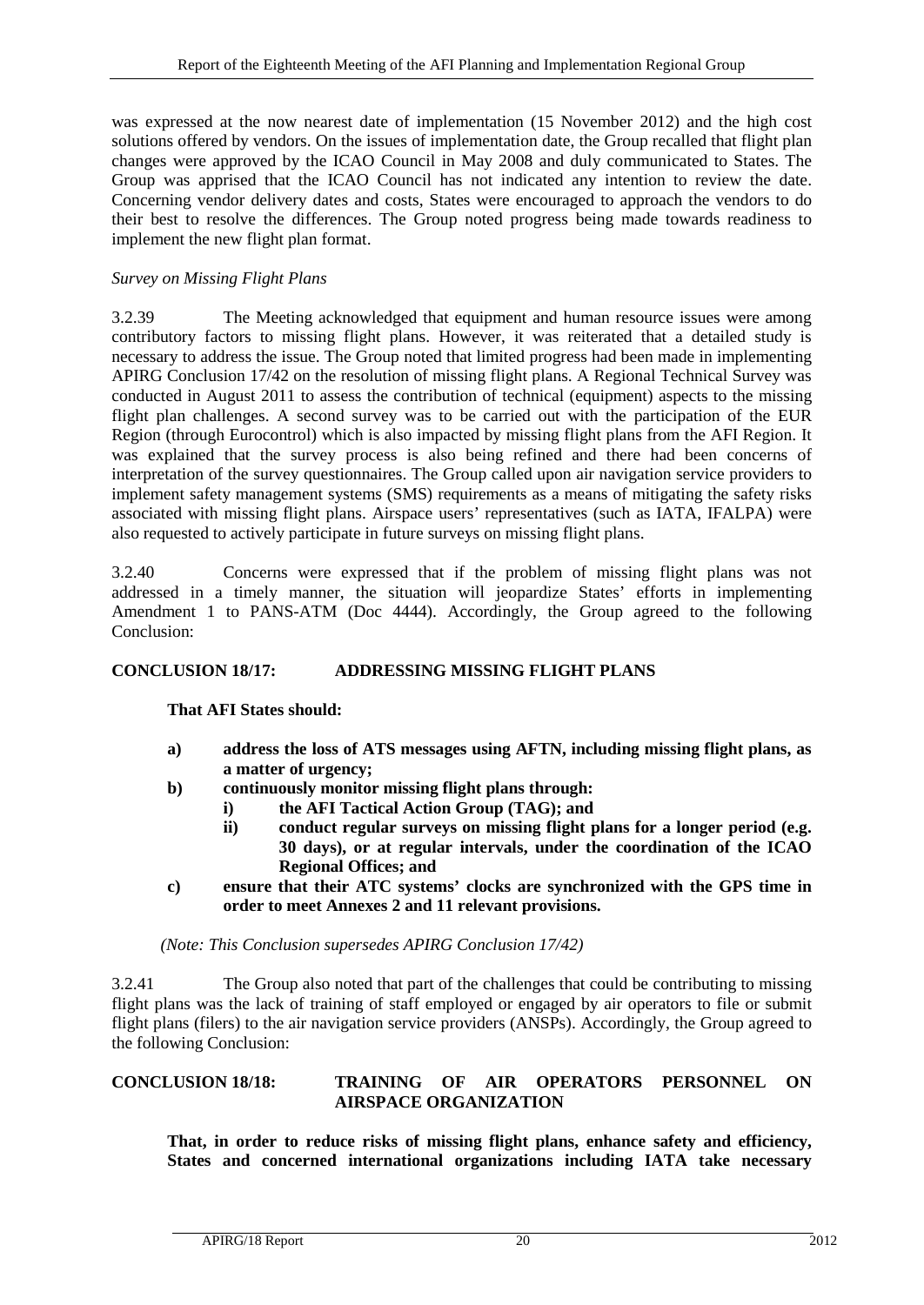### **measures to ensure that flight planning personnel are adequately trained on the tasks for which they are engaged in the processing of flight plans.**

# *Guidance for non- automated FPL processing systems*

3.2.42 The Meeting noted the guidance that had been developed by the FPLT Task Force, and acknowledged that the guidance will be updated as necessary to sustain their relevance up to and beyond 15 November 2012 where necessary.

# *Seminars and Workshops*

3.2.43 The Group noted that pursuant to APIRG Conclusion 17/62, two FPL 2012 Seminar/Workshops were conducted in Nairobi and Dakar in 2011. However, the need for further support has been recognized in the form of four coordination workshop/meetings and these are planned to be convened at the following venues which host the AFI Main AFTN Communication Centres: Addis Ababa (17-18 April 2012), Nairobi (24-25 April 2012), Johannesburg (8-9 May 2012) and Dakar (22-23 May 2012). Tributary Centres connected to these Main Centres are strongly encouraged to participate.

# *Civil/Military Cooperation and Coordination*

3.2.44 The Group noted that pursuant to the Global Air Traffic Management Forum on Civil/Military Cooperation convened at ICAO HQ in Montreal, Canada from 19 to 21 October 2009, guidance on civil/military cooperation in air traffic management had been developed with the support of civil and military experts from various States and organizations and published as Circular 330 (Cir 330, Civil Military Cooperation in Air Traffic Management, Order Number: Cir330 - ISBN 978-92- 9231-693-8).

3.2.45 The Meeting also noted that as a further follow-up to the outcome of the Forum, the 37<sup>th</sup> ICAO Assembly had approved for the 2011-2013 triennium, five regional seminars/workshops on civil/military cooperation to roll-out the guidance material in Civil/Military Cooperation in Air Traffic Management (Cir 330) in all ICAO regions. The AFI Region seminar is scheduled to be convened in Nairobi, Kenya, during the first quarter of 2013. The seminar will be a Special Implementation Project (SIP).

# *Search and Rescue (SAR)*

3.2.46 The Group deliberated on the challenges that were impeding SAR implementation progress in the AFI Region, and agreed that the single most prominent hurdle was the establishment of agreements. It was however, acknowledged that the establishment of international agreements was the key to effective implementation. In this regard, the Group urged States to focus on the issue of bilateral and multilateral SAR agreements to facilitate cooperation.

3.2.47 It was noted that issues related to SAR integration could still take more time to be implemented. Challenges included lack of political commitment, differing interpretations of sovereignty and political complexities in establishing international agreements. Sensitization of high level State officials on SAR matters was considered essential.

3.2.48 The Meeting acknowledged that in an effort to overcome various challenges, Regional organizations like SADC, ECOWAS, CEMAC, EAC etc. could be good enablers. Likewise, Rescue Coordination Centres (RCCs) could serve as potential base for regional/sub-regional SAR close co-operation.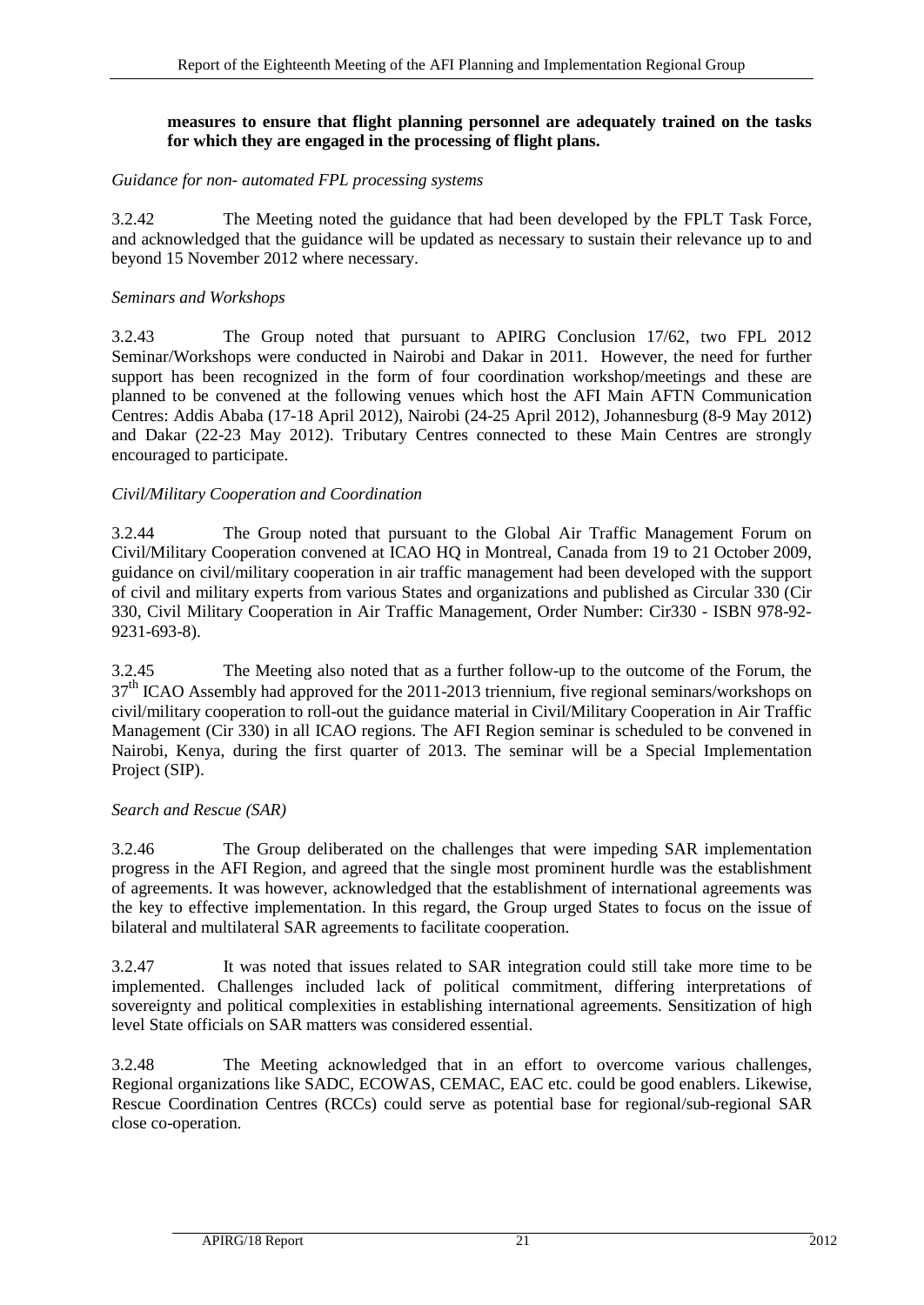# <span id="page-31-0"></span>**3.3 AFI Regional Monitoring Agency (ARMA)**

3.3.1 The Group reviewed the outcome of the Fifth Collision Risk Assessment (CRA5) and noted that, the estimate of the Technical Vertical Collision risk calculated during (CRA5) was once again found to be below the Technical Vertical TLS of  $2.5 \times 10^{-9}$  fatal accidents per flight hour. However the estimates of the Total Vertical collision risk does not meet the total vertical TLS of  $5 \times 10^{-9}$  fatal accidents per flight hour, which was also the case with previous CRAs.

3.3.2 The Group was cognizant that the estimate of the Technical Vertical Collision risk is affected by a number of limitations in the air traffic flow data used for estimating the passing frequency parameter of the collision risk model (CRM). Amongst others, there was a significant increase (24%) in the number of events attributable to aircraft operating at the wrong flight levels.

3.3.3 Precise and complete traffic flow data is critically important to make the passing frequency estimates more reliable. Furthermore, the aircraft population is integral with regard to the overall Altimetry System Error (ASE) distribution. In this respect however, for the first time ARMA was able to include ASE measurements obtained from the AFI Height Monitoring Program.

3.3.4 The dominant component of the total vertical risk was the risk created due to aircraft having levelled off at a wrong flight level. The estimate is conservative due to a lack of precise and complete information and could therefore be higher as under reporting is symptomatic.

3.3.5 The Group noted that Safety Assessment Data received by the ARMA was as low as 35% of the total that should have been available, which was a 1% increase on the CRA 4 data. It was acknowleged that States should be urged to collect and submitt to the ARMA complete traffic flow data applicable to all AFI FIRs, and for all stakeholders (service providers, users, professional organizations and regulators) to significantly improve the rate of providing Air Safety Reports/Unsatisfactory Condition Reports (ASRs/UCRs), as well as information on Large Height Deviations.

3.3.6 It was noted that there is an unacceptable incidence of Non-RVSM approved aircraft, both civil and State aircraft, specifically where State aircraft fail to flight plan correctly to gain access to RVSM airspace. This aspect has however, not been factored into the CRA and is under discussion for the next Assessment. The Group referred the matter of non-RVSM approved aircraft to the ATM/AIM/SAR Sub-Group to identify solutions.

3.3.7 The meeting recalled that while there are many significant benefits of the accuracy in navigation enabled by technology, the precision also has inherent collision risks, which also affect the CRA calculations. In order to mitigate this situation, APIRG/17 adopted Conclusion 17/43: *Implementation of Strategic Lateral Offsets (SLOP) in the AFI Region*. The Group urged all States responsible for the provision of air traffic services in AFI FIRs which have not already done so, to issue publications authorizing the application of SLOP in accordance with Conclusion 17/43.

# <span id="page-31-1"></span>**3.4 Communications, Navigation and Surveillance (CNS)**

3.4.1 The Group reviewed the report of the Fourth Meeting of the APIRG Communications, Navigation and Surveillance Sub-group (CNS/SG/4), which was held in Dakar, Senegal from 25 to 29 July 2011.

# **Communications Systems**

# **Aeronautical Fixed Service (AFS)**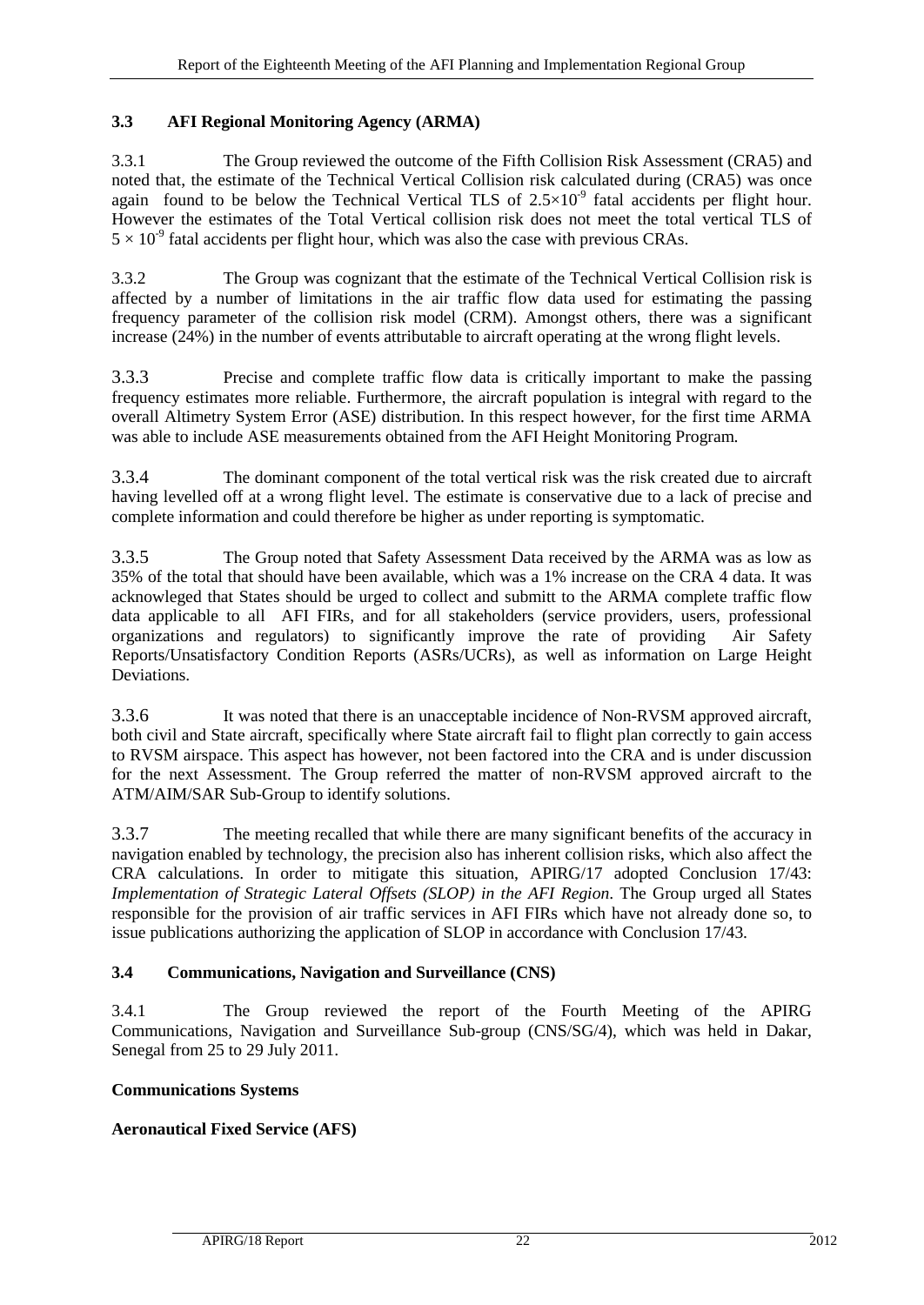# *AFS implementation status and performance*

3.4.2 The Meeting noted that States had implemented the requirements for AFS communications as contained in the AFI Air Navigation Plan (ANP), FASID Tables CNS 1A (AFTN Rationalized Plan) and CNS 1D (ATS/DS Plan), using digital technology. However, some of the required AFTN circuits (such as Addis-Ababa/Asmara) and ATS/DS circuits (such as Addis-Ababa/Asmara, Bujumbura/Kinshasa, Djibouti/Hargeisa, Kigali /Kinshasa) were yet to be implemented.

# *AFTN circuit availability*

3.4.3 It was noted by the Group that the implementation of aeronautical satellite telecommunications networks had significantly improved AFTN circuits' availability in the Region. However, availability rates remained below the specified minimum of 97% stated in the AFI Air Navigation Plan (AFI/7 Recommendation 9/3) in some cases, thus preventing normal distribution of messages related to flight planning and coordination between ATS units, aeronautical information services (AIS), operational meteorological information (OPMET) and search and rescue (SAR), with a negative impact on the safety and efficiency of air transport operations.

# *AFTN Transit Time Statistics*

3.4.4 From reports made available to the Secretariat, the meeting noted that the transit times prescribed in the AFI Regional Air Navigation Plan (ANP) were not met in many cases. In order to facilitate a thorough analysis of the root causes and identification of appropriate remedial action, States responsible for the operation of AFTN circuits were reminded to monitor transit time statistics on the 23rd day of each third month (January, April, July and October) of each year, and exchange them with correspondents, and provide them to other administrations and ICAO Regional Offices.

# *AFTN Circuit Loading*

3.4.5 The Group emphasized the importance of carrying out performance evaluation of AFTN circuits on the basis of statistics collected for minimum period of three days at the interval of six months from 23 to 25 April and October. It therefore requested AFTN centres and stations experiencing difficulties in taking character count due to system limitations to record circuits loading in accordance with the criteria specified in ICAO Doc. 8259 *- Manual on the Planning and Engineering of AFTN*.

# *Transmission speed*

3.4.6 The Group noted that all AFTN main circuits were operating at 9.6 kb/second or 19.2 kb/second, while some links had the potential for meeting 64 kb/second requirement specified for ATN backbone circuits.

# *AFI AMHS Implementation*

3.4.7 The Group reviewed and endorsed the report of the First Meeting of the AFI ATS Message Handling System Implementation Task Force (AFI AMHS/I/TF/1), which was held at the ICAO Eastern and Southern Regional office, United Nations Complex, Nairobi, Kenya from, 19 to 20 May 2011, back to back with a Regional Workshop on ATS Message Handling System which took place from 17 to 18 May 2011. The workshop was based on ICAO SARPs and Guidance Material contained in *Annex 10 to the Chicago Convention, Doc 9880, Part 2 – Manual on detailed technical specifications for the AN using ISO/OSI Standards and Protocols*.

3.4.8 The meeting noted that a number of States had already implemented AMHS on a national basis, pending guidelines for international AMHS links. It accordingly recommended that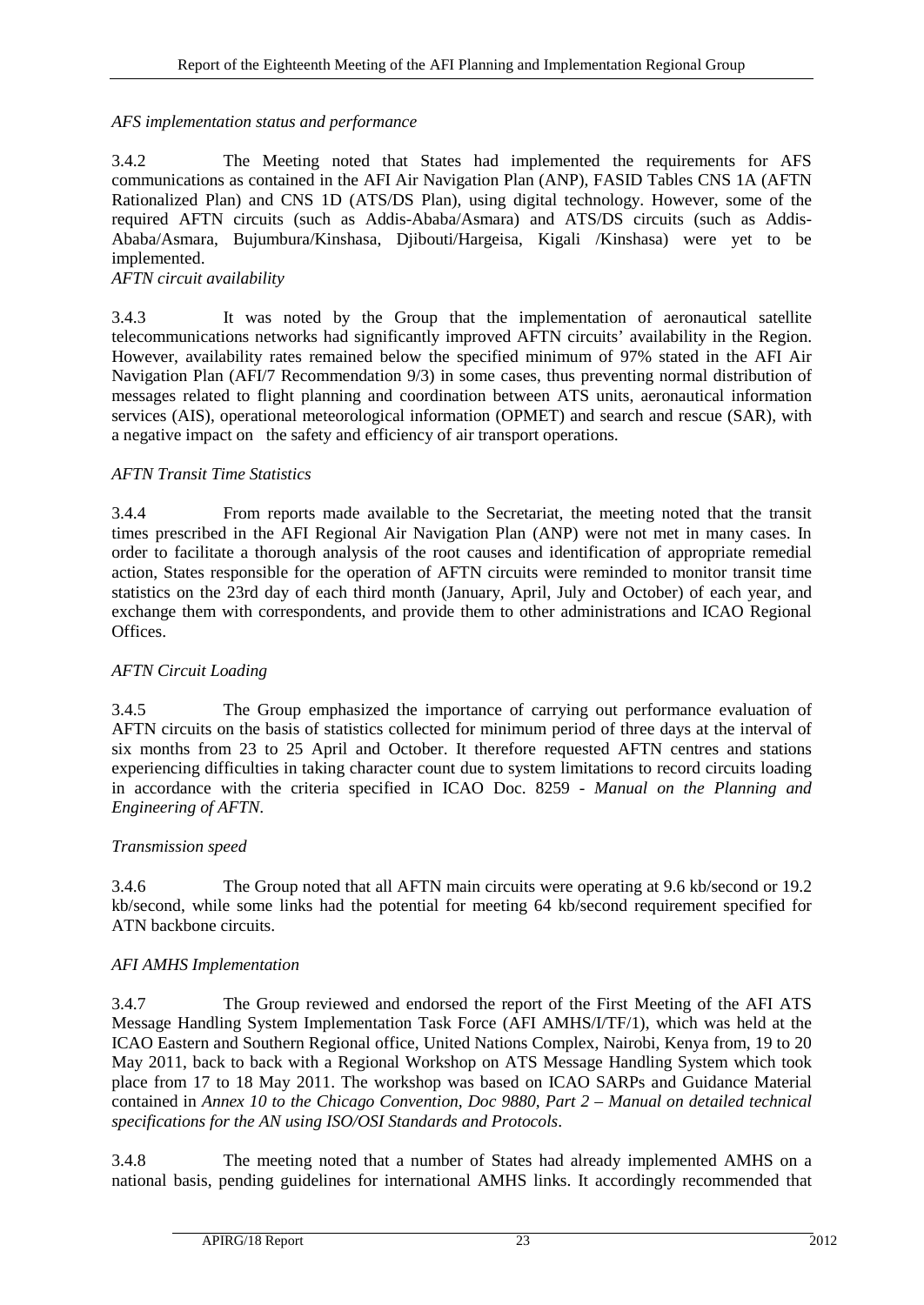AFI States conclude bilateral and/or multilateral agreements using the model developed by the Task Force, and conduct trials to ensure interoperability between their AMHS systems. It also requested the Secretariat to conduct a regional survey on AMHS implementation. The entire report on AFI AMHS/I/TF/1 is accessible on the ICAO public website *[\(http://www.icao.int\)](http://www.icao.int/)*.

3.4.9 A draft AFI AMHS Implementation Strategy developed by the Task Force, as shown at **Appendix 3.4A** to this report was endorsed by the Meeting subject to further amendments to be made by the Secretary, based on the data to be provided by States through the recommended regional survey. The following conclusion was formulated:

# <span id="page-33-0"></span>**CONCLUSION 18/19: AFI AMHS IMPLEMENTATION STRATEGY**

# **That AFI States adopt and implement the AMHS Strategy shown at Appendix 3.4A to this report.**

3.4.10 The meeting identified further work to be carried out by the Task Force, including the development of an AFI AMHS Manual based on the EUR AMHS Manual (Version 6.0), and of a regional AMHS implementation plan. Accordingly, the Group endorsed the terms of reference, composition and programme of the AFI AMHS Implementation Task Force as shown in **Appendix 3.4B** to this report.

3.4.11 The Group recalled State letter AN 18/XX49.1-09/34 of 14 April 2009, providing States with the procedures established for global coordination of AMHS information. States were therefore requested to designate representatives to register as users of the ATS Messaging Management Centre (AMC), and ensure that the designated users are duly trained on AMC web-based platform before they are actually allowed to enter data in *<http://www.eurocontrol.int/amc>*, and communicate to the ICAO Regional Offices the relevant details of the AMC users in order to facilitate their accreditation and enable their access the AMC.

# *Aeronautical Telecommunication Network (ATN) Planning - AFI ATN Routing Architecture Plan*

3.4.12 The Group recalled that, in 2005, the APIRG/15 meeting had reviewed a draft AFI ATN Routing Architecture Plan, which provides technical guidance on the planning and implementation of the transition to the ATN for ground-ground communications within the ICAO AFI Region. The Draft AFI ATN Architecture Plan was circulated for comments, and was supported by States. Thereafter, further work carried out by the AFI Aeronautical VSAT Network Managers formulated amendment proposals, based on the existing infrastructure. The Group endorsed the finalized AFI ATN Architecture Plan, which confirms Addis Ababa among the selected backbone boundary intermediate systems (BBIS). The following conclusion was formulated:

# <span id="page-33-1"></span>**CONCLUSION 18/20: AFI ATN ARCHITECTURE PLAN**

# **That AFI States implement the AFI ATN Architecture Plan shown at Appendix 3.4C to this report.**

# *Aeronautical Mobile Service (AMS)*

3.4.13 The Group noted significant improvement in VHF radio extension coverage in most FIRs. However, communications problems were reported in Luanda and Kinshasa FIRs. The Group also noted that further extension of VHF radio coverage was limited in many areas where implementation of remote stations was not practicable. In accordance with APIRG Conclusion 16/23, the International Air Transport Association (IATA) informed the Group on the outcome of the regional AMS survey on VHF, HF and controller-pilot data link communications (CPDLC) which was conducted in the AFI Region from 16 January to 5 February 2012, and corrective actions were recommended, including implementation of CPDLC procedures in order to improve aeronautical mobile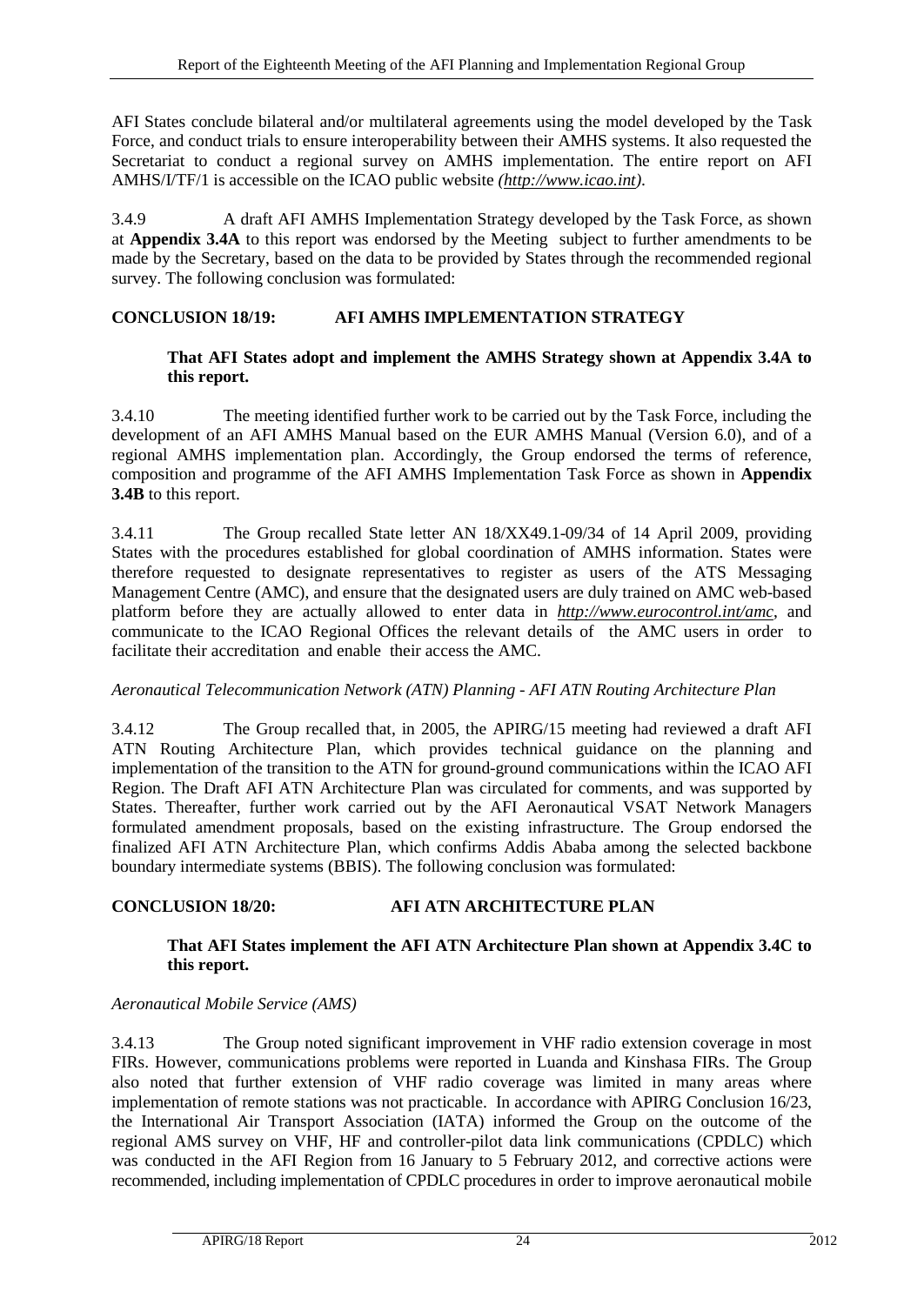service and overcome identified challenges (Conclusion 17/25 refers). However, the Group noted with satisfaction gradual implementation of operational controller-pilot data link communications (CPDLC) by States and Organizations<sup>[1](#page-34-2)</sup>, in accordance with the Regional Air Navigation Plan (ICAO Doc 7474).

3.4.14 The Group reiterated APIRG Conclusion 17/26 requesting ICAO to support the implementation of the *Required Communication Performance (RCP)* concept through regional seminars and workshops.

# *Global Operational Data Link Document (GOLD)*

3.4.15 The Group was informed that the Global Operational Data Link Document (GOLD) was finalized and adopted by APANPIRG, NAT SPG and SAT groups, and therefore agreed to adopt it for the AFI Region to replace the current FANS 1/A Manual (FOM) initially endorsed by APIRG/16 in 2007. The following conclusion was formulated:

### <span id="page-34-0"></span>**CONCLUSION 18/21: ADOPTION OF THE GLOBAL OPERATIONAL DATA LINK DOCUMENT (GOLD)**

### **That, in order to ensure regional and global harmonization of data link operations, AFI States adopt the Global Operational Data Link Document (GOLD) in replacement of the previous FANS 1/A Operations Manual.**

*Note: South Africa coordinates the amendments to the GOLD for the AFI Region, as required.*

#### *AFI Frequency Management Group (AFI/FMG) activities*

3.4.16 The Group reviewed the Report of the Second Meeting of the AFI Frequency Management Group which took place in Dakar, Senegal, from 18 to 19 April 2011. The entire report of AFI/FMG/2 can be downloaded from the ICAO public website (*[www.icao.int/esaf,](http://www.icao.int/esaf) [www.icao.int/wacaf](http://www.icao.int/wacaf)*). The Group noted the action plan developed by AFI/FMG/2, including preparations for the ITU WRC-12 and other relevant activities, as shown at **Appendix3.4D** to this report. The AFI/FMG terms of reference, composition and future work programme are provided at **Appendix 3.4E** to this report. The following conclusion was formulated:

#### <span id="page-34-1"></span>**CONCLUSION 8/22: IMPLEMENTATION OF AFI FMG ACTION PLAN**

#### **That AFI States and Organizations implement the Action Plan proposed by the AFI Frequency Management Group as shown at Appendix 3.4D to this report.**

*ITU-WRC -2012* 

3.4.17 The Meeting was briefed on the positive outcome of the International Telecommunication Union (ITU) World Radio communication Conference (2012) (WRC-12) concerning issues of critical concern to aviation, and active support provided by States and Organizations to the ICAO position. Detailed information on the outcome of the conference for aviation was provided to the participants.

<span id="page-34-2"></span><sup>&</sup>lt;sup>1</sup> In 2011, CPDLC procedures were operational/planned in Antananarivo, Brazzaville, Dakar Terrestrial, Dakar Oceanic, Johannesburg, Mauritius, Ndjamena, Niamey, Sal Oceanic, and Seychelles.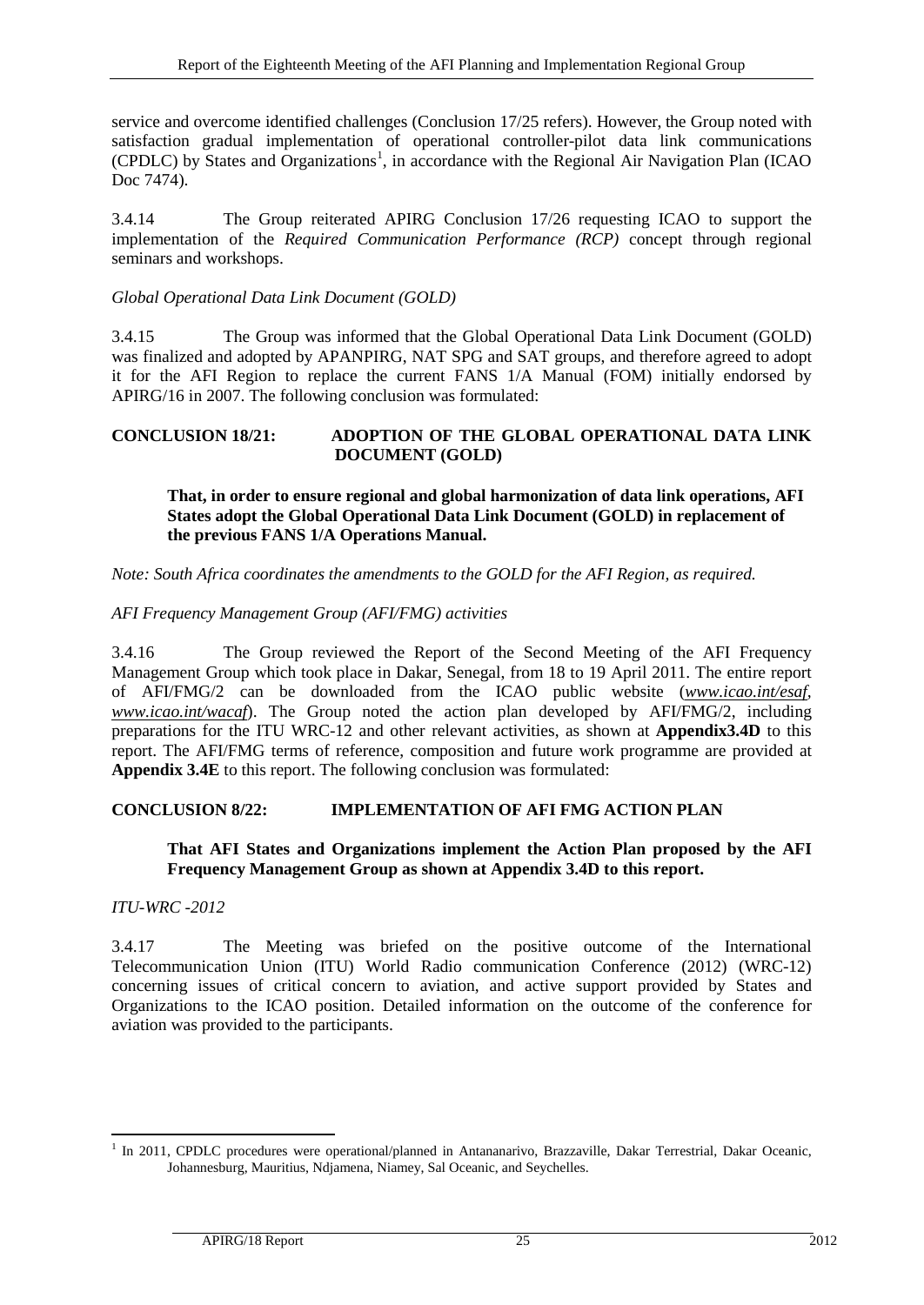# *Need for a CNS technology roadmap*

3.4.18 The Meeting noted that the Twelfth Air Navigation Conference to be held in 2012 (AN-Conf/12), would develop longer-term planning for ICAO based on an update of the Global Air Navigation Plan (GANP). The Conference would particularly develop global communications, navigation, surveillance, avionics and aeronautical information roadmaps; and regional roadmaps would be derived there from in order to ensure compatibility between air navigation systems.

3.4.19 The Group also requested States to promote collaborative decision making and partnership within the aviation industry for developing and implementing integrated solutions for CNS infrastructure components, based on identified priorities; and called on AFCAC, ICAO and other relevant institutions to facilitate the funding arrangements necessary for integrated programmes aimed at enhancing the regional infrastructure, including human resource aspects, based on the CNS technology roadmaps.

# *Global survey on aircraft equipage*

3.4.20 The Group was presented with the results from a global survey conducted by IATA in 2010, covering 218 airline fleets and more than 6000 aircraft. It emphasized the importance of having such comprehensive information on aircraft equipage for the purpose of air navigation system planning and implementation. Accordingly, AFI States were requested to provide the ICAO Regional Offices with detailed information concerning the level of equipage and capabilities of their registered aircraft. The following conclusion was formulated:

# <span id="page-35-0"></span>**CONCLUSION 18/23: INFORMATION ON AIRCRAFT EQUIPAGE IN AIR NAVIGATION SYSTEM PLANNING AND IMPLEMENTATION**

# **That AFI States:**

- **a) Support surveys conducted on aircraft equipage and capabilities by providing the ICAO Regional Offices with detailed information concerning their registered aircraft; and**
- **b) Use the information for planning and implementation of air navigation systems.**

*Review of conclusions and decisions of SAT/16 meeting pertaining to CNS*

3.4.21 The Group was informed of the results of the SAT/16 meeting pertaining to aeronautical telecommunications. It particularly noted that SAT member States and Organizations had developed efficient cooperative initiatives aimed at ensuring a coordinated implementation of CNS systems (AMHS, GNSS, SSR and ADS-C /CPDLC) through memoranda of understanding to ensure their interoperability and interconnectivity. AFI States participating in SAT activities were urged to promote such initiatives in the AFI Region.

*Planning and implementation guidelines for communications, navigation and surveillance (CNS) systems*

3.4.22 The Meeting endorsed the strategies for the implementation of the Global Plan Initiatives (GPIs) on CNS systems as described in the Global Air Navigation Plan (Doc 9750), and adopted these strategies for the AFI Region. **Appendix 3.4F** to this report provides a detailed description of the adopted strategies.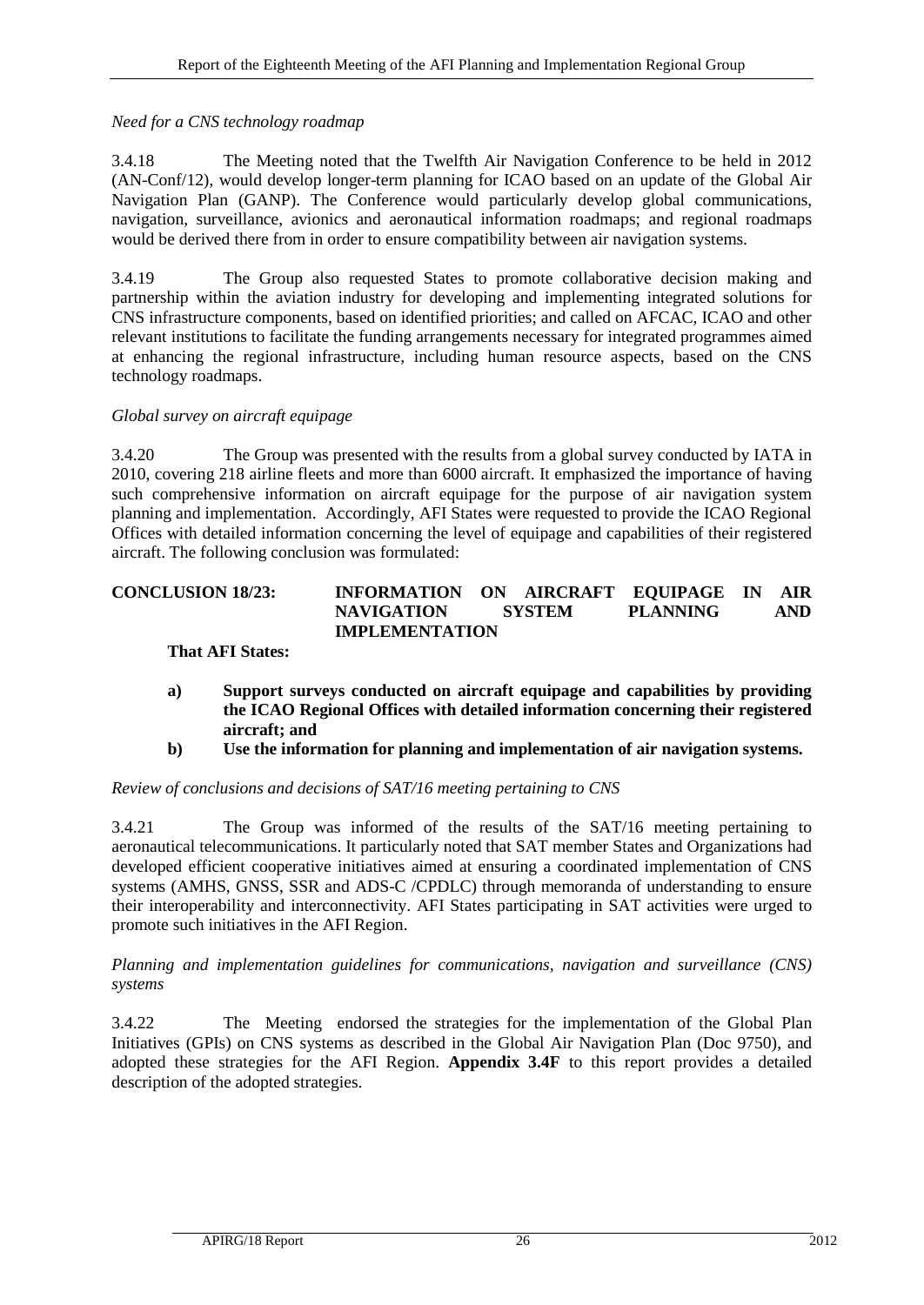### **AFI Aeronautical VSAT networks**

#### *Joint Meetings of the AFI Aeronautical VSAT Network Manag*ers

3.4.23 The Group noted that, as a follow up to ICAO Special AFI RAN/08 Recommendation 6/19, the First Joint Meeting of the AFI Aeronautical VSAT Network Managers (AFI VSAT/1) was held in Kwa-Zulu Natal, South Africa, from 13 to 15 June 2011, at the kind invitation of the Air Traffic and Navigation Services Company Limited of South Africa (ATNS); and the Second Joint Meeting of the AFI Aeronautical VSAT Network Managers (AFI VSAT/2 was held in Douala, Cameroon, from 28 February to 1 March 2012, at the kind invitation of *ASECNA.*

#### *Challenges facing VSAT networks*

3.4.24 The Group identified a number of challenges to be addressed to ensure that the existing aeronautical VSAT networks remain technically and financially sustainable, and continue to operate satisfactorily meeting performance requirements and operational objectives. These include maintenance capabilities, modernization of network components, sustainability of funding arrangements and related cost recovery mechanisms, as well as integration of networks as recommended by the Fifth meeting of All Planning and Implementation Regional Groups (ALLPIRG/5, 2006). ALLPIRG/5 particularly requested PIRGs to work towards integrated regional/interregional digital communication networks, with a centralized operational control and preferably based on the Internet Protocol (IP) (Conclusion 5/16 refers). In this connection, the Fourth Meeting of Directors-General of Civil Aviation (DGCA/4, 2010) accordingly called upon the African Civil Aviation Commission (AFCAC), ICAO and other relevant institutions, including financial institutions, to support the implementation of such integrated programme in the AFI Region, in order to enhance the region's air navigation infrastructure.

#### *VSAT networks – Best practices*

3.4.25 The Group noted the analysis of various elements of existing VSAT networks (AFISNET, CAFSAT, NAFISAT and SADC VSAT2) such as system architecture, operations, performance assessment methods, working arrangements, interconnection with other networks, and development plans, against an initial set of relevant best practices, based on ICAO Standards and Recommended Practices (SARPs) and guidance material, as well as industry best practices. The Group approved these best practices which are shown at **Appendix 3.4G** to this report, and requested VSAT Network Managers using legacy practices to develop transition plans towards the implementation of these agreed best practices in order to achieve the required harmonization and interoperability. The following Conclusions were formulated:

#### <span id="page-36-0"></span>**CONCLUSION 18/24: CONTINGENCY PLANNING FOR AFI VSAT NETWORKS OPERATIONS**

**That AFI aeronautical VSAT network managers develop contingency plans in coordination with their space segment provider (Intelsat) to ensure continuity of service in case of disruption or failure of their operated satellites.** 

### <span id="page-36-1"></span>**CONCLUSION 18/25: ADOPTION OF BEST PRACTICES FOR AFI VSAT NETWORKS**

<span id="page-36-2"></span>**That the AFI States and Air Navigation Services Providers (ANSPs) operating aeronautical VSAT Networks adopt the best practices stated at Appendix 3.4G to this report, as well as any other best practices to be developed or adopted by APIRG.**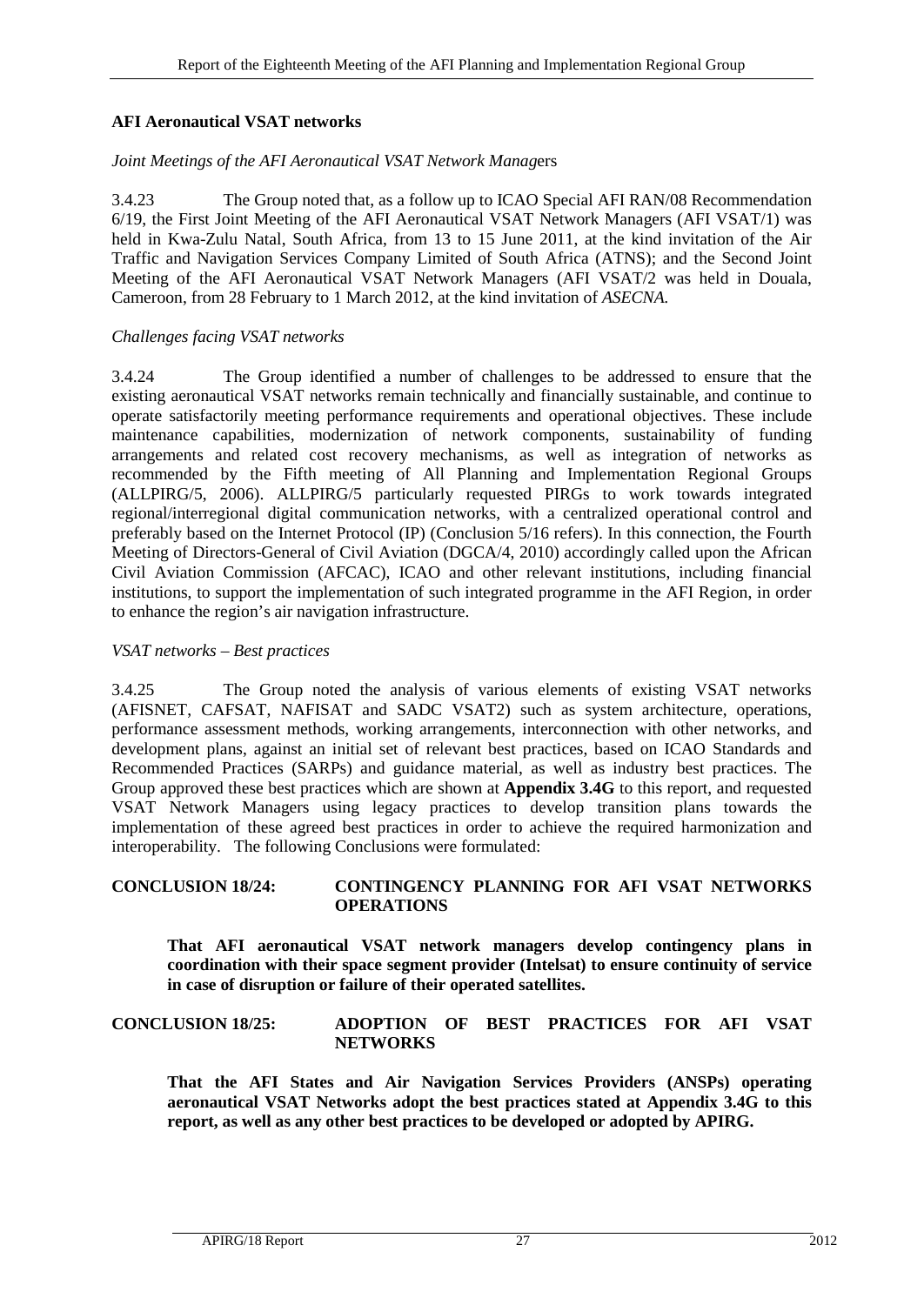#### **CONCLUSION 18/26: MODERNIZATION OF VSAT NETWORKS**

#### **That AFI States and Organizations adopt and implement strategies to modernize networks and continue to meet regionally/inter-regionally agreed performance requirements.**

3.4.26. With respect to the sustainability of the NAFISAT and SADC networks, the meeting was informed that funding from airlines will come to an end in 2014 and 2015 respectively. The meeting urged States to put in place administrative and financial arrangements to sustain the networks in the future. The following Conclusion was formulated:

# <span id="page-37-0"></span>**CONCLUSION 18/27: ARRANGEMENTS TO ENSURE SUSTAINABILITY OF NAFISAT AND SADC VSAT/2 NETWORKS**

**That, based on experience gained and available capabilities NAFISAT and SADC VSAT/2 participating States should establish administrative and funding arrangements in a timely manner to ensure that AFS requirements continue to be met.**

#### *Establishment of a regional project*

3.4.27 The Group acknowledged the need for a coordinated regional plan for the migration of the AFI AFS infrastructure towards an integrated regional/interregional digital communication network as a multinational facility/service *(AFI/7, Conclusion 10/6c)*, and agreed to establish a dedicated task force with the terms of reference shown at **Appendix 3.4H** to this report. In addressing its assigned work, the task force should monitor and take advantages of lessons learnt from other ICAO regions' experiences in implementing integrated regional communications networks. The following decisions were formulated:

# <span id="page-37-1"></span>**DECISION 18/28: ESTABLISHMENT OF A TASK FORCE FOR THE AFI AERONAUTICAL VSAT NETWORKS REGIONAL PROJECT**

**That a Task Force be established to address issues related to the development of a regional project aimed to enhance the overall performance of AFI aeronautical VSAT networks, and converge towards a consolidated regional ATN infrastructure, with the terms of reference shown at Appendix 3.4H to this report.** 

### <span id="page-37-2"></span>**DECISION 18/29: MULTINATIONAL FACILITY/SERVICE FOR AN INTEGRATED AFI AERONAUTICAL TELECOMMUNICATION NETWORK (ATN) INFRASTRUCTURE.**

**That the AFI integrated IP-based regional/interregional digital communication network be established as a multinational facility/service as defined in the Regional Air Navigation Plan (Doc 7474), that embraces a consolidated AFI Aeronautical Telecommunication Network (ATN) infrastructure.**

#### *VSAT networks – Performance monitoring*

3.4.28 The Group recalled that, as part of its work on the harmonization of implementation activities relating to the use of VSAT networks, and pursuant to Conclusion 5/17 of the ALLPIRG/5 meeting, ICAO had developed minimum performance targets for VSAT networks in support of aeronautical ground-ground communications. These minimum performance targets were endorsed by ICAO SP AFI RAN (2008). The Meeting agreed to a monitoring methodology developed by the South Atlantic Informal Group (SAT), which is based on the use of performance data collection forms (PDCFs) shown at **Appendix 3.4I** to this report. The Secretariat was requested to finalize these forms and circulate them to the States and entities responsible for the planning and implementation of VSAT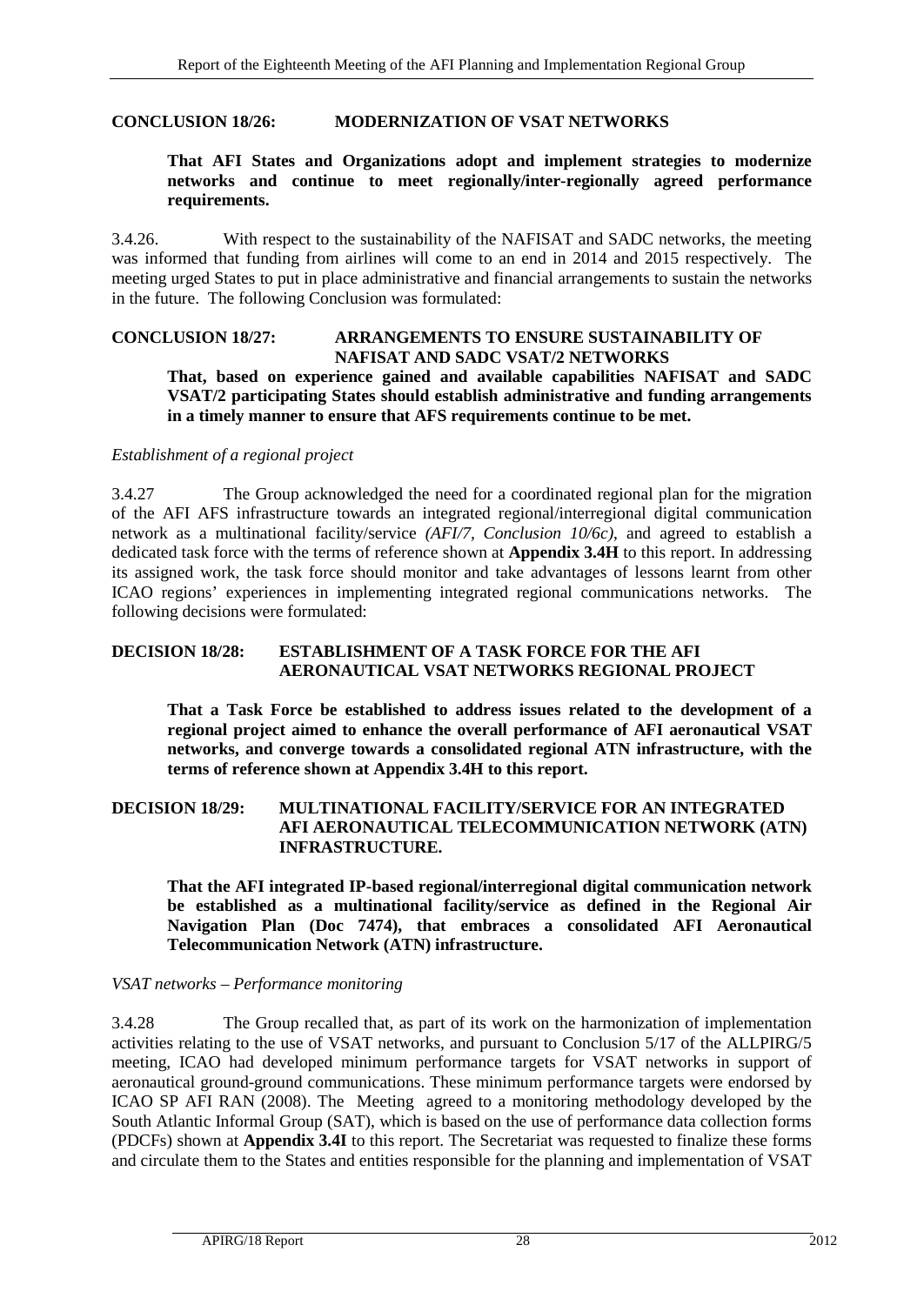networks to ensure harmonization of performance measurement methodology within and between ICAO regions.

#### *Outcome of WRC-12 - VSAT C-Band protection*

3.4.29 The Meeting considered the critical role of VSAT technology in the provision of all air navigation services in the AFI region and other ICAO regions, and recalled Recommendation 724 (WRC-2007) - Use by civil aviation of frequency allocations on a primary basis to the fixed-satellite service**,** which calls on administrations, particularly in developing countries and in countries with remote and rural areas to:

- Recognize the importance of VSAT operations to the modernization of civil aviation telecommunications systems;
- Encourage the implementation of VSAT systems that could support both aeronautical and other communication requirements; and
- Expedite, to the maximum extent possible and as necessary, the authorization process to enable aeronautical communications using VSAT technology.

3.4.30 The Group noted further work that was carried out through the AFI Frequency Management Group (FMG), regional workshops, WRC-12 preparatory meetings and the Aeronautical Communications Panel (ACP) Working Group on Frequency Spectrum issues, toward an international protection of the C-band (3.400-4.200 MHZ) and the synergy developed between ICAO, regional organizations (ASECNA, ATU, IATA) and AFI States in preparation for, and at ITU WRC-12, which contributed to Resolution COM6/[2](#page-38-2)4 (WRC-12)<sup>2</sup>. The Resolution COM6/24 (WRC-12) is shown at **Appendix 3.4J** to this report. The following conclusion was formulated:

### <span id="page-38-0"></span>**CONCLUSION 18/30: IMPLEMENTATION OF RESOLUTION COM6/24 (WRC-12)**

**That, considering the critical role of VSAT technology in the provision of air navigation services within the AFI Region and its adjacent ICAO regions, AFI States support the implementation of Resolution COM6/24 (WRC-12) aimed at securing international protection of aeronautical frequency spectrum, by participating in related studies, surveys and meetings as may be organized under the coordination of ICAO.**

#### **Navigation Systems**

#### *AFI GNSS Strategy Update*

3.4.31 The meeting discussed and endorsed the Draft Updated AFI GNSS Strategy developed by the Second Meeting of the AFI PBN/GNSS Implementation Task Force. The updated strategy combines the use of all available GNSS technologies standardized by ICAO, including basic GNSS, aircraft-based augmentation system (ABAS), satellite-based augmentation system (SBAS), and ground-based augmentation system (GBAS). The following Conclusion was formulated:

#### <span id="page-38-1"></span>**CONCLUSION 18/31: UPDATED AFI GNSS STRATEGY**

**That AFI States adopt and implement the GNSS Strategy contained at Appendix 3.4K to this report.**

<span id="page-38-2"></span><sup>&</sup>lt;sup>2</sup> According to the Provisional Final Acts of the ITU WRC-12.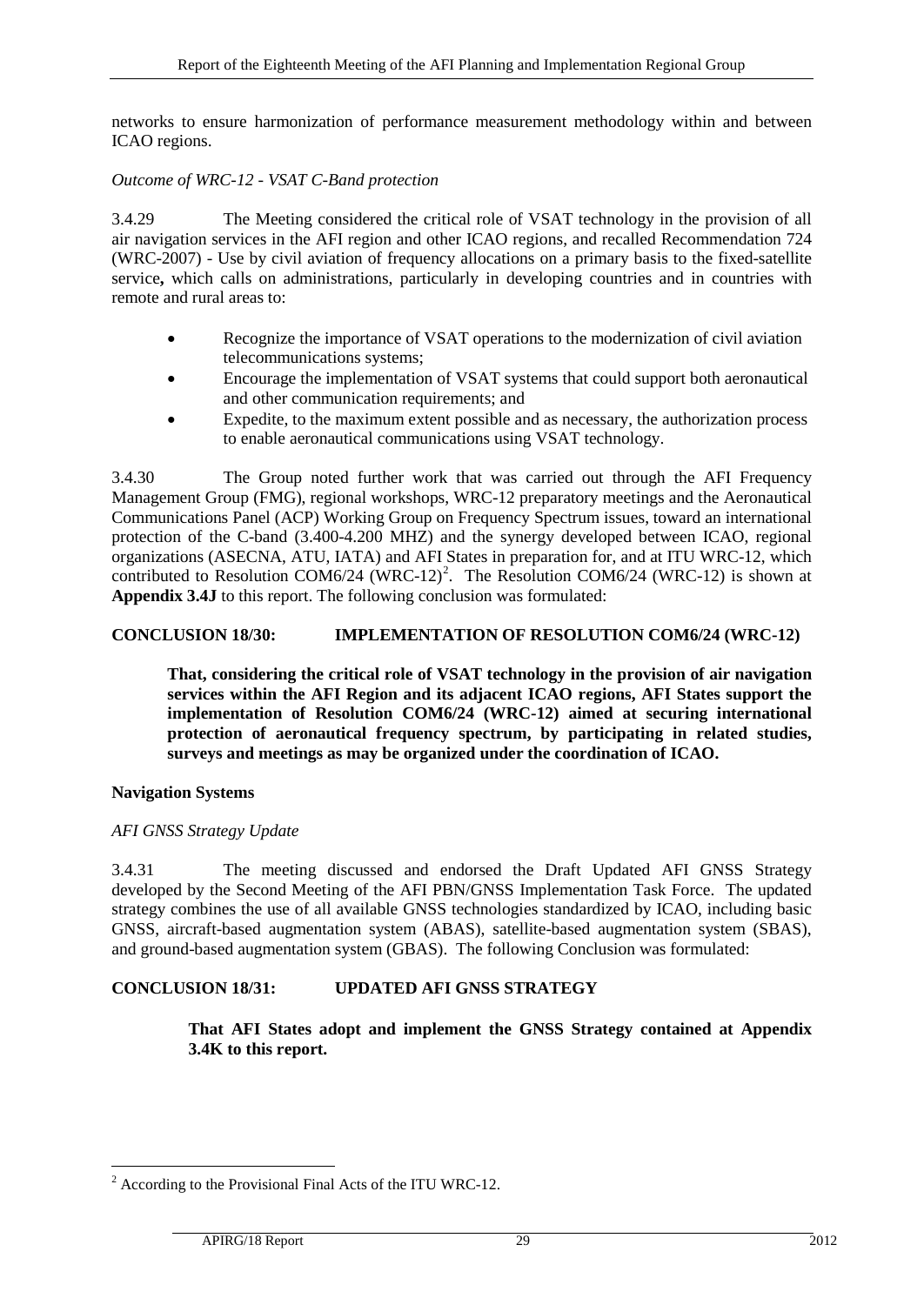3.4.32 The Group recommended that States considering SBAS technology take due account of the following pre-implementation requirements:

- a) Availability of conclusive cost-benefit analysis (APIRG Conclusion 17/29 refers)
- b) Full compliance with ICAO technical requirements (Standards and Recommended Practices);
- c) Agreement between stakeholders on pre-implementation cost benefit analyses on case by case basis; and
- d) Application of the user pays principle across all sectors (SBAS users). National authorities shall prevent cross-subsidization of non-civil aviation users of SBAS.

3.4.33 The Meeting was of the view that the implementation of Assembly Resolution A37- 11 (PBN implementation) should not be delayed because of SBAS related issues, since the current PBN requirements could be met using the current navigation infrastructure and aircraft equipage. The Group was informed of an on-going SBAS project in the CAR/SAM regions facing the same equatorial area challenges as the AFI Region. It therefore requested its relevant auxiliary bodies and the South Atlantic (SAT) Informal Group, to monitor SBAS developments in other ICAO regions in the equatorial area, for consideration as appropriate when developing/updating its strategy for a costeffective implementation of GNSS in the AFI Region. The following decision was formulated:

### <span id="page-39-1"></span>**DECISION 18/32: MONITORING OF SBAS DEVELOPMENT IN ICAO REGIONS IN THE EQUATORIAL AREA**

**That APIRG CNS and ATM/AIM/SAR Sub-groups monitor SBAS developments in other ICAO regions in the equatorial area, for consideration as appropriate when developing/updating its strategy for a cost-effective implementation of GNSS in the AFI Region.**

# *AFI SBAS cost benefit analysis*

3.4.34 The Group recalled that APIRG/16 (2007) had noted the lack of consensus between stakeholders on available AFI SBAS cost-benefit analyses, and accordingly decided to delay consideration of an Inter-Regional SBAS for Africa (ISA) until further cost-benefit analysis in coordination with users demonstrates a conclusive need. Subsequently, APIRG/17 (2010) requested a cost-benefit analysis to be conducted by independent experts (Conclusion 17/29 refers), in order to assist States in making an informed implementation decision with respect to SBAS. The Group noted the follow-up action taken by the Secretariat, in coordination with AFCAC and the ICAO Technical Cooperation Bureau (TCB), including development of the terms of reference and selection of consultants for the study. However, a source of funding for the study was yet to be identified. The following conclusion was formulated:

# <span id="page-39-0"></span>**CONCLUSION 18/33: FUNDING OF AFI SBAS COST-BENEFIT ANALYSIS**

# **That in coordination with AFCAC, ICAO facilitates the search for funding to support the conduct of an independent cost-benefit analysis on an AFI satellite-based augmentation system (SBAS).**

3.4.35 The Group was presented with the results of a global survey on aircraft equipage conducted by IATA in 2010, with the participation of 218 member airline fleets (covering more than 6000 aircraft), showing the following with respect to GNSS capabilities: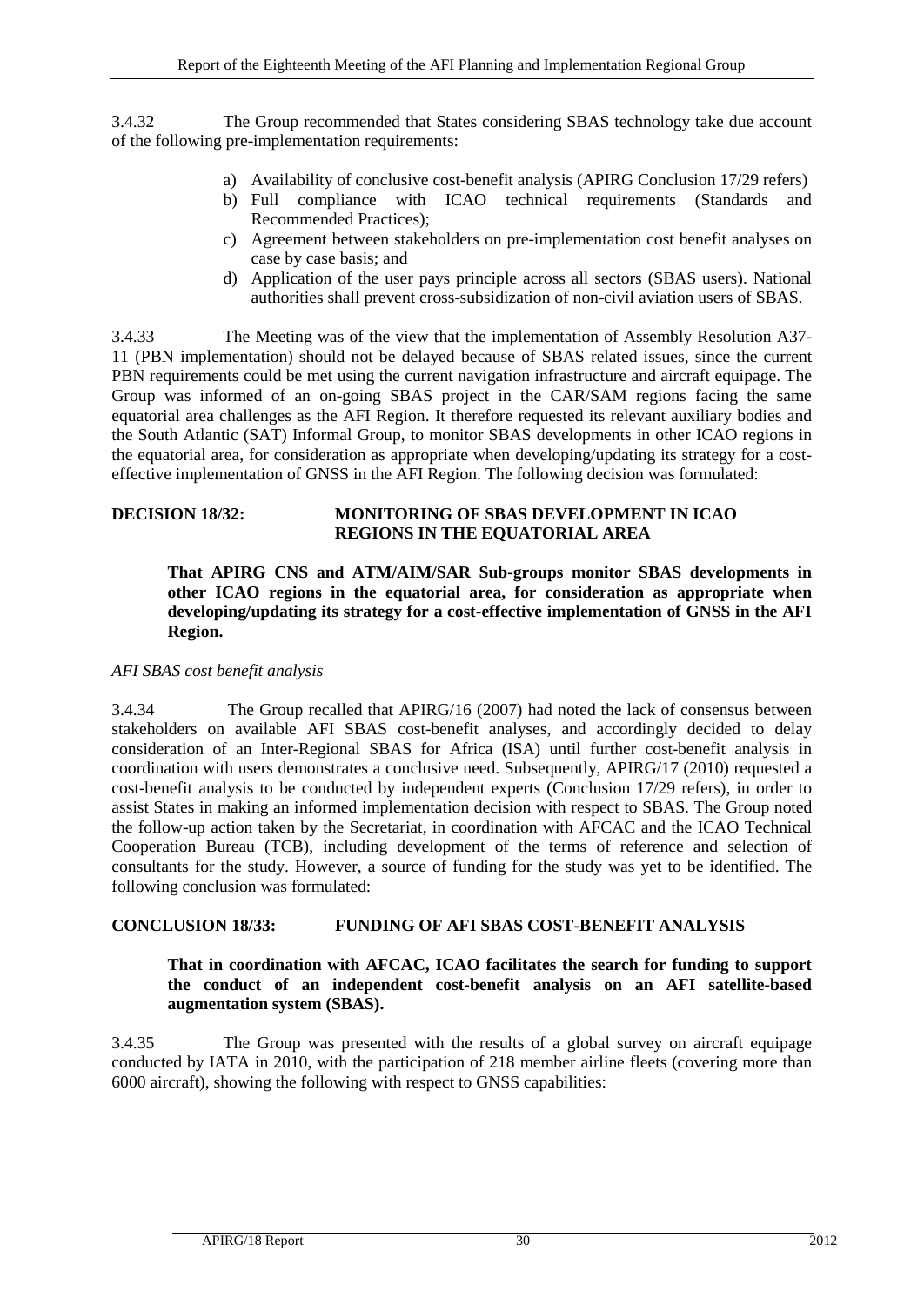| $\bullet$ | <b>APV Baro-VNAV:</b> | 30% aircraft equipped (13% planned to equip) |
|-----------|-----------------------|----------------------------------------------|
| $\bullet$ | Basic GNSS:           | 66% aircraft equipped (1% planned to equip)  |
| $\bullet$ | LPV/SBAS:             | 1% aircraft equipped (1% planned to equip)   |
| $\bullet$ | GBAS:                 | 1% aircraft equipped (0% planned to equip)   |

3.4.36 IATA and AFRAA confirmed their member airlines' opposition to participate in an SBAS cost recovery mechanism.

# **Surveillance Systems**

# *Status of implementation of the current aeronautical surveillance plan*

3.4.37 The Group reviewed the status of implementation of aeronautical surveillance requirements for en – route operations against the AFI Air Navigation Plan requirements, in accordance with APIRG Decision 16/26 (Review of CNS system performance). It noted that operational Automatic Dependent Surveillance – Contract (ADS-C) procedures were being implemented by States and Organization in their managed  $FIRs<sup>3</sup>$  $FIRs<sup>3</sup>$  $FIRs<sup>3</sup>$ , in order to improve aeronautical surveillance. It recalled that the requirement for AFI ACCs to implement ADS procedures was introduced in the Regional Air Navigation Plan (ICAO Doc 7474) by APIRG/13 in 2001, to support en-route operations, as well as APIRG Conclusion 17/31 reiterating this requirement. France (DSNA) informed the Group of ADS-B implementation in their airspace for the purposes of flight information and alerting services, and Ethiopia and Kenya confirmed their intent to use Mode S Extended Squitter 1090 MHz as the data link for ADS-B, which is consistent with APIRG recommendation to ensure regional and global interoperability.

# *AFI Surveillance Implementation Strategy*

3.4.38 The Group reviewed the Second AFI Surveillance Implementation Task Force (ASI/TF) Meeting which took place on 20-21 June 2011 in Dakar, Senegal. It approved the AFI Surveillance Strategy as amended by the meeting, as shown at **Appendix 3.4L** to this report together with the Terms of Reference of the ASI/TF. The Group noted that its CNS and ATM/AIM/SAR Subgroups had established an Ad Hoc Working Group to determine the separation minima to be supported by selected surveillance technologies. The following conclusion was formulated:

# <span id="page-40-0"></span>**CONCLUSION 18/34: AFI SURVEILLANCE STRATEGY**

# **That the AFI States adopt and implement the Surveillance Implementation Strategy shown at Appendix 3.4L to this report.**

3.4.39 Mindful of APIRG Conclusion 17/28 on GNSS introduction strategy, the Group requested AFCAC to consider organizing a high level meeting on CNS technologies and related roadmaps in order to assist AFI States in making informed implementation decisions, in coordination with ICAO, ASECNA, IATA, AFRAA and other relevant stakeholders.

# *Exchange and monitoring of surveillance data*

3.4.40 The Group discussed the need for neighboring States/ACCs to exchange surveillance data to enhance aeronautical surveillance in the region, and for the AFI Region to implement a

<span id="page-40-1"></span><sup>&</sup>lt;sup>3</sup> In 2011, ADS-C procedures were operational/planned in Accra, Algiers, Antananarivo, Brazzaville, Dakar Terrestrial, Dakar Oceanic, Johannesburg, Mauritius, Ndjamena, Niamey, Sal Oceanic, and Seychelles.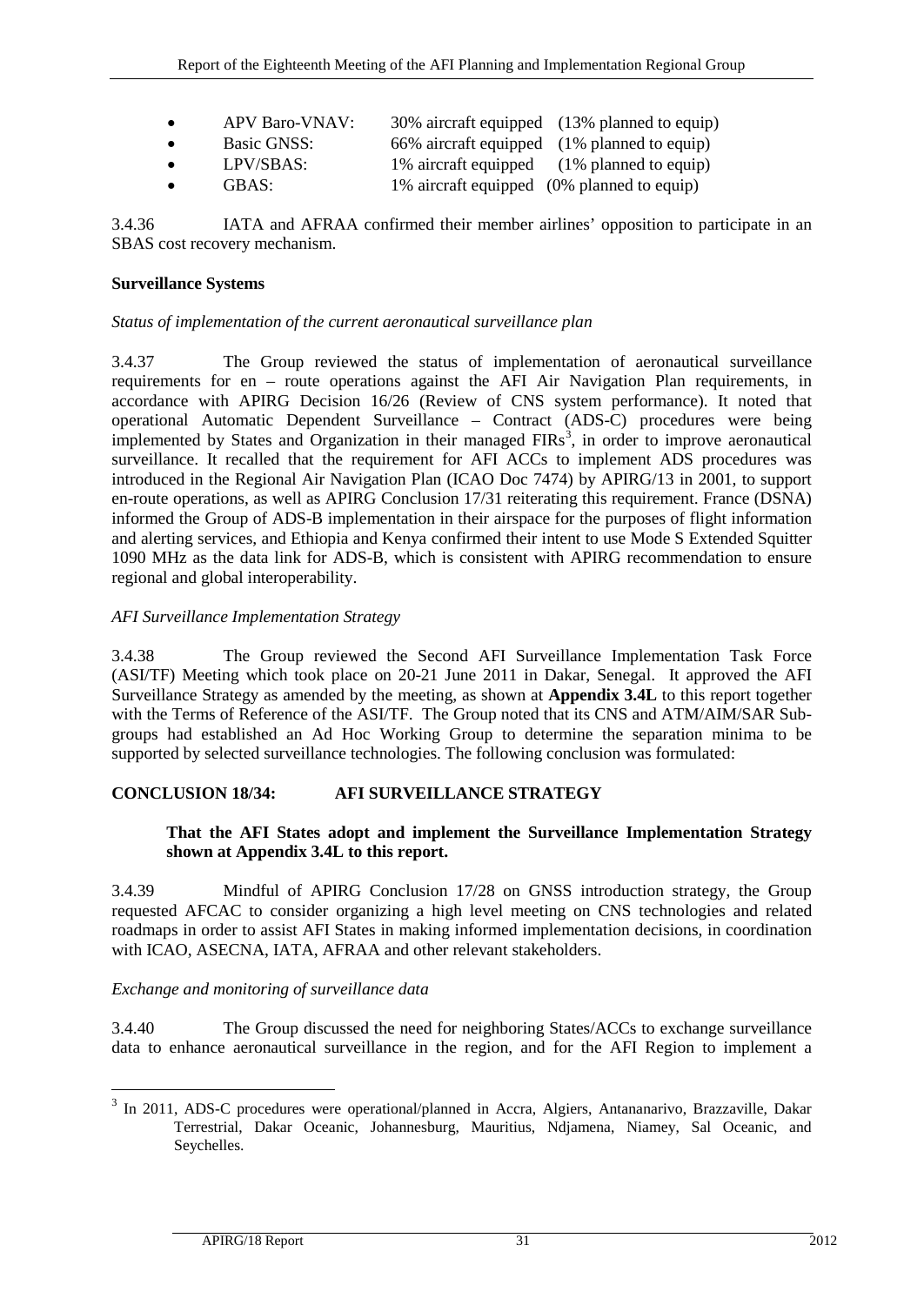monitoring system to address reported problems. These issues were included in the future work programme of the CNS Sub-group's Task Force on aeronautical surveillance.

# *Categorization of terminal areas (TMAs) and aerodromes*

3.4.41 The Group noted that a limited number of States had participated in the survey conducted by the Secretariat as a follow up to APIRG Conclusion 17/33, by providing the data that was needed for the categorization of terminal areas (TMAs) and aerodromes. It therefore urged States having not yet done so, to task designated contact persons with collecting and providing the required data.

# *Automatic dependent surveillance – Broadcast (ADS-B)*

3.4.42 The Group was briefed on the progressive evolution of ADS-B standards up to Version 2 (DO-260B) which incorporates changes aimed to address the various problems identified from operational experience and application development activities. It also noted that the future work of ICAO would include the development of low-power and low-cost ADS-B Out/In units, as well as multistatic radar which uses the emissions of other radio transmitters (e.g. broadcasting stations) to get a fix on the aircraft. Accordingly, the Group requested AFI States planning to implement ADS-B to establish a proper regulatory framework based on applicable standards.

*Future work programme and composition of the Communications, Navigation and Surveillance (CNS) Sub-group*

3.4.43 The meeting reviewed and updated the future work programme and composition of the CNS Sub-group.

# <span id="page-41-0"></span>**3.5 Aeronautical Information Management (AIM)**

3.5.1 The meeting reviewed issues as presented in the report of ATM/AIM/SAR SG/12 and took action on the draft Conclusions/Decisions.

3.5.2 The Group was informed about the outcome of the Regional QMS for AIM Services Implementation Workshop and noted that the accomplishment of QMS in AIM Services required commitment from the higher authorities in CAA Administrations. The meeting was apprised on the process of QMS and noted the various benefits which will enhance safety, efficiency, cost effectiveness and customer satisfaction. The meeting then adopted the following Conclusion.

### <span id="page-41-1"></span>**CONCLUSION 18/35: QMS IMPLEMENTATION AND ESTABLISHMENT OF SERVICE LEVEL AGREEMENTS**

**That, in order to support the effective implementation of QMS, AFI States are urged to:** 

- **a) take firm commitment at the level of Directors General of CAA Administrations to implement QMS supported by ISO 9001:2008;**
- **b) share their QMS implementation experience and support with other States; and**
- **c) establish and maintain formal Service Level Agreements (SLA) between data originators and AIS Providers as per sample template at Appendix 3.5A.**

3.5.3 The meeting endorsed the proposed amendment of the AFI ANP/FASID (Doc 7474) to include the new FASID(e-TOD) Tables into the AFI FASID, Part VIII (AIS), and that subsequent to the meeting, the Secretariat would carry out updates as necessary prior to circulating the amendment proposal. Accordingly, the Group adopted the following Decision.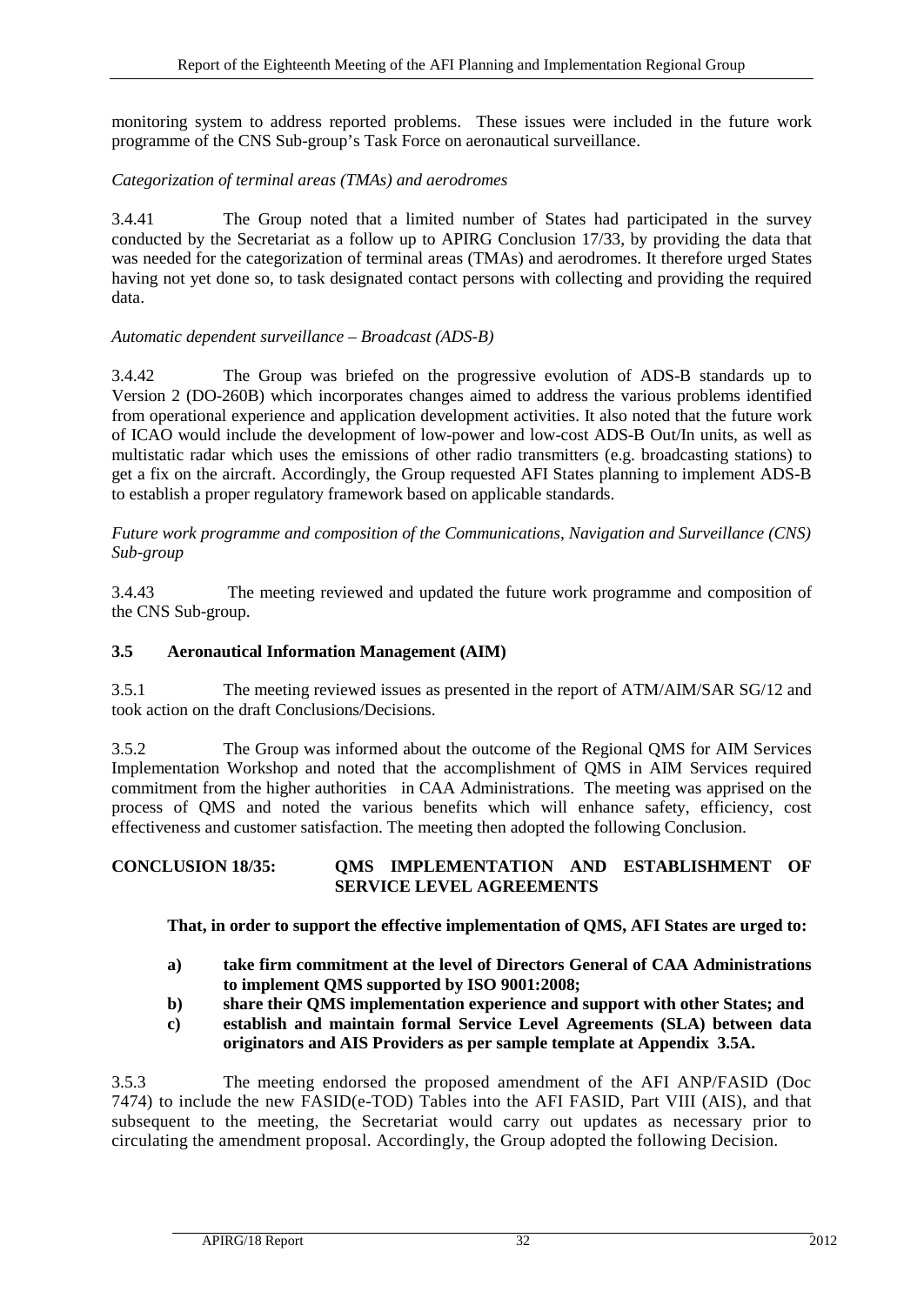#### <span id="page-42-1"></span>**DECISION 18/36 PROPOSAL FOR AMENDMENT TO THE AFI ANP/FASID (DOC 7474) RELATED TO E-TOD**

### **That ICAO circulates and processes the amendment proposal for the AFI ANP/FASID (Part VIII) at Appendix 3.5B and C.**

3.5.4 The Group agreed that States should organize awareness campaigns and workshops involving all concerned personnel from within and outside the CAA in order to provide an overview of the technical, legal, institutional and financial issues related to e-TOD as well as the actions that need to be taken in implementing e-TOD. Accordingly, the meeting formulated the following **Conclusion** 

### <span id="page-42-0"></span>**CONCLUSION 18/37: AFI REGION E-TOD IMPLEMENTATION SEMINAR/ WORKSHOP**

# **That ICAO:**

- **a) organize regional seminar/workshop for States to promote harmonized implementation of e-TOD and;**
- **b) encourage States to send participants to the workshop.**

3.5.5 The Group further reviewed and adopted the AFI Region e-TOD implementation timelines at **Appendix-3.5D**. The meeting noted the performance goals developed for the transition from AIS to AIM in the AFI Region as listed in **Appendix 3.5 E1 to 3.5E3.**

3.5.6 The Group noted the AIM Parts of the AFI Basic ANP/FASID Tables which introduced/ new planning material related to the transition from AIS to AIM. The meeting then approved the ANP/FASID material related to AIM at **Appendix 3.5F1 to 3.5F9**. The meeting then developed the following decision.

### <span id="page-42-2"></span>**DECISION 18/38: AMENDMENT OF AFI BASIC ANP/FASID TO REFLECT THE TRANSITION FROM AIS TO AIM**

# **That ICAO circulate and process the AFI ANP/FASID (Doc 7474 Vol.1&2) amendment proposals relating to the Transition from AIS to AIM at Appendix 3.5G and Appendix 3.5F1 to 3.5F9.**

3.5.7 The Group noted that following a review of the Action agreed by the Air Navigation Commission on 8 March 2011 (ANC 186-6 refers); the Commission noted that the transition in the AFI Region will benefit if a robust communication infrastructure exist. The Commission further called upon the Secretariat to support/monitor the transition of AIS to AIM through regional mechanism. The meeting noted that South Africa has invited AFI States to join the South African Regional AIS Database as an alternative to enhance the AIM implementation process within the AFI Region. The Group further noted that ASECNA is planning to develop a Regional AIS Database to accommodate all the States in the Western and Central African Region. The Group was further briefed that just like the EAD, the concept of the AFI-CAD when implemented, will offer all AIM related tasks classic AIM services to reduce the ANSPs efforts and timeliness needed by the States on their way to the AIS/AIM Transition process.

3.5.8 The Group noted that the AIS-AIM Transition roadmap indicates twenty-one steps in three Phases and AIS-AIMSG has been working to develop related SARPs and guidance materials to facilitate implementation in a worldwide harmonized manner. The Meeting noted that some States have already achieved some steps in the roadmap. Certain States have established a national AIM implementation plan in accordance with the roadmap. The Group noted that the AIM Task AIM implementation plan in accordance with the roadmap. Force would conduct a survey to assess the current status of AIM implementation of the States as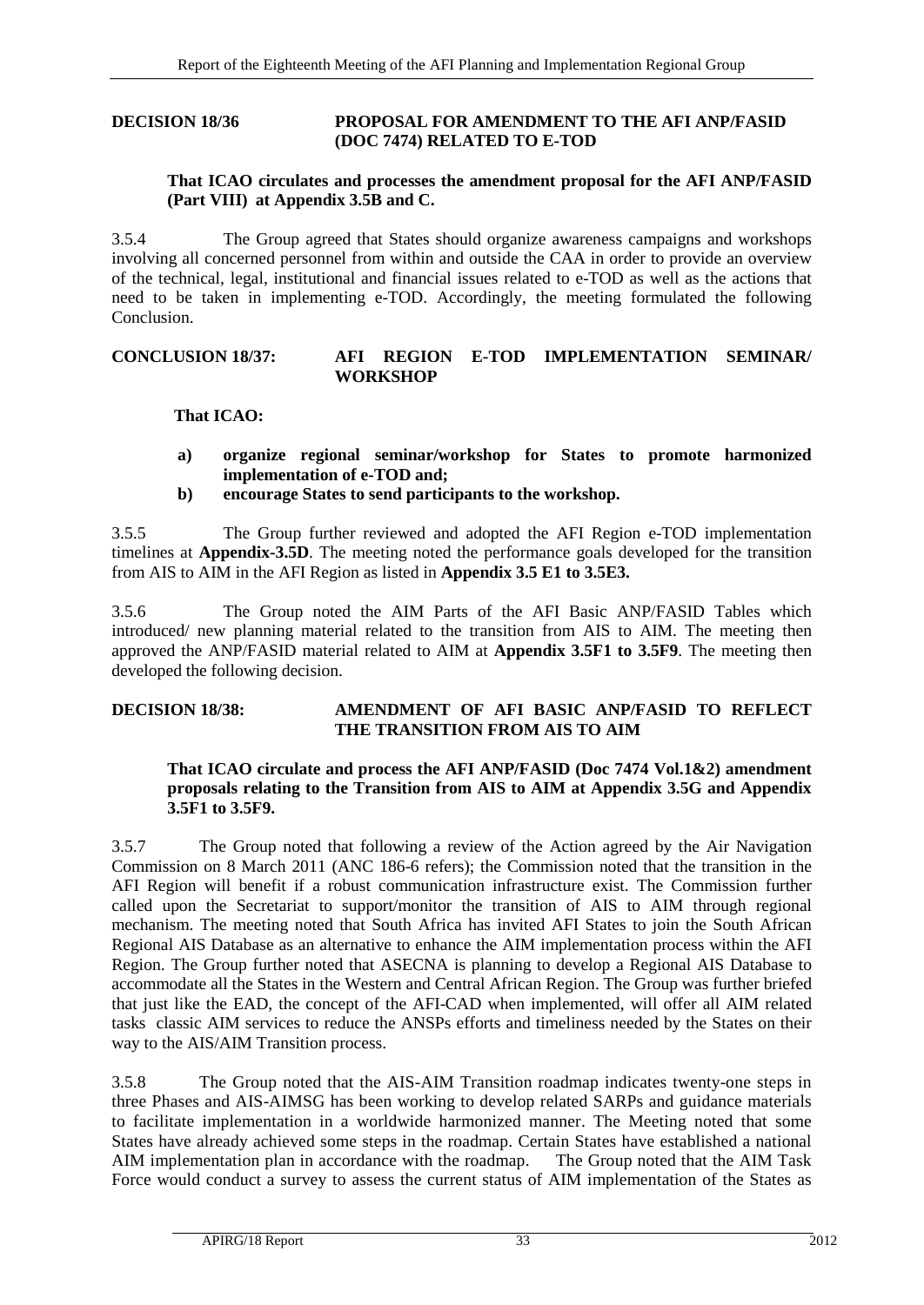per **Appendix 3.5H.** The meeting agreed that States provide their National Plans related to the transition from AIS to AIM or as a minimum, a status report against the 21 steps of the ICAO Roadmap for the transition from AIS to AIM as listed in **Appendix 3.5I** 

3.5.9 The Meeting noted that as a consequence of the lessons learned by other regions regarding the need for harmonisation in management of NOTAM related to a volcano eruption event, the ICAO AIS/AIM Study group proposed that the ICAO guidance material be enhanced to include examples of a series of NOTAM related to the operational impact caused by volcanic ash. Finally the Group endorsed the Contingency Plan NOTAM templates at **Appendix 3.5J** which covers the following areas: airspace warnings; airspace restrictions; aerodrome/heliport closure; route portion restriction/flight levels; recommended NOTAM codes for the relevant subject.

# <span id="page-43-0"></span>**3.6 Aeronautical Meteorology (MET)**

3.6.1 The Report of the Tenth meeting of the Meteorology Sub-Group (MET/SG/10), held at the ICAO Office in Dakar, Senegal, from 29 June to 1 July 2011, was presented to the Group for consideration.

*Review of APIRG Conclusions and Decisions in the MET field*

3.6.2 The Group reviewed its Conclusions and Decisions on Meteorology developed at its Seventeenth meeting and those outstanding from its previous meetings under Agenda Items 1.2 and 1.3. Similarly Recommendations in the field of aeronautical meteorology developed at the Special AFI RAN Meeting held in Durban, South Africa, from 24 to 29 November 2008, to address aviation safety were also reviewed. The Meeting noted action taken and progress made so far on the The Meeting noted action taken and progress made so far on the implementation of these conclusions and decisions.

3.6.3 The meeting also noted the efforts made by States and organizations, to implement the Conclusions and Decisions of the MET/SG adopted by APIRG.

3.6.4 The Group however, noted that five States had not yet implemented Satellite Distribution System for Aeronautical Information Relating to Air Navigation (SADIS) as per Conclusion 10/31 of the APIRG/10 meeting. The meeting agreed to formulate the following Conclusion:

# <span id="page-43-1"></span>**CONCLUSION 18/39: RECEIVING WAFS PRODUCTS AND RELATED OPMET INFORMATION THROUGH SADIS**

**That, the following five States in the AFI region: Burundi, Eritrea, Liberia, Sao Tome and Principe and Sierra Leone which have not yet implemented SADIS, endeavor to address this deficiency in accordance with Conclusion 10/31 of the APIRG/10 meeting as a matter of urgency.**

*The World Area Forecast System (WAFS) in the AFI Region*

3.6.5 The Group reviewed the implementation of the World Area Forecast System (WAFS) in the AFI Region on the basis of the reports from the WAFS Operations Group (WAFSOPSG) and the Satellite Distribution System Operations Group (SADISOPSG). The meeting also took note of information provided by the World Area Forecast Centre (WAFC) in London on the recent and forthcoming developments in WAFS and SADIS.

3.6.6 The Group noted that the sixteenth meeting of the SADISOPSG, held in Paris, France from 23 to 25 May 2011, discussed a number of issues including the SADIS Strategic Assessment Tables. The Group further noted that the SADISOPSG agreed to dissolve the SADIS Strategic Assessment Team and that in future, the team's related reports will be included in the Management Report prepared annually by the SADIS Provider State (SADISOPSG/16 Decision 16/11 refers), and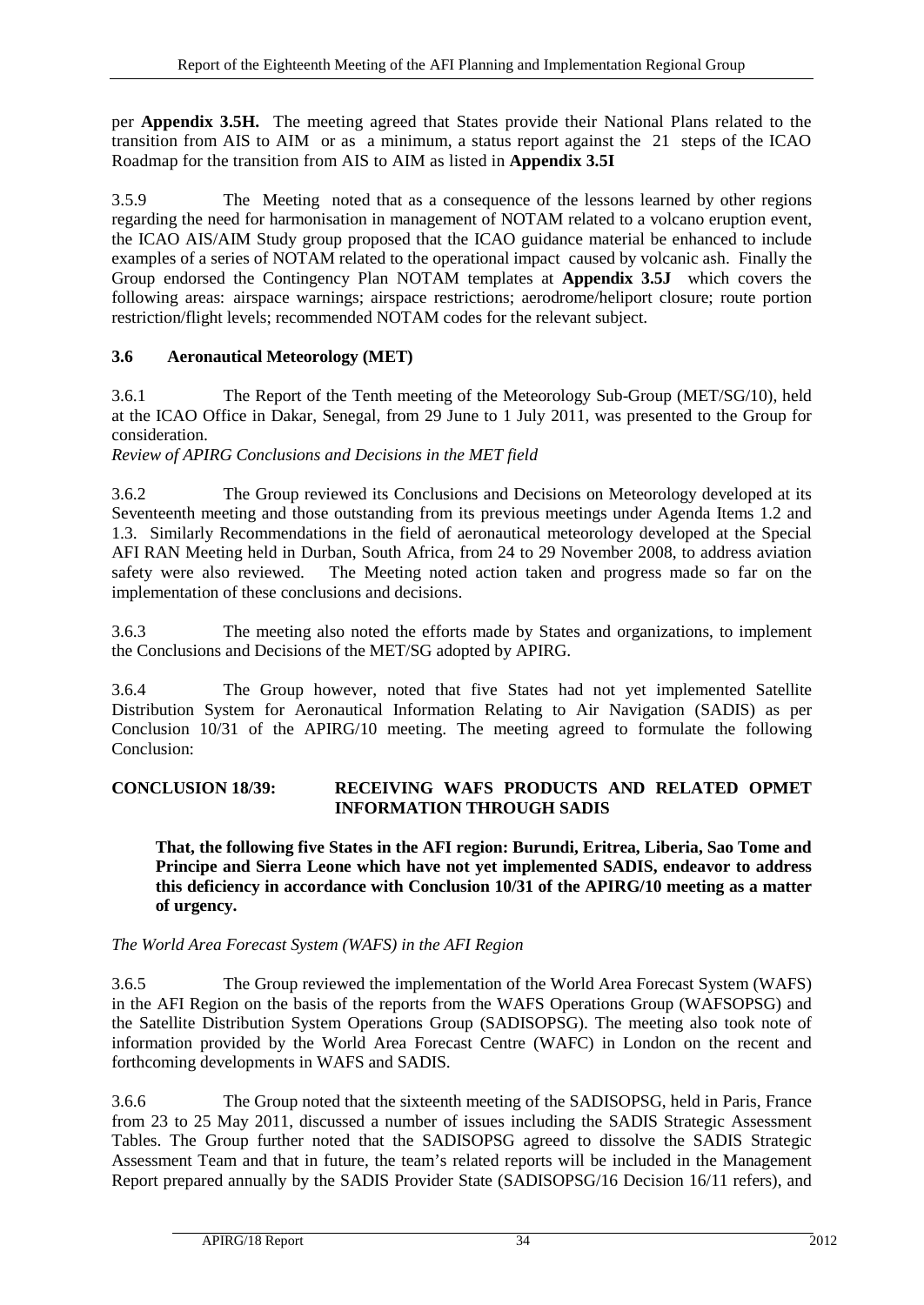therefore there was no longer a need for review and updates of the tables by the MET/SG with respect to the AFI Region.

3.6.7 The meeting was further informed that the following enhancements of the SADIS service have been undertaken by the SADIS Provider State in accordance with various Conclusions/Decisions of WAFSOPSG and SADISOPSG:

- a) The secure SADIS FTP Service had been implemented in November 2010, on time and within budget, in line with the requirements of ICAO Doc 9855- Guidelines *on the Use of the Public Internet for Aeronautical Applications*. The Group encouraged those users who have not already done so to obtain Secure SADIS FTP log-on credentials from the SADIS Manager.
- b) WAFC London GRIB2 Upper Air forecast data was made available on SADIS FTP effective 2 March 2010 and via Secure SADIS FTP from 17 November 2010;
- c) WAFS Aviation GRIB2 was made available on the SADIS 2G service from 18 November 2010, excluding the provision of CB, icing, and turbulence data, though these parameters are available via SADIS FTP and Secure SADIS FTP for trial and evaluation purposes only.

3.6.8 The Group appreciated that the satellite-based infrastructure of SADIS will be retained until at least 2015. However, in order to determine the future need and following a survey to be undertaken, an ad hoc team was formed to follow up and make recommendations. The Group then encouraged AFI States to be responding to surveys/questionnaires on this subject to ensure consideration of their views.

3.6.9 The Group noted that the SADIS FTP service was extended to end of November 2012 to accommodate gradual take over by Secure SADIS FTP. The meeting then encouraged SADIS users to migrate to Secure SADIS FTP in good time. SADIS users in the AFI Region were encouraged to apply for WAFS Internet File Service (WIFS) accounts to be used only for backup/contingency purposes and primary data should continue being obtained from SADIS.

3.6.10 Following the above discussions the meeting formulated the following conclusion:

# <span id="page-44-0"></span>**CONCLUSION 18/40: IMPLEMENTATION OF THE WAFS IN THE AFI REGION**

# **That SADIS Users/States in the AFI Region:**

- **a) who have not already implemented Secure SADIS FTP, arrange to obtain Secure SADIS FTP log on credentials from the SADIS Provider State;**
- **b) take action to obtain GRIB2 compatible visualization software from their workstation suppliers;**
- **c) monitor developments for future requirements of a SADIS satellite broadcast beyond 2015 and respond in a timely fashion to any future surveys/questionnaires on this subject in order to ensure their views are noted;**
- **d) apply for WAFS Internet File Service** (**WIFS) account(s) through the ISCS/WIFS Provider State for use as backup/contingency;**
- **e) review the published workstation evaluation reports in order to assess which systems best meet their needs; and**
- **f) make all efforts to migrate to Secure SADIS FTP before 30 November 2012 or risk losing access to the Internet-based provision of SADIS.**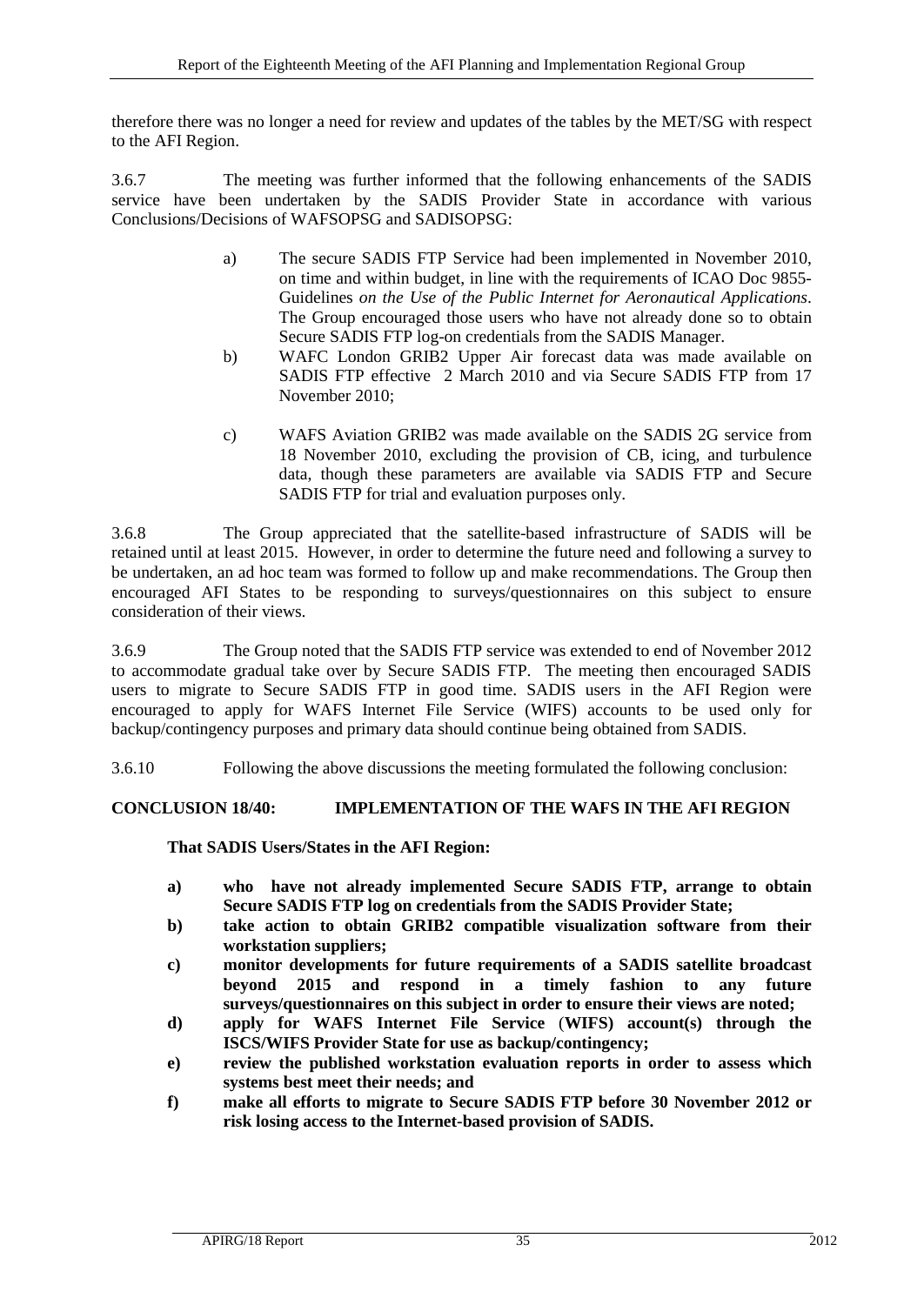*Review of the Recommendations of AFI OPMET Management Task Force Second and Third Meetings (MTF/2 and MTF/3)*

3.6.11 The Group was presented with the results of the review of the AMBEX Scheme by MET/SG/10.

### *Review of the AMBEX Scheme*

3.6.12 The Group recalled Conclusion 17/56 of the APIRG/17 meeting, calling for the implementation of OPMET exchange requirements and inter-regional OPMET gateway (IROG) functions by both Dakar and Pretoria Regional OPMET Data Banks (RODBs). The exchange would include new OPMET data types, OPMET bulletin formats, regional exchanges, interregional exchanges and exchanges of OPMET through SADIS, all of which are described in the  $7<sup>th</sup>$  edition of the AMBEX Handbook.

3.6.13 The Meeting agreed that in order to harmonize the monitoring of OPMET data in the AFI region, the AFI OPMET monitoring procedures contained in the AMBEX Handbook should be adhered to by all States without failure. The Group then formulated the following Conclusion: The Group then formulated the following Conclusion:

### <span id="page-45-0"></span>**CONCLUSION 18/41: IMPLEMENTATION OF AMBEX HANDBOOK PROCEDURES**

**That Dakar and Pretoria RODB Provider States:**

- **a) implement an automatic OPMET data monitoring scheme using procedures in Chapter 12 and Appendix F of the AMBEX Handbook on quarterly basis (March 31, June 30, August, 31 and December 31 of each year);**
- **b) perform regular 24 hour simultaneous monitoring starting at 0000 UTC on the first Wednesday of every month; and**
- **c) distribute the monitoring statistics to the Chairman of the OPMET Management and the Secretariat with effect from July 2012.**

3.6.14 Regarding the development of time validation criteria to implement OPMET monitoring statistics, the Group agreed that these should be developed in accordance with the provisions in ICAO Annexes 3 and 10. Consequently, the meeting noted that the criteria developed by the EUR OPMET Data Management Group (DMG) for the EUR Region had merits and can be adopted. The criteria would be aligned with the AFI Air Navigation Plan (ANP) and included in the AFI AMBEX Handbook.

3.6.15 The Group recalled that Dakar and Pretoria RODBs were assigned IROG functions and inter-regional OPMET gateway responsibilities for the AFI region. The meeting noted that backup procedures were being developed for the AFI RODBs and needed to be finalized by a core team of experts. Considering the need to improve the telecommunication link between Dakar and Pretoria to support the required backup procedures, the Group formulated the following Decision and Conclusion:

#### <span id="page-45-2"></span>**DECISION 18/42: DEVELOPMENT OF BACK UP PROCEDURES FOR THE AFI RODBS**

<span id="page-45-1"></span>**That a Core Team of experts consisting of Members from Kenya, Madagascar, Senegal, South Africa and ASECNA be established to develop back up procedures for the AFI RODBs.**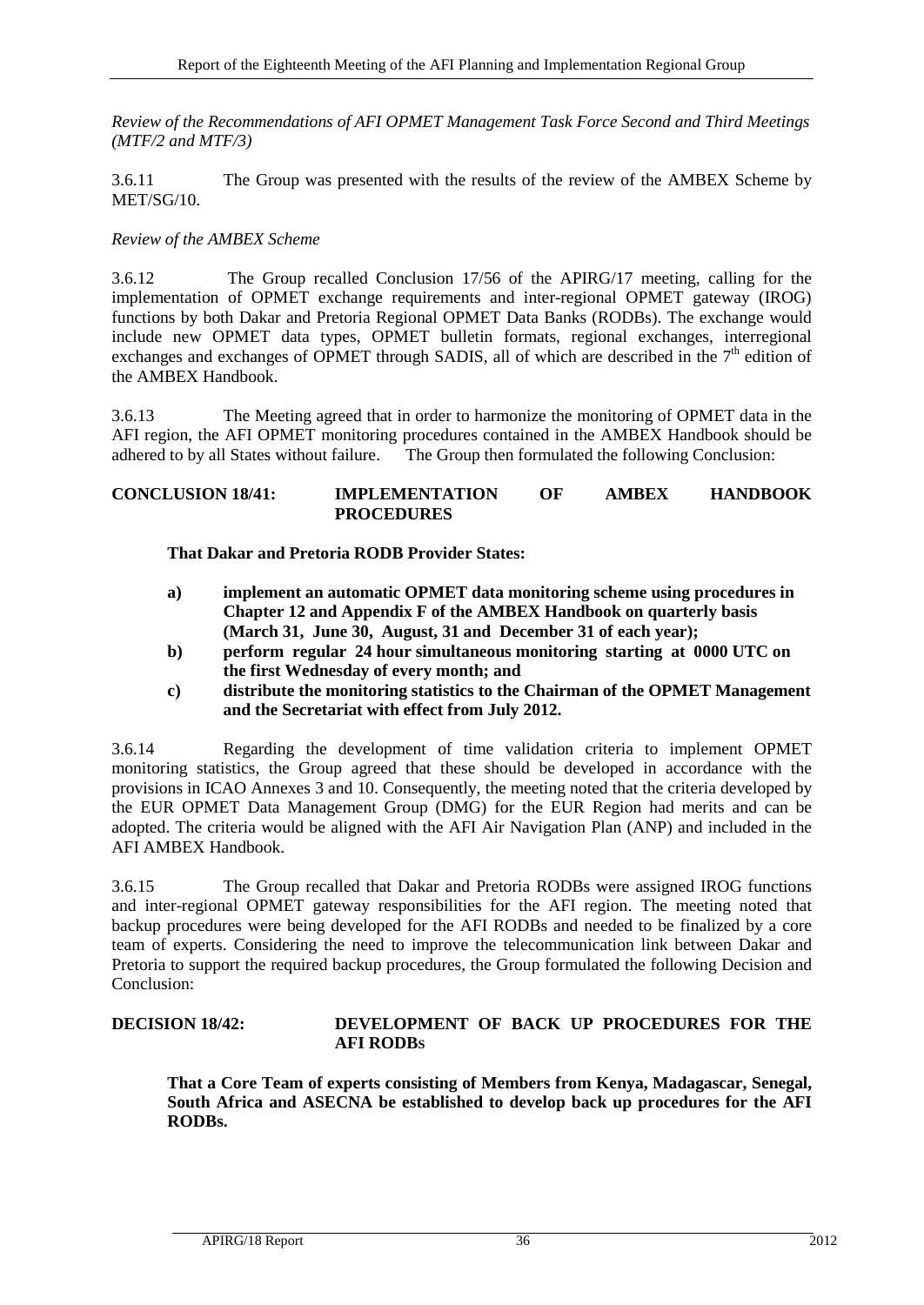# **CONCLUSION 18/43: IMPLEMENTATION OF AN AFTN CIRCUIT BETWEEN DAKAR AND PRETORIA RODBS TO SUPPORT BACK-UP CONTINGENCY CAPABILITIES**

**That Dakar and Pretoria RODBs Provider States,** 

- **a) investigate the best possible way to implement a backup circuit between the two RODBs for the implementation of the backup procedures between the RODBs, in time for the MTF/4 meeting September 2012 and**
- **b) implement reliable telecommunications facilities to support back-up procedures for the AFI RODBs.**

3.6.16 The Group considered the proposals for amendments submitted by the MET/SG regarding changes to the AMBEX Handbook and associated Appendixes and formulated the following Decision:

#### <span id="page-46-1"></span>**DECISION 18/44: AMENDMENT TO THE AMBEX HANDBOOK**

**That:**

- **a) Appendices A and B to the AMBEX Handbook be updated by the MET/SG Secretariat to reflect AFTN addresses for the IROGs Bangkok, Jeddah and Rio de Janeiro; and**
- **b) the amended AMBEX Handbook given in Appendix 3.6A to this report, be**
	- **i) endorsed as the AMBEX Handbook Seventh Edition, Amendment 2; and**
	- **ii) published by the MET/SG Secretariat by July 2012.**

### *SIGMET Monitoring*

3.6.17 The meeting was informed of data exchange procedures of EUR Regional OPMET Centre (ROC) Toulouse with adjacent ROCs including AFI IROGs and also of the annual SIGMET monitoring exercises undertaken in Europe. Following these and analysis of the monitoring results actions were undertaken aimed at improving data exchange. Some centres outside the EUR region were invited to verify the quality of reception of SIGMET and volcanic ash advisories (VAA).

3.6.18 The Group was further informed that the two AFI IROGs should specify to Toulouse, bulletin headers or data they wish to receive and that they also be sending their routing table to the EUR addresses. It was agreed that this would improve the level of data exchange between the IROGs and ROC Toulouse and between their respective areas of responsibility (AoR), in accordance with the AFI and EUR regional air navigation plans.

3.6.19 The meeting agreed that for harmonization, consistency and coherency of OPMET exchange between ICAO AFI and EUR regions, the AFI IROGs and Toulouse ROC should review and exchange their OPMET routing tables. In this regard, the Group developed the following Conclusion:

#### <span id="page-46-0"></span>**CONCLUSION 18/45: SIGMET MONITORING AND OPMET ROUTING TABLES**

**That:**

- **a) the two AFI RODB Provider States be invited to monitor the reception of SIGMET information during the regular (twice yearly) EUR Region SIGMET tests and report;**
- **b) the two AFI IROGs and ROC Toulouse exchange their routing tables and verify the coherency of these tables; and**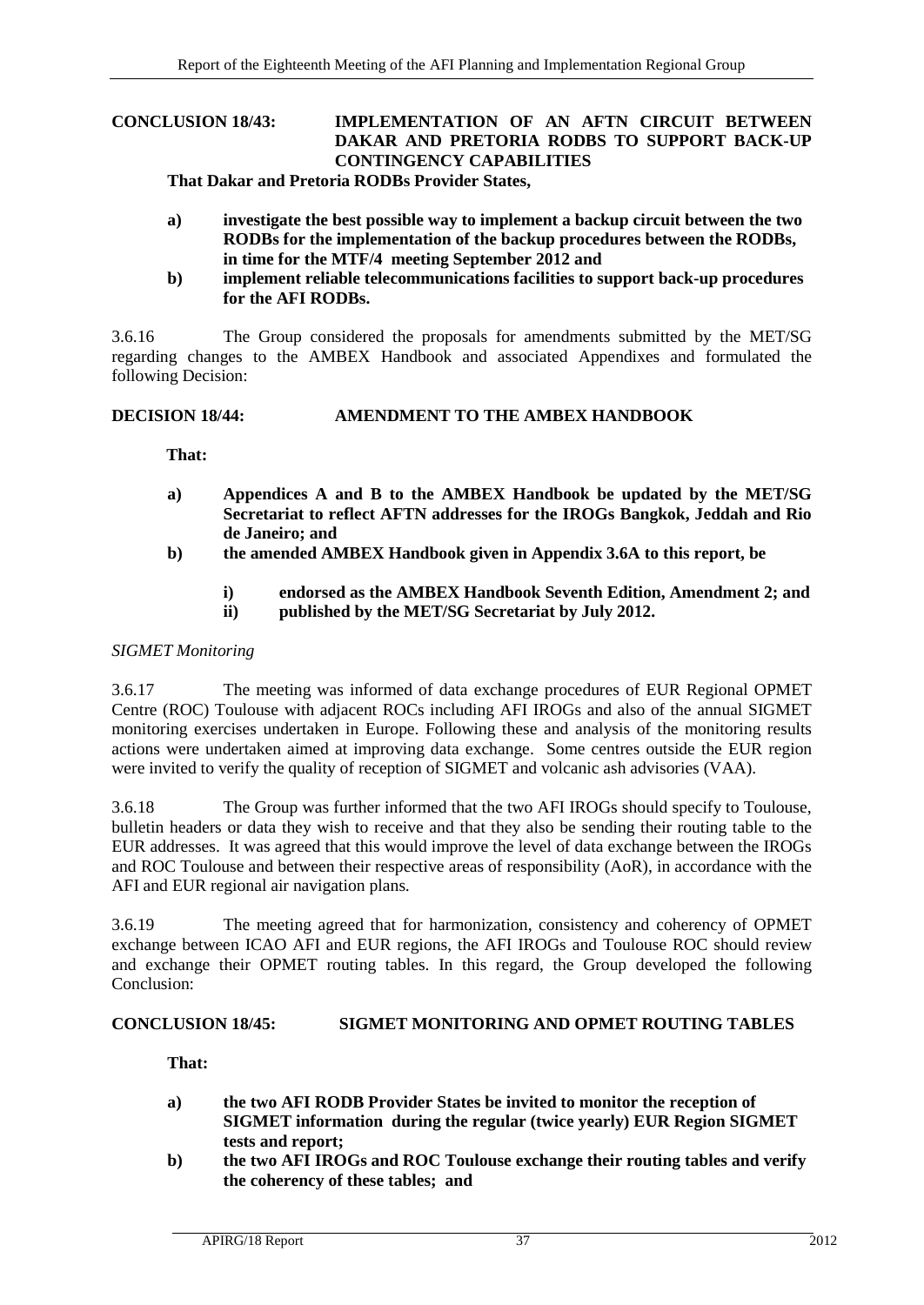# **c) the AFI IROGs be invited to review their current routing tables, the status of OPMET reception, and update the routing tables as necessary.**

3.6.20 The Group was informed that Algiers Bulletin Compiling Center (BCC) had not implemented most of the requirements of AMBEX scheme. The meeting advised Dakar RODB to coordinate with Algiers BCC to solve this issue.

# *Development of OPMET data Catalogue for the AFI ICD*

3.6.21 The meeting recalled that the Conclusion 17/59 of APIRG/17 Meeting called for the implementation of the Interface Control Document (ICD) for AFI OPMET database access procedures and noted that the draft data catalogue as given in **Appendix 3.6B** to this report ( adapted from the EUR OPMET DMG) was forwarded to RODB Managers for finalization. In this regard, the Group agreed that AFI RODB Managers be urged to finalize the AFI OPMET data catalogue given in the **Appendix 3.6B** to this report, in time for the MTF/4 meeting. The Group then formulated the following Conclusion:

# <span id="page-47-0"></span>**CONCLUSION 18/46: IMPLEMENTATION OF AFI OPMET DATA CATALOGUE**

# **That the OPMET data catalogue given in Appendix 3.6B to this report, be expeditiously finalized and implemented by States in the AFI Region.**

# *SIGMET and Advisories*

3.6.22 The meeting was informed that the SIGMET Advisory trials organized by the Meteorological Warning Study Group (METWSG) are aimed at enhancing the issuance of SIGMET information in the AFI Region. It noted that South Africa as one of the hosts of the Regional SIGMET Advisory Centre (RSAC) for the period of the trial has developed a tool called Geocentric Information Briefing (GIB) which generates SIGMET advisories in both text and graphical formats. The tool was also capable of generating advisory messages for the entire AFI Region. In this regard, to enhance SIGMET information preparation and dissemination through AFI annual SIGMET tests, the Group was informed that Geocentric Information Briefing (GIB) will be made available by Pretoria RODB Provider State during the SIGMET advisory trial and it will be used to assist ICAO WACAF and ESAF Regional Offices during WS SIGMET tests for the AFI region. The Group was informed that France having also provided such facility during the SIGMET advisory trials may propose such assistance for test purposes.

3.6.23 The meeting recalled that APIRG/17 had urged ICAO regional offices of Dakar and Nairobi to update the AFI SIGMET guide to include details of VA and TC test procedures. In this regard, the Group agreed to formulate the following Decision:

# <span id="page-47-2"></span>**DECISION 18/47: AMENDMENT TO THE AFI REGIONAL SIGMET GUIDE**

# **That the amendment to the SIGMET Guide given in Appendix 3.6C to this report, is approved as the AFI Regional SIGMET Guide Ninth Edition, Amendment 2.**

<span id="page-47-1"></span>3.6.24 In view of the lack of implementation of SIGMET information by a number of States in the AFI Region, the Group noted the need to sensitize concerned authorities on the importance of continuous monitoring of hazardous meteorological conditions which would necessitate issuance of SIGMET information by meteorological watch offices (MWOs). In this regard, the Group formulated the following Conclusion: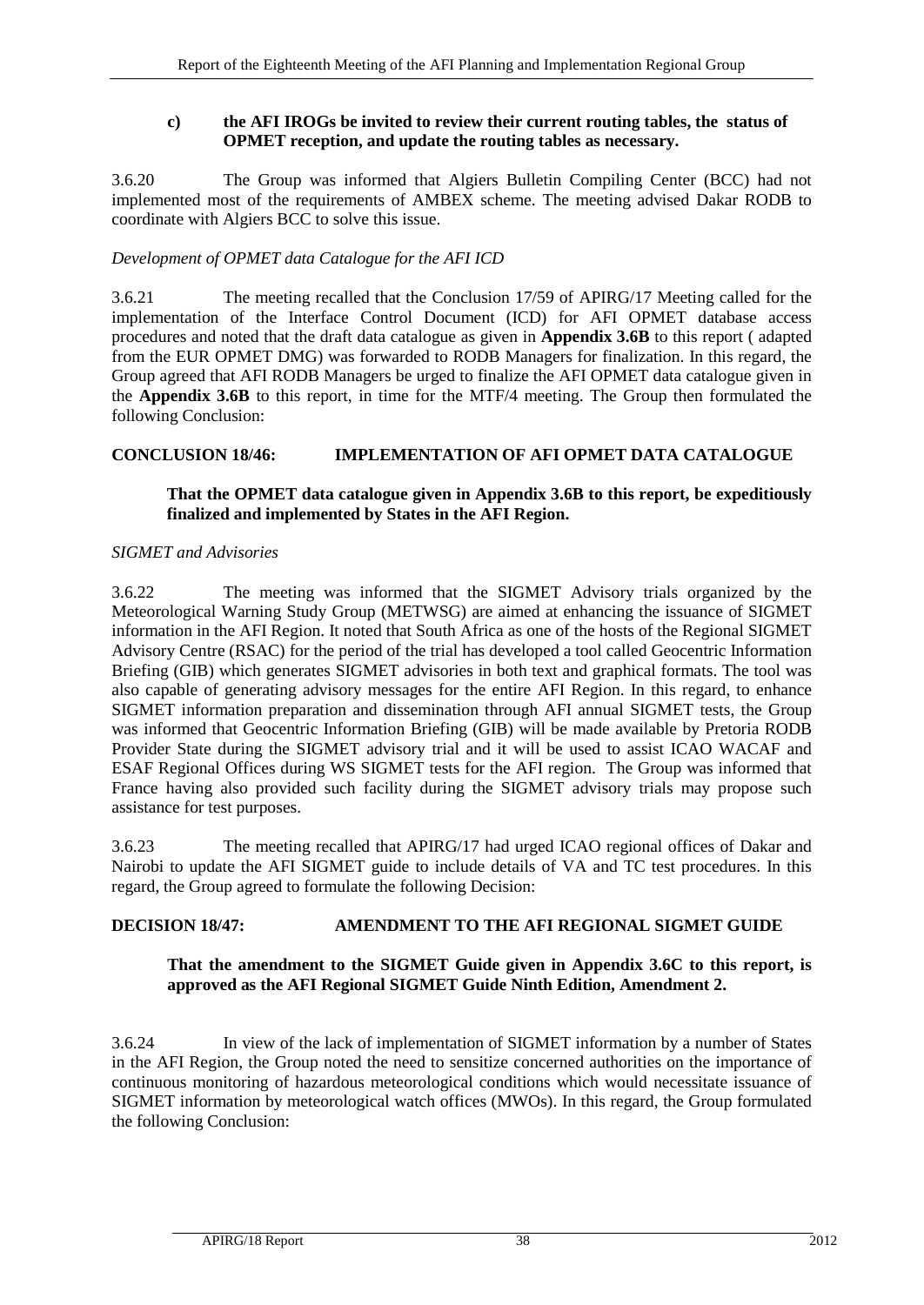#### **CONCLUSION 18/48: MEASURES TO IMPROVE THE ISSUANCE OF SIGMET IN THE AFI REGION**

**That the ICAO Dakar and Nairobi Regional Offices sensitize meteorological authorities in the AFI Region on the importance of continuous monitoring, by meteorological watch offices (MWOs), of hazardous meteorological conditions that would warrant the issuance of SIGMET information in their respective areas of responsibility.**

#### *Improving AFI OPMET data availability and Management*

3.6.25 On the issue of request for information from non- AOP aerodromes by users, the Group was informed of the need to avoid repetitive State letters on identical requests and the need for the SADISOPG Secretariat to keep track on the requests made and to ensure that a State that had refused to provide the f OPMET information from their non-AOP aerodromes is not approached before three years had elapsed. The SADISOPSG will in this regard maintain a master list to be placed on the SADISOPSG website related to States' willingness to provide OPMET information from non-AOP aerodromes as at **Appendix 3.6D** to this report. The Group then formulated the following Conclusion:

#### <span id="page-48-0"></span>**CONCLUSION 18/49: REVISION OF OPMET DATA REQUIREMENTS**

**That:**

- **a) information related to the requirements of OPMET data from non-AOP aerodromes as given at Appendix 3.6D to this report, be submitted by ICAO Dakar and Nairobi Regional Offices to the concerned States for approval, before amending the AFI FASID MET Table 2A and Annex 1 to the SADIS User Guide (SUG); and**
- **b) the non-AOP aerodromes as listed in Appendix 3.6E to this report, be deleted from AFI FASID MET Table 2A.**

3.6.26 The Group was further informed that the required OPMET bulletins from Accra, Conakry, Freetown, Kano, Kinshasa, Lagos, Luanda and Monrovia are received at Dakar RODB less than 30% of the time. To improve the availability of the bulletins the meeting agreed to formulate the following conclusion:

### <span id="page-48-1"></span>**CONCLUSION 18/50: IMPROVEMENT OF OPMET AVAILABILITY FROM AFI STATES AERODROMES**

### **That efforts be made by the concerned States to improve the availability at Dakar RODB, of the required OPMET information from Accra, Conakry, Freetown, Kano, Kinshasa, Lagos and Luanda.**

<span id="page-48-2"></span>3.6.27 The Group was informed that in the short term (up to 2013), ICAO was planning for the introduction of *enabling clauses* in Annex 3 to use table-driven data representation in extensible mark-up language (XML) for OPMET information (METAR/SPECI, TAF and SIGMET) on a bilateral basis as part of Amendment 76 to Annex 3 (applicable in November 2013). Consequently, the implementation of the use of XML for OPMET information should therefore only be initiated on bilateral basis before the planned MET/AIM Divisional Meeting in 2014 expected to endorse the transition plan which would have its first milestone in 2016 (Amendment 77 to Annex 3). It was noted that there would be ample time after the Divisional Meeting to undertake the necessary regional planning. The meeting then formulated the following Decision;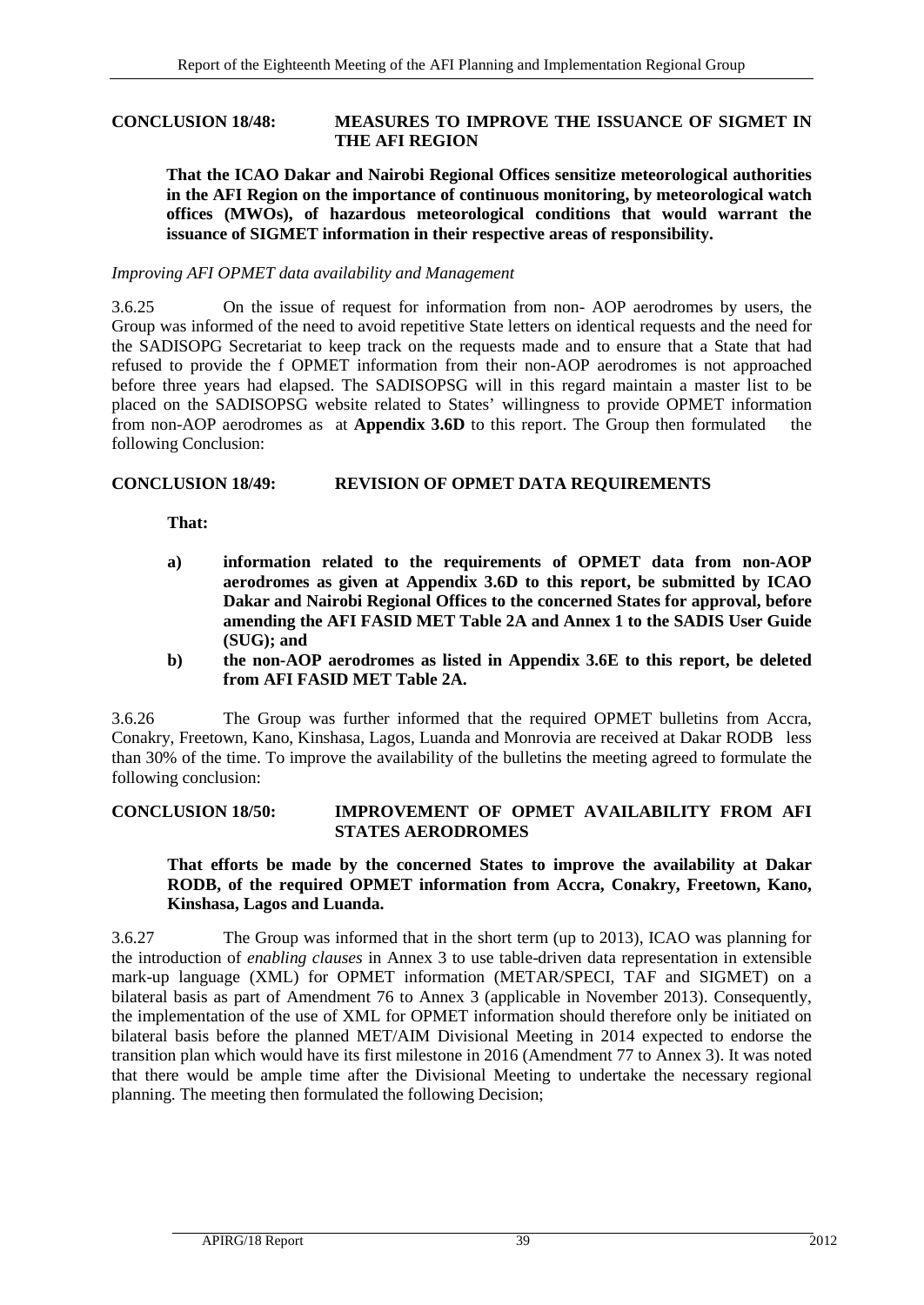#### **DECISION 18/51: PREPARATION OF AFI XML TRANSITION PLAN**

#### **That the preparation of the AFI XML Transition Plan be deferred until the adoption of Amendment 76 to Annex 3 (July 2013) at the earliest.**

3.6.28 Regarding dissemination of OPMET information, the Group noted that a deep concern was expressed that OPMET information and other aviation MET products were available on some Internet websites without any restrictions (only user name and password needed).

3.6.29 The meeting was made aware that it is indicated in ICAO Annex 3 - *Meteorological Service for International Air Navigation* Appendix 10, Section 2 that the use of the Aeronautical Fixed Service and the Public Internet is permissible. In addition, the meeting was further reminded that it is the responsibility of the meteorological authority to determine what and how meteorological service will be provided to meet the needs of international air navigation, as per paragraphs 2.1.3 and 2.1.4 of ICAO Annex 3. However, use of public Internet need also comply with ICAO Document 9855 - *Guidelines for use of Public Internet for Aeronautical Applications.* Further, WAFSOPSG/5 Conclusion 5/9 indicated that OPMET data and WAFS forecasts distribution through ISCS/SADIS services, if only used for flight planning, can be considered non-time critical and therefore can be accessed through the public Internet. The Group then urged users of aviation data to be careful and ensure that all data obtained is only from authorized sources.

#### *Provision of SIGMET, tropical cyclone and volcanic ash advisories for the AFI Region*

3.6.30 The Group recalled that the MET Divisional Meeting (2002) formulated recommendation 1/12 b), *Implementation of SIGMET requirements*, which called, inter alia, for the relevant planning and implementation regional groups (PIRGs) to conduct periodic tests on the issuance and reception of SIGMET messages, especially those for volcanic ash.

3.6.31 Concerns by the users for the timely reception of SIGMET information had prompted the need to improve awareness on the critical and important nature of SIGMETs. In order to maintain the International Airways Volcano Watch (IAVW) and International Tropical Cyclone Watch (ITCW) Systems ready-for-action, regular exercises involving the advisory centres and the Meteorological Watch Offices (MWOs) under their areas of responsibility should be performed.

3.6.32 In this regard, Conclusion 16/56 of APIRG/16 adopted the procedures for conducting such exercises in the region and Conclusion 17/82 of APIRG/17 recommended measures to improve the issuance and dissemination of SIGMETs. Three (3) types of SIGMET Tests, incorporating the recommended measures, were conducted in 2010 and 2011 during the month November of the respective year.

3.6.33 The reports on the results of the above tests were distributed to all AFI MWO Providers. The short term recommended actions were implemented by the MWOs concerned after the distribution of the test report. The actions needing medium to long term implementation strategies are presented in **Appendix 3.6F** to this report for review and appropriate action by the meeting. The meeting was further informed that Roberts field and Kinshasa MWOs were not issuing any SIGMET and agreed that steps should be taken to solicit assistance from neighboring States until such time that these MWOs are in a position to issue SIGMET as required. In this regard, the Group agreed to formulate the following Conclusion:

# <span id="page-49-0"></span>**CONCLUSION 18/52: ISSUANCE AND DISSEMINATION OF SIGMET**

**That:** 

**a) ICAO Regional Offices should make concerted efforts to assist States address shortcomings and difficulties identified;**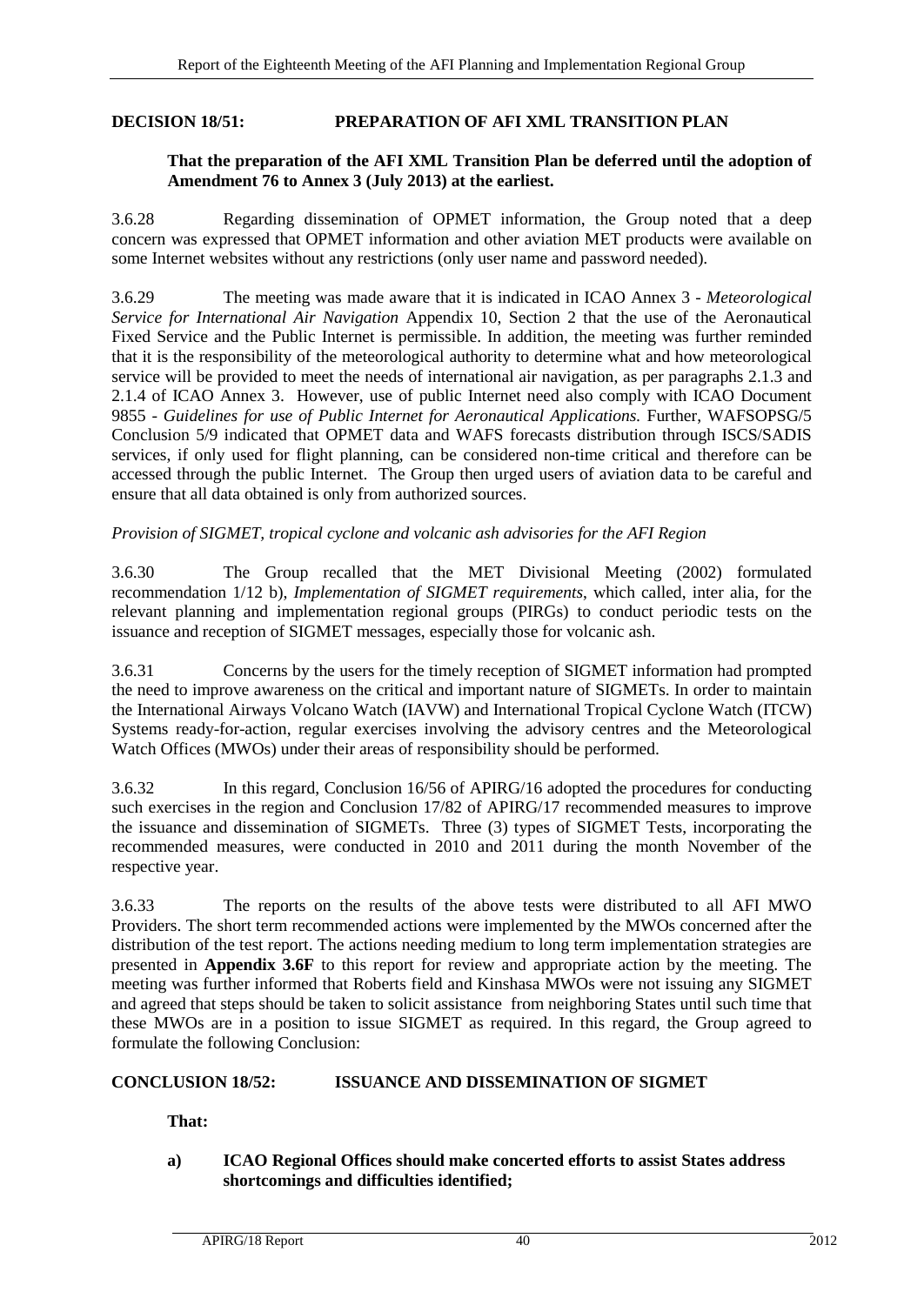- **b) the MWO Provider States listed in Appendix 3.6F take the required measures to remove operational shortcomings in SIGMET provision; and**
- **c) Roberts field and Kinshasa FIRs MWOs consider bilateral arrangements with adjacent MWOs (i.e. Dakar and Brazzaville MWOs respectively) for the provision of SIGMET information on behalf of the States concerned.**

# *Deficiencies in the MET field*

3.6.34 The List of deficiencies in the MET field was reviewed and updated based on the uniform methodology approved by the Council for identification, assessing, tracking and reporting of deficiencies of air navigation systems. The review also took into account remedial action from States concerned and inclusion of additional deficiencies identified since APIRG/17 Meeting. The updated list of deficiencies in the MET field is detailed in **Appendix 3.6G** to this report.

3.6.35 The meeting noted with satisfaction the information provided by France that, during EUR METG/20 meeting, IATA had expressed its deep appreciation on the significant increase of availability of AFI OPMET data in the EUR region. That appreciation was also extended to the two AFI IROGs and to the AFI States who contributed to the dramatic improvement.

# *New challenges facing AFI Meteorological Services*

3.6.36 The Group was informed that the second and third meetings of the International Volcanic Ash (VA) Task Force (IVATF/2 and IVAT/3) held in July 2011 and February 2012 respectively provided useful material for the implementation of regional VA Contingency Plans (VACPs) through a harmonized VACP Template. The Group was informed that the draft contingency plan in **Appendix 3.2I** has been updated by the Secretariat in line with the outcome of the IAVTF/2 and IAVWOPSG/6 meetings and agreed by the MET/SG sub-group by correspondence. The meeting was further informed that amendments were incorporated in the VACP Template by the IVATF/3 meeting. Further to the review of the regional VACP Template by IVAT/3 meeting  $(16 - 17$  February 2012), the MET/SG and ATM/AIS/SAR secretariats will review and update the draft AFI VACP. In this regard, the APIRG meeting noted also that a coordinated ATM/MET Conclusion on this subject has been adopted by APIRG in WP/13.

3.6.37 For a better understanding and involvement of AFI States in the VACP, it was considered desirable to conduct regional awareness seminars in coordination with the ATM/MET TF. The Group then formulated the following Conclusion:

# <span id="page-50-0"></span>**CONCLUSION 18/53: AWARENESS SEMINARS ON THE AFI AIR TRAFFIC MANAGEMENT VOLCANIC ASH CONTINGENCY PLAN**

**That ICAO Dakar and Nairobi Regional Offices through the ATM/MET Task Force, conduct regional awareness seminars on the AFI ATM Volcanic Ash Contingency Plan in view of:**

- **a) Making all aviation stockholders in the AFI region aware of ATM VACP;**
- **b) Supporting its implementation; and**
- **c) Proposing further improvements to the plan.**

# *Note: It is suggested that seminars be convened in 2013 and conducted in both English and French.*

3.6.38 The meeting was informed that the World Meteorological Organization (WMO) representative gave a presentation to the MET/SG/10 on the future training and competency requirements for aeronautical meteorological personnel, emphasizing that competency requirement would be made mandatory by December 2016.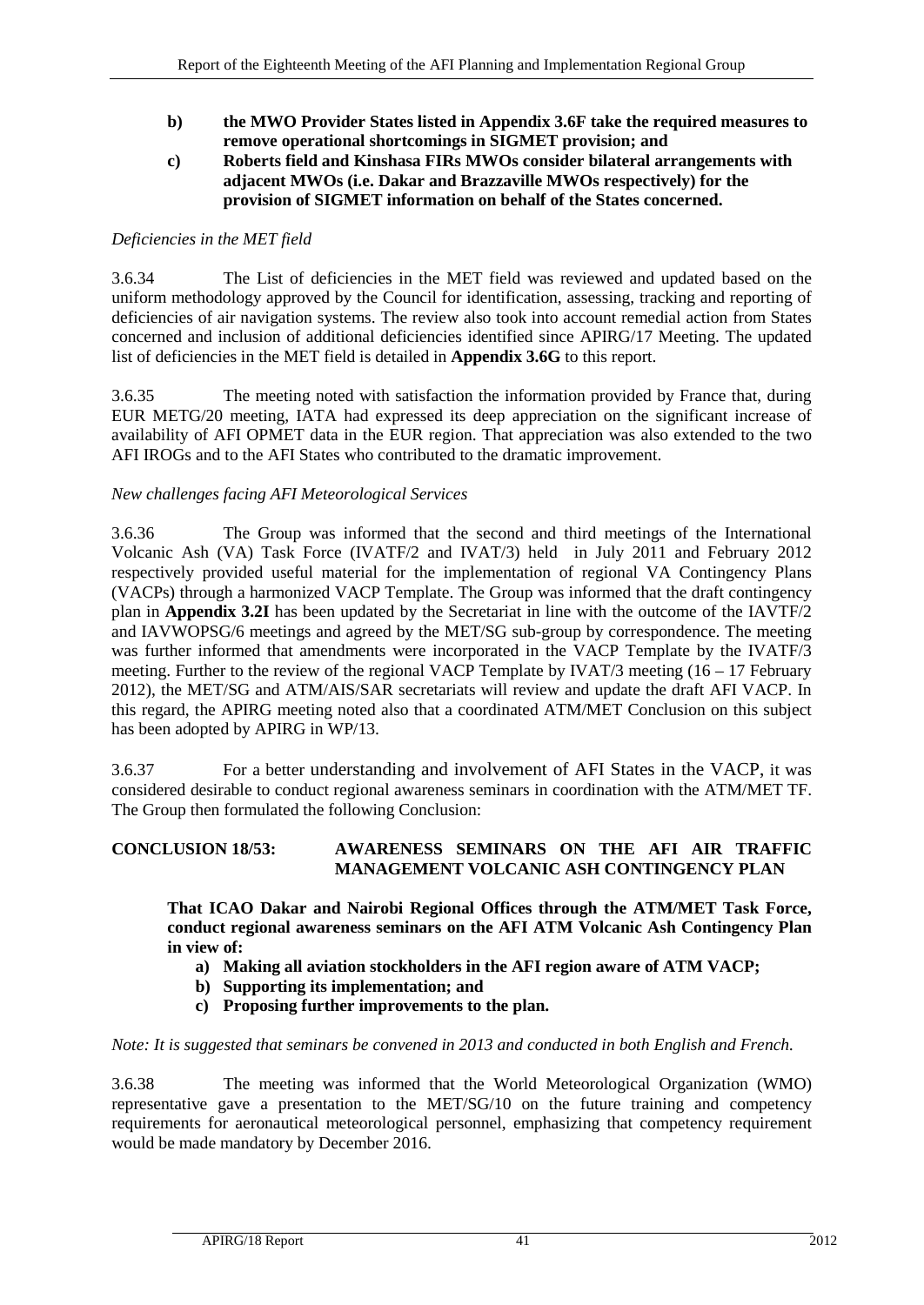# *Regional Meteorological Procedures*

3.6.39 The Group reviewed the MET procedures pertaining to the AFI ANP/FASID as proposed by WAFSOPSG/6 meeting which was held in Dakar from 21 to 24 March 2011. The MET/SG Secretariat was requested to initiate proposals for amendments to the AFI Air Navigation Plan (Doc 7474) as per the changes shown in **Appendix 3.6H** to this report.

# *Implementation of QMS for Aeronautical MET in South Africa*

3.6.40 The Group recalled that ICAO first introduced quality-related standards and recommendations in Annex 15– *Aeronautical Information Service (AIS)* in January 1998. The recommended practices pertaining to Quality Management System (QMS) implementation in the field of aeronautical meteorology were included in Amendment 72 to Annex–*Meteorological Service for International Air Navigation* with applicable date of 1 November 2001 and later upgraded to a standard in Amendment 75 to Annex 3 with a deadline of 15 November 2012. The Group also recalled APIRG conclusions 14/40, 14/55 and 16/59 relating to QMS.

3.6.41 The Group noted that the South Africa Weather Service (SAWS) embarked on the establishment and implementation of QMS in aeronautical meteorological services in 2008. The SAWS appointed a consultant to lead the process to full implementation. The SAWS faced various challenges throughout the process including the need of having functional calibration facility for meteorological instruments. Full and unwavering commitment from top management was critical for the success in implementing QMS.

3.6.42 The Meeting noted that all costs for establishment and implementation of QMS for aeronautical meteorological services are subject to cost recovery mechanism. Considering that many States had not yet established cost recovery mechanism for aeronautical meteorological services and given the remaining period before mandatory implementation, the group agreed that it was important that such States partner and make bilateral arrangements with States that have already implemented QMS. In this regard the meeting formulated the following Conclusion.

## <span id="page-51-0"></span>**CONCLUSION 18/54: ALTERNATIVE FUNDING SOURCES FOR THE ESTABLISHMENT AND IMPLEMENTATION OF QMS FOR THE PROVISION OF AERONAUTICAL METEOROLOGICAL SERVICE AND AERONAUTICAL INFORMATION MANAGEMENT (AIM)**

**That ICAO and WMO investigate as a matter of urgency other possible sources of funding besides cost recovery to assist States willing to enter into a twinning or bilateral arrangements in order to fast-track the implementation of QMS for the provision of aeronautical meteorological (MET) service and aeronautical information management (AIM) .** 

# *Safe Skies for Africa Training Initiative in Aeronautical Meteorology*

3.6.43 The Group was informed that two United States of America programmes, Safe Skies for Africa (SSFA) and Operational Meteorology, Education and Training (COMET) were collaborating to develop a comprehensive plan for training African aeronautical meteorological personnel in operational meteorology. The plan would provide free of charge a customized aeronautical meteorology distance-learning curriculum, in both English and French, to any interested Sub-Saharan African Aeronautical Meteorological Service. It was intended that the curriculum would be delivered in various forms such as Internet streaming or download, DVD and even via Smartphone.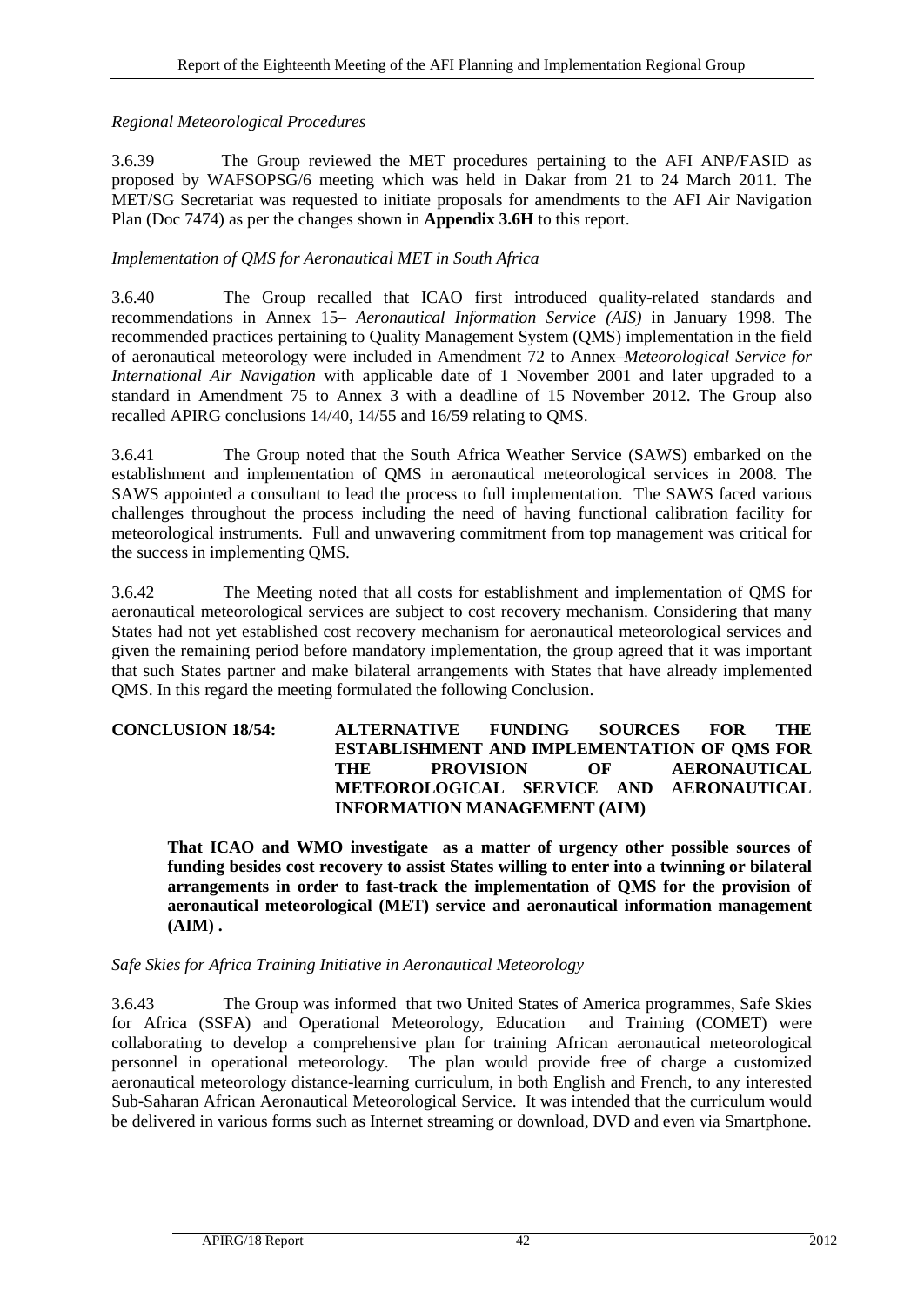3.6.44 States to benefit from this assistance would be identified and the appropriate type of training specified. In this regard, ICAO in collaboration with SSFA could provide the required assistance.

3.6.45 The Group urged States to take advantage of the initiative and formulated the following Conclusion;

### <span id="page-52-1"></span>**CONCLUSION 18/55: STATES PARTICIPATION IN THE COOPERATIVE PROGRAMME FOR OPERATIONAL METEOROLOGY (COMET) THROUGH SAFE SKIES FOR AFRICA (SSFA) PROGRAMME**

#### **That States requiring aeronautical meteorology training material from SSFA in collaboration with COMET to contact the ICAO Regional Offices as appropriate.**

*Terms of reference, work programme and composition of the MET/SG*

3.6.46 The meeting agreed not to change the Terms of Reference of the MET Sub-Group.

3.6.47 The Group reviewed the sub-group's work programme in line with the ICAO Business Plan. The Group considered the work programme for 2011 to 2015 and the executive summaries for each recurrent task. The meeting then endorsed the changes proposed and formulated the following Decision:

#### <span id="page-52-3"></span>**DECISION 18/56: FUTURE WORK PROGRAMME OF THE MET SUB-GROUP**

#### **That the work programme of the MET/SG be updated as shown in Appendix 3.6I.**

#### <span id="page-52-0"></span>**3.7 Other Air Navigation Matters**

*State Action Plans on CO2 emissions Reductions Activities*

3.7.1 The meeting reviewed a presentation by the Secretariat on the State Action Plans on CO2 emissions Reduction Activities.

3.7.2 The Group was informed about the ICAO Assembly resolution A37-19 requesting States to develop and submit their action plans. This information will help ICAO in compiling data on measures being considered by the States, reflecting their respective national capacities and circumstances and information on any specific assistance needs. States to note that the ICAO Secretariat will keep APIRG informed of its future activities and developments related to environmental protection.

3.7.3 The meeting encouraged States to use the IFSET tool, on which there were details provided by ICAO, in order to measure the current and estimated fuel and  $CO<sub>2</sub>$  reductions from adoption of operational measures.

3.7.4 The Group was requested to coordinate its efforts directed towards operational improvements with national focal points and the focal point regional officers in the ESAF and WACF Regional Office tasked to facilitate the submission of action plans to ICAO.

<span id="page-52-2"></span>3.7.5 The meeting after due deliberations agreed on the following Conclusion: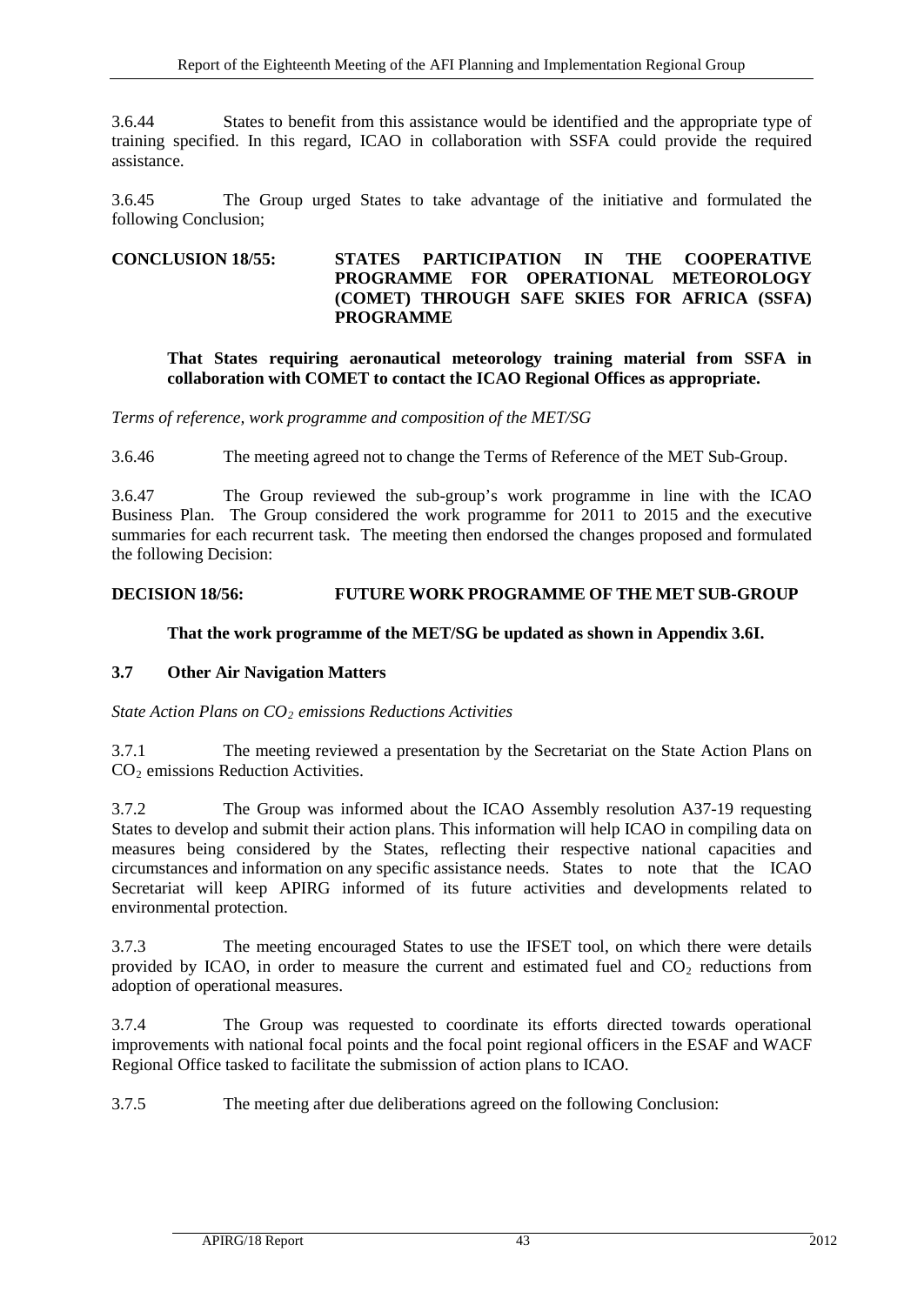### **CONCLUSION 18/57: DEVELOPMENT OF ACTION PLANS ON CO2 EMISSIONS REDUCTION ACTIVITIES**

#### **That States:**

- **a) continue to consider environmental issues in the planning and implementation of regional air navigation systems;**
- **b) bring to the attention of the ICAO Secretariat specific areas where additional guidance on environmental benefits would be valuable;**
- **c) ensure that their national Action Plan focal points collaborate with relevant stakeholders for all the operational measures that States wish to develop, implement and/or include in their action plans;**
- **d) promote use of the ICAO IFSET tool for the quantification of environmental benefits from operational measures, as part of the development of States' action plans; and**
- **e) ensure that civil aviation experts are included in their delegation attending UNFCC meetings where environmental issues are considered.**

3.7.6 The Group recalled that the *Global Air Traffic Management Operational Concept* (Doc 9854), describes the expectations of the ATM community and that these include environmental sustainability. Furthermore, Assembly Resolution A37-19 called on States to develop and implement procedures to reduce aviation emissions.

3.7.7 It was recognized that, in addition to technological solutions on aircraft engines, operational improvements have a significant role in the reduction of engine emissions in air transport. It was also noted that operational improvements will generally have benefits in areas such as improved airport and airspace capacity, shorter cruise, climb and descent times through the use of more optimized routes, constant decent operations (CDO) and constant climb operations (CCO), as well as increase of unimpeded taxi times. These improvements have the potential to reduce fuel burn and lower levels of pollutants.

3.7.8 The Group acknowledged the importance of identifying, recording and reporting operational benefits related to environmental protection as part of demonstrating the civil aviation contribution to environmental protection. To this effect, the Group agreed on the estimation and reporting of fuel savings resulting from national and Regional operational improvements through the use of a simple but globally endorsed tool ICAO Fuel Savings Estimation Tool (IFSET) specifically designed for this purpose, noting that this tool does not require specific user skills. The tool as well as its *User Guide* can be downloaded free of charge from the ICAO webpage: <http://www.icao.int/environmental-protection/Pages/Tools.aspx>

3.7.9 The Meeting also agreed on the establishment of a focal group to undertake the specific tasks related to Regional capturing and reporting of data on environmental benefits, as well as developing related forecasts. It was however, recognized that in order to, amongst others, avoid duplication of efforts and escalation of costs, the number of APIRG contributory bodies should be kept to a minimum. In this regard, the meeting agreed to assign the tasks of operational benefits related to environmental protection to the Performance Based Navigation (PBN) Route Network Development Working Group (PRND WG). The Working Group should however, be complemented by aeronautical meteorology expertise and engage the support of the AFI Air Transport Forecasting Group (TFG) as necessary.

<span id="page-53-0"></span>3.7.10 Based on the above, the Group adopted the following Conclusion and Decision: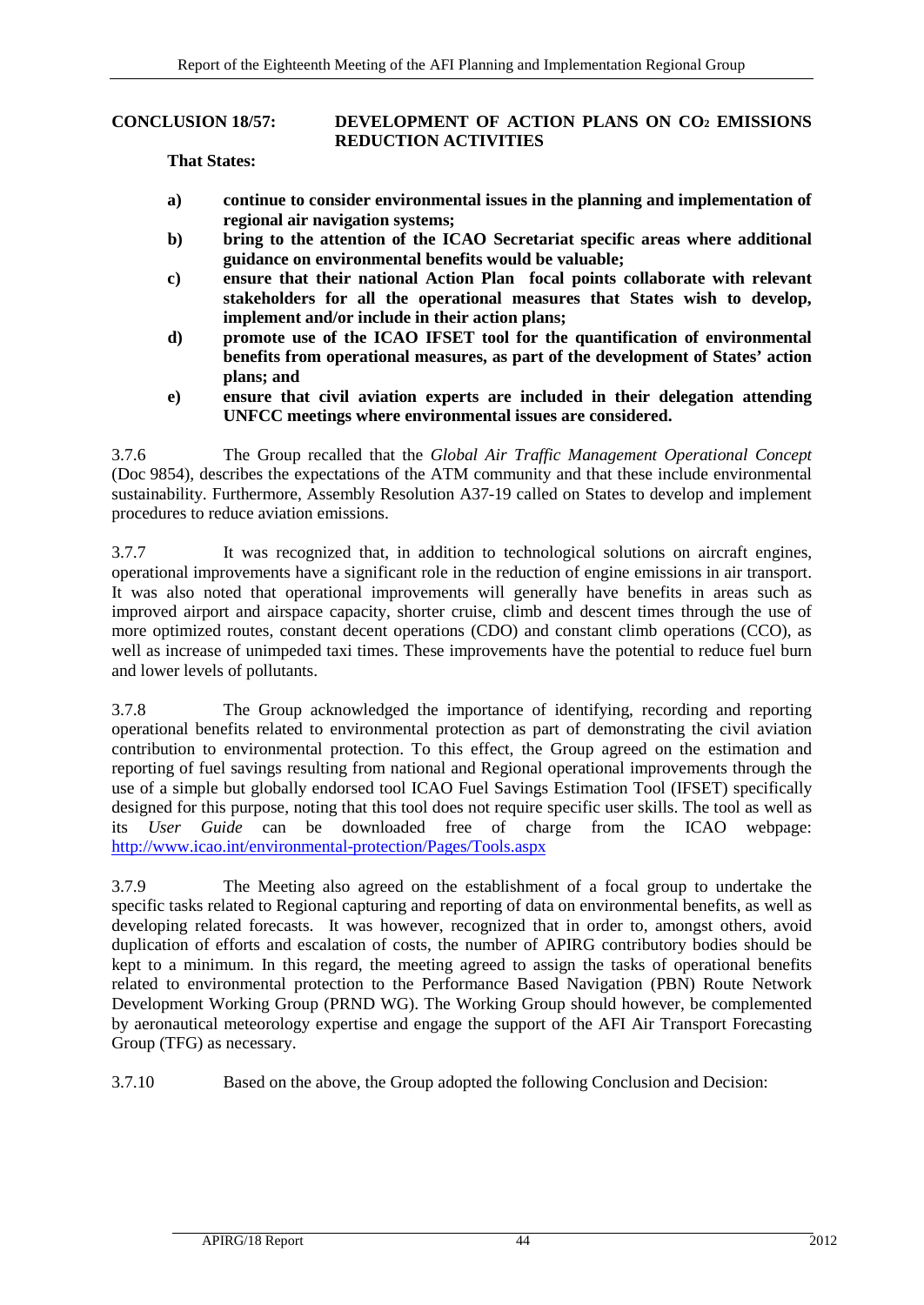#### **CONCLUSION 18 /58: ESTIMATIONS AND REPORTING OF OPERATIONAL BENEFITS**

**That States:**

- **a) are urged to use the ICAO Fuel Savings Estimation Tool (IFSET) or a more advanced tool to estimate environmental protection benefits accrued from operational improvements;**
- **b) include environmental benefits analysis in their plans to implement operational improvements that may reduce fuel burn at a regional or national levels; and**
- **c) report the benefits to ICAO on a quarterly basis using the table to report environmental benefits of operational benefits at Appendix 3.7A to this report .**

# <span id="page-54-1"></span>**DECISION 18 /59: INCORPORATION OF OPERATIONAL BENEFITS TASKS IN THE PRND WG TERMS OF REFERENCE**

#### **That the terms of reference of the PRND-WG be amended to include consideration of operational benefits related to environmental protection.**

#### **3.8 Twelfth Air Navigation Conference (AN-Conf/12)**

3.8.1 The Secretariat informed the meeting on the developments related to the convening of the Twelfth Air Navigation Conference (AN-Conf/12) to be held in Montreal from 10 to 30 November 2012. AN-Conf/12 will address the aviation system block upgrades (ASBUs) that were introduced to the international community at the Global Air Navigation Industry Symposium (GANIS) held at Montreal from 20 to 23 September 2011, and will consider the communication, navigation, surveillance and avionics roadmaps for the Global Air Navigation Plan. The ICAO Secretary General and Director, Air Navigation Bureau also briefed the meeting on these developments. State letter ST 13/1-11/71 of 22 December 2011 with the invitation to the conference, was dispatched to all member States and International Organizations, and a copy thereof was distributed to the participants. The Group was informed that, in order to share with States the ASBU approach to performance planning for air navigation systems at the regional and national levels, two workshops will be conducted in Dakar (from 16 to 20 July 2012) and Nairobi (13-17 August 2012).

3.8.2 Considering the critical importance of AN-Conf/12, the Group encouraged States to actively participate in the preparations and in the conference itself in order to contribute to the expected international consensus and commitment. The following Conclusion was formulated:

# <span id="page-54-0"></span>**CONCLUSION 18/60: PARTICIPATION OF THE AFRICA-INDIAN OCEAN (AFI) REGION AT AN-CONF/12**

**That, in preparation for the Twelfth Air Navigation Conference (AN-Conf/12) to be held in Montreal from 10 to 30 November 2012:**

- **a) AFI States and aviation stakeholders participate in the workshops to be organized by ICAO in Dakar (July 2012) and Nairobi (August 2012); and**
- **b) AFCAC coordinate with States and regional organisations the development of a common AFI position at the AN-Conf/12 Agenda items.**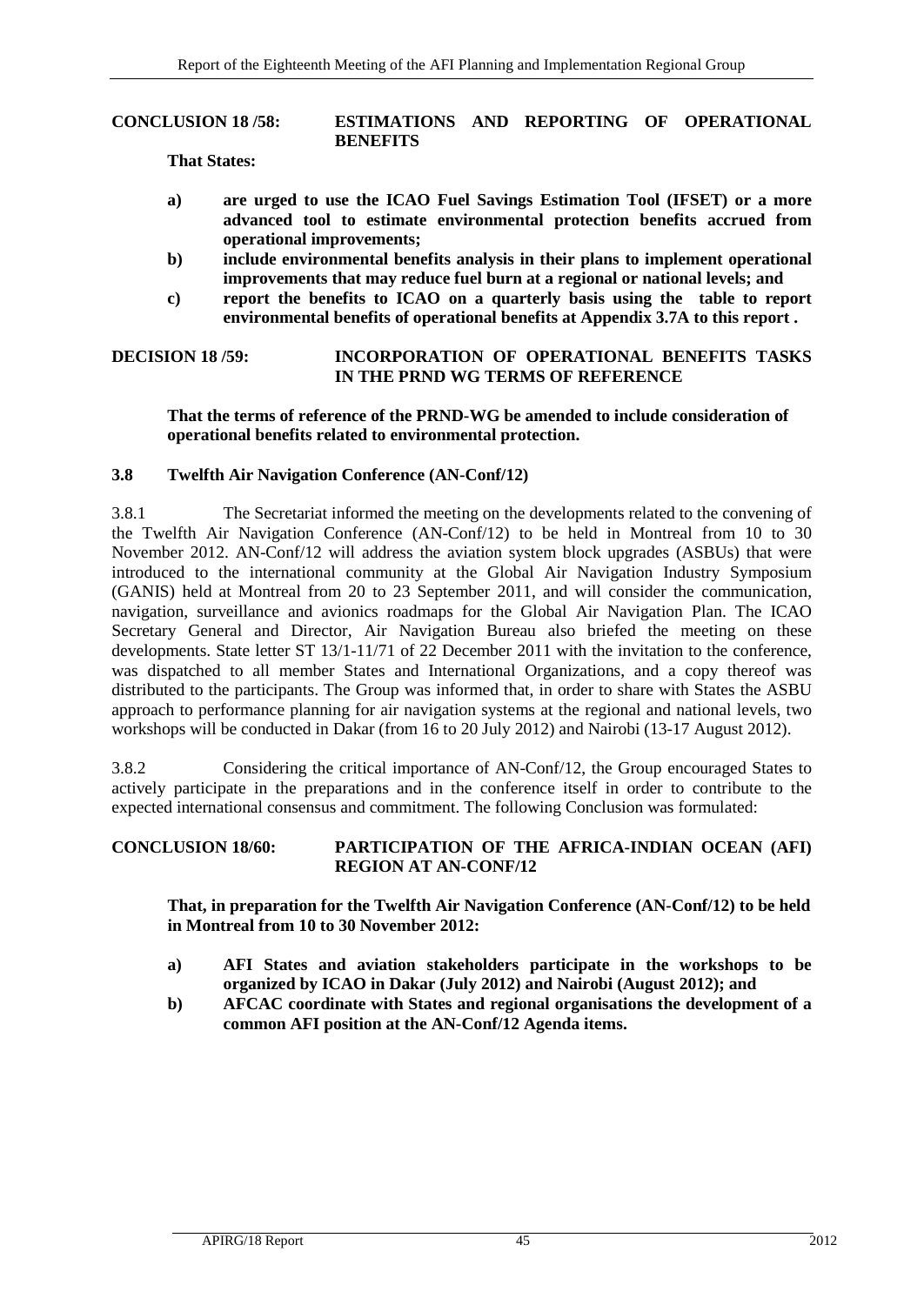### <span id="page-55-0"></span>**AGENDA ITEM 4: REGIONAL AIR NAVIGATION DEFICIENCIES**

#### <span id="page-55-1"></span>**4.1 Review and update of the list of deficiencies in the Air Navigation Fields – Implementation of the AFI Regional Database and transition to a Central Database**

4.1.1 The Group recalled the definition of air navigation "*deficiency*" as approved by the ICAO Council, and *that it encompasses a situation where a facility, service or procedure does not comply with a regional air navigation plan or with related ICAO Standards and Recommended Practices, and which situation has a negative impact on the safety, regularity and/or efficiency of international civil aviation.* 

4.1.2 It was further recalled that due to, amongst others, lack of effective reporting, the AFI list of air navigation deficiencies lacked the information which the Group required to identify impediments to implementation and to effectively address deficiencies in the AFI Region.

4.1.3 The Group acknowledged the critical importance of deficiencies reporting, and agreed that measures have to be taken to address the matter. This issue is addressed under agenda item 4.3 of this report.

4.1.4 The Meeting recalled that the Africa-Indian Ocean Planning and Implementation Regional Group (APIRG), October 2011, European Air Navigation Planning Group (EANPG), CAR/SAM Planning and Implementation Regional Group (GREPECAS) and Middle East Air Navigation Planning and Implementation Regional Group (MIDANPIRG) have developed, established and are maintaining their respective regional air navigation deficiency databases to support the implementation of the Uniform Methodology. ICAO Headquarters has also recently developed a prototype system for the management of air navigation deficiencies at the global level that has been incorporated in the integrated Safety Trend Analysis and Reporting System (iSTARS). The system would result in significant benefits through the harmonization of data structure and content, as well as by providing uniform access to the respective Regional Offices, Member States and other authorized users.

4.1.5 The Group acknowledged the benefits of using the system in iSTARS and accordingly formulated the following Conclusion:

# <span id="page-55-3"></span>**CONCLUSION 18/61: A SINGLE CENTRALIZED AIR NAVIGATION DEFICIENCIES DATABASE**

**That States and International Organizations:** 

- **a) test the centralized database on iSTARS platform using the guidance at Appendix 4.1A;**
- **b) update the data as necessary in coordination with ICAO Regional Offices, Nairobi/Dakar; and**
- **c) provide feedback to ICAO Regional Office, Nairobi/Dakar by 31 August 2012.**

# <span id="page-55-2"></span>**4.2 Report on AFI Tactical Action Group (TAG) activities**

4.2.1 The Group noted that during the course of 2010 and 2012, due to a high number of Air Safety Reports/Unsatisfactory Condition Report (ASR/UCR), the TAG Secretariat conducted technical assistance missions to four States (Angola, DRC, Nigeria and Zimbabwe) in order to support them in addressing the UCRs and their underlying causes. The TAG missions provided guidance to the concerned States on preparation of action plans for implementation of corrective measures to address the identified deficiencies. However, in some cases improvements following the mission have been significantly lower than expected.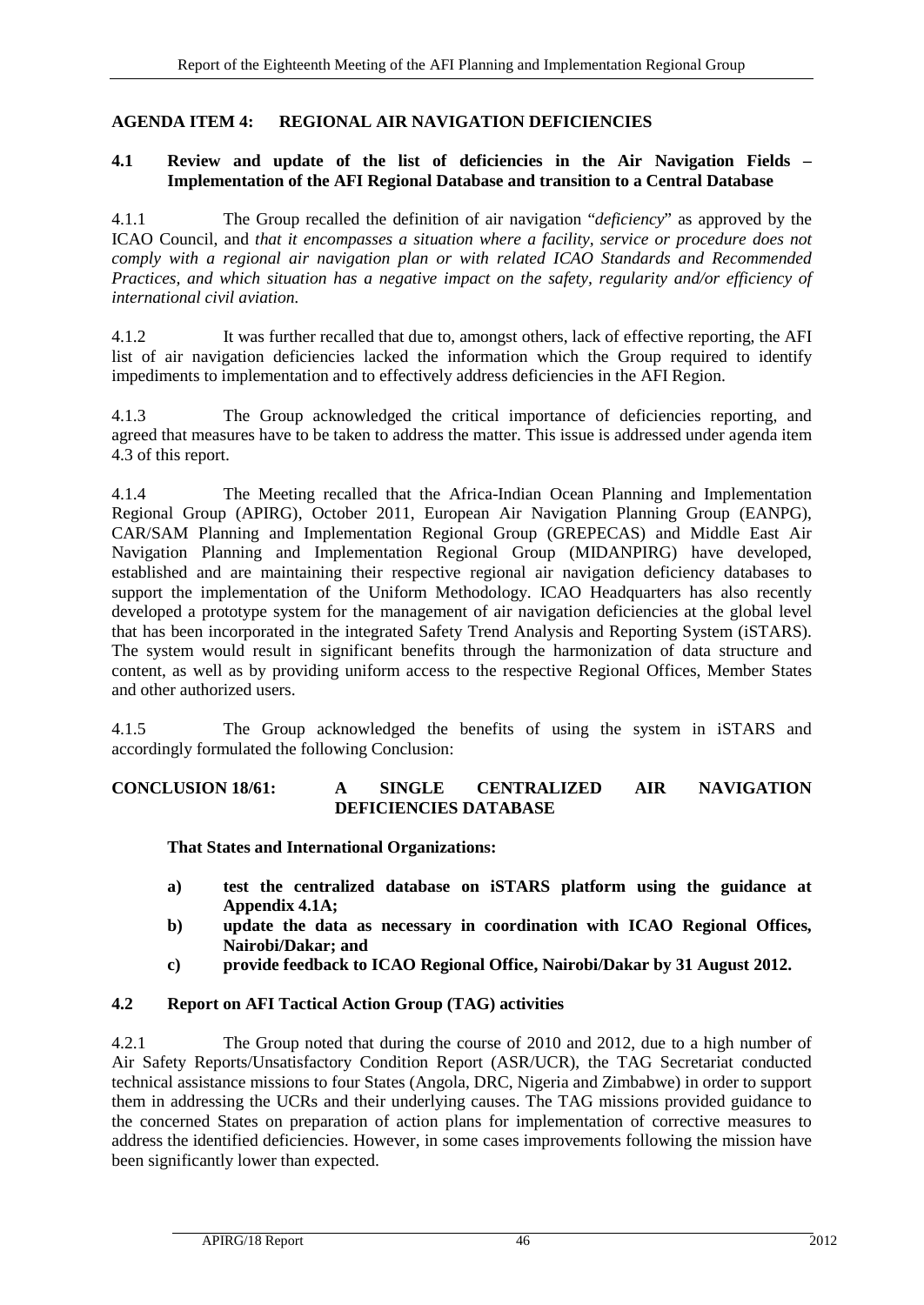4.2.2 Following the mission to DRC, in December 2009, there have been improvements in such areas as responses to queries regarding specific UCRs. However, many items in the action plan are yet to be implemented. Furthermore, there are still mobile communication deficiencies in the Kinshasa FIR. The mission to Zimbabwe, also in December 2009, resulted in Zimbabwe immediately addressing all issues satisfactorily.

4.2.3 The mission to Angola was in May 2010. Since, then VHF mobile communication has improved. However, there is still a high number of reported ASRs (AIRPROXs; ATS Incidents; Communications and Aircrafts operating in RVSM airspace without RVSM approval). The TAG continues to express concern on the situation and the low level of feedback from Angola on TAG queries. No update on the Corrective Action Plan has been received since the mission.

4.2.4 Following the mission to Nigerian in May 2011, limited improvements have been reported, particularly with respect to mobile communication. An updated Corrective Action Plan was submitted to TAG in February 2012.

4.2.5 Due to a series of air traffic management coordination failures between the Gaborone and Johannesburg FIRs in 2011, the two concerned States, supported by the TAG met in Gaborone in January 2012 and agreed on specific measures to address the coordination issues. Successful implementation of the measure will be jointly monitored by the States and the TAG.

4.2.6 The Group reviewed comprehensive statistical data related to the UCRs and the safety situation in the AFI Region with respect to air traffic management and supporting infrastructure. Amongst others, it was noted that the number of reported incidents including AIRPROXs in many FIRs had increased. It was also noted that the increase was not necessarily an indication of the worsening situation. However, the meeting urged that TAG and the ICAO Regional Offices take necessary measures to address the situation with the concerned States.

4.2.7 It was noted that among the leading causal factors of the UCRs were the deficiencies in the competence of air traffic services and supporting personnel, as well as deficiencies in communication (infrastructure and operations).

4.2.8 The Group noted that from the outcome of annual ATS Incident Analysis Group Meetings, specific recommendations were forwarded to States to address the causal factors of the UCRs. Where necessary, air traffic management (ATM) coordination meetings were also arranged between concerned FIRs under the aegis of ICAO. Such a meeting between Angola, Burundi, DRC, Rwanda, Tanzania, Uganda, Zambia, ASECNA and IATA, is planned to be convened in the near future.

4.2.9 The meeting was of the view that a more detailed and an in-depth TAG database analysis, indicating sub-regional areas of concern and relationship to traffic volumes would be useful to the efforts of Group. It was however pointed out that such detail could not be made available in the near future due to resource limitations.

4.2.10 The Group noted that in some cases, issues of coordination were triggered or rendered difficult to resolve, due to political issues beyond the purview of any technical solutions.

4.2.11 In order to address the situation reflected in this agenda item, the Group requested ICAO Regional Offices to circulate a State Letter urging:

- a) States to provide comprehensive written feedback immediately after completion of the UCR investigations, pursuant to Special AFI RAN Recommendation 4/6;
- b) States that are not providing information on incidents and timely responses to the TAG queries to do so;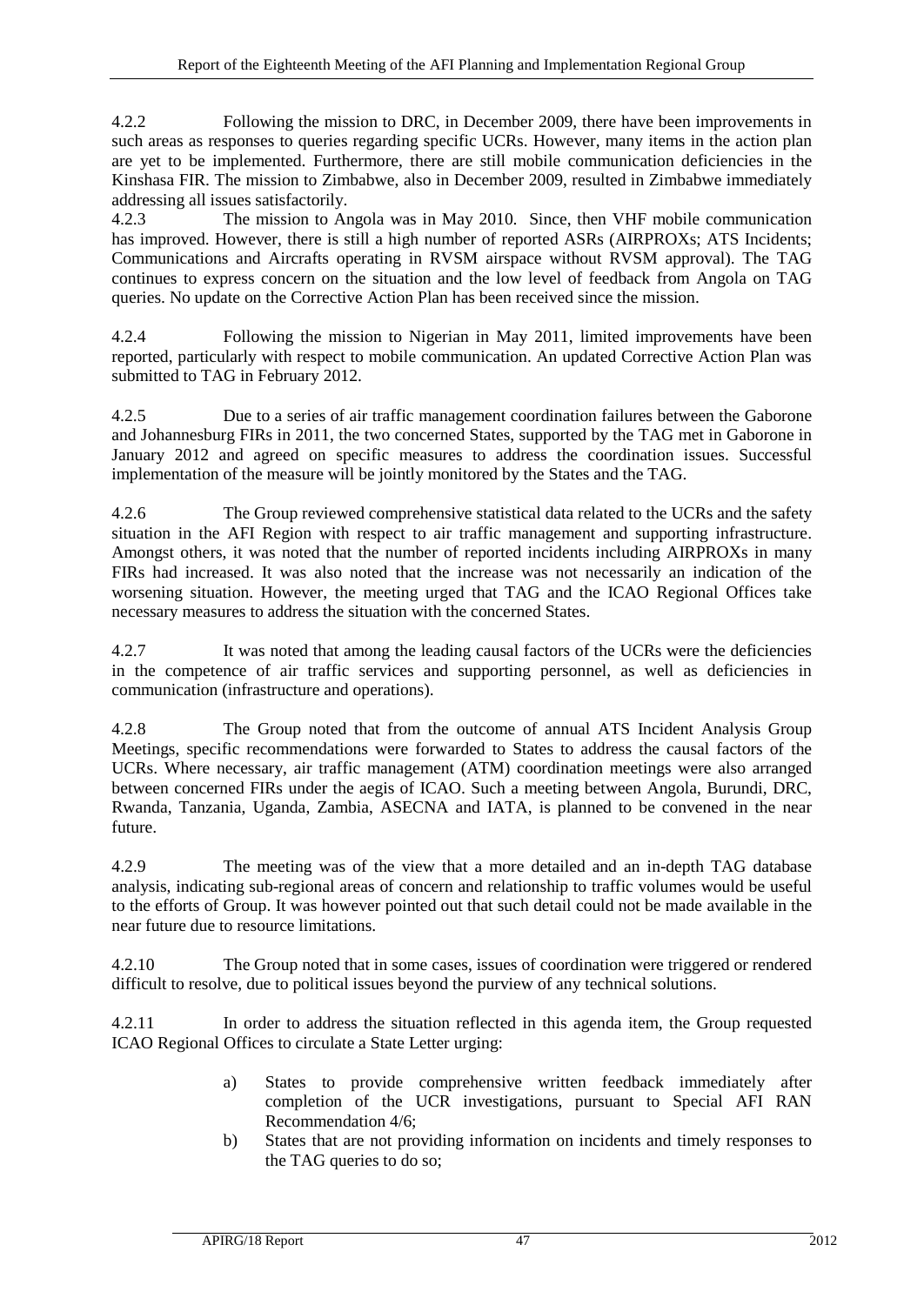- c) States that received TAG missions to implement Corrective Action Plan agreed with the mission without further delay;
- d) concerned States to provide timely responses to the ARMA regarding aircraft RVSM approvals and registration issues brought to their attention; and
- e) Regional Offices to support TAG missions to States as deemed necessary.

# <span id="page-57-0"></span>**4.3 Strategies to remove deficiencies**

4.3.1 In order to address effectively deficiencies in the AFI Region, the Group agreed that the issues of reporting should be significantly improved. In this regard, it acknowledged the crucial role of States (and their ANSPs), users and other stakeholders including professional organizations. It was agreed that, among others, reporting could be encouraged by adopting a list of minimum reporting areas. Accordingly, the Group endorsed the list in **Appendix 4.3A** to the report on agenda item 4.3, which is to be used as a reference for minimum reporting, and instructed the Sub-Groups to ensure the areas include all fields of air navigation and aerodromes and ground aids.

4.3.2 It was highlighted that the intent of the list was not to replace reporting based on ICAO Council policy, but to encourage reporting, noting on the one hand the current critically low level of reporting, and on the other hand the expanse of SARPs and requirements on which reporting may be effected. Without prejudice to the definition of deficiency as approved by the Council, States, (Regulators and ANSPs), users (IATA, AFRAA, etc.), and professional organizations (IFALPA, IFATCA, IFATSEA, etc.) are encouraged to report on deficiencies in the areas listed in **Appendix 4A** to the report on agenda item 4.1, in addition to reporting any other deficiencies as defined by the Council.

4.3.3 Based on the above, the Group formulated the following Conclusion:

# <span id="page-57-1"></span>**CONCLUSION 18/62: IMPROVEMENT OF DEFICIENCY REPORTING**

# **That, in order to encourage reporting of deficiencies, follow up, collection of information on impediments to implementation, and to facilitate identification of solutions, AFI States and other stakeholders are encouraged to use the list of reporting areas at Appendix 4.3A to the report on agenda item 4.3, as a guide to minimum reporting.**

4.3.4 The Group noted that one of the challenges facing the effort to reduce deficiencies was follow up on the AFI RAN Recommendations and APIRG Conclusions. It was also noted that in many cases, awareness of the existence of the Conclusions and their relevance is lacking among officials who would be expected to act upon them. The Group was apprised that the Directors General of Civil Aviation Meeting of 2010 had adopted a form for tracking APIRG Conclusions as a tool for use by States in order to support follow up efforts. The Group endorsed the Form at **Appendix 4.3A** to the report on agenda item 4.3, and urged States to apply it as necessary.

4.3.5 As a means to further enhancement of follow-up on deficiencies the Group urged ICAO Regional Offices to use communication means such as email and telephone more intensively, and high level missions to States where necessary.

4.3.6 Among specific interventions that could be implemented, the Group noted that the outcome of TAG and AIAG initiatives indicated the need for addressing Human Factors (HF) and specific infrastructure deficiencies as a matter or priority. It was further noted that, available data on aircraft equipage could be used effectively to guide priorities on infrastructure implementation.

<span id="page-57-2"></span>4.3.7 Based on the above, the Group formulated the following Conclusion: